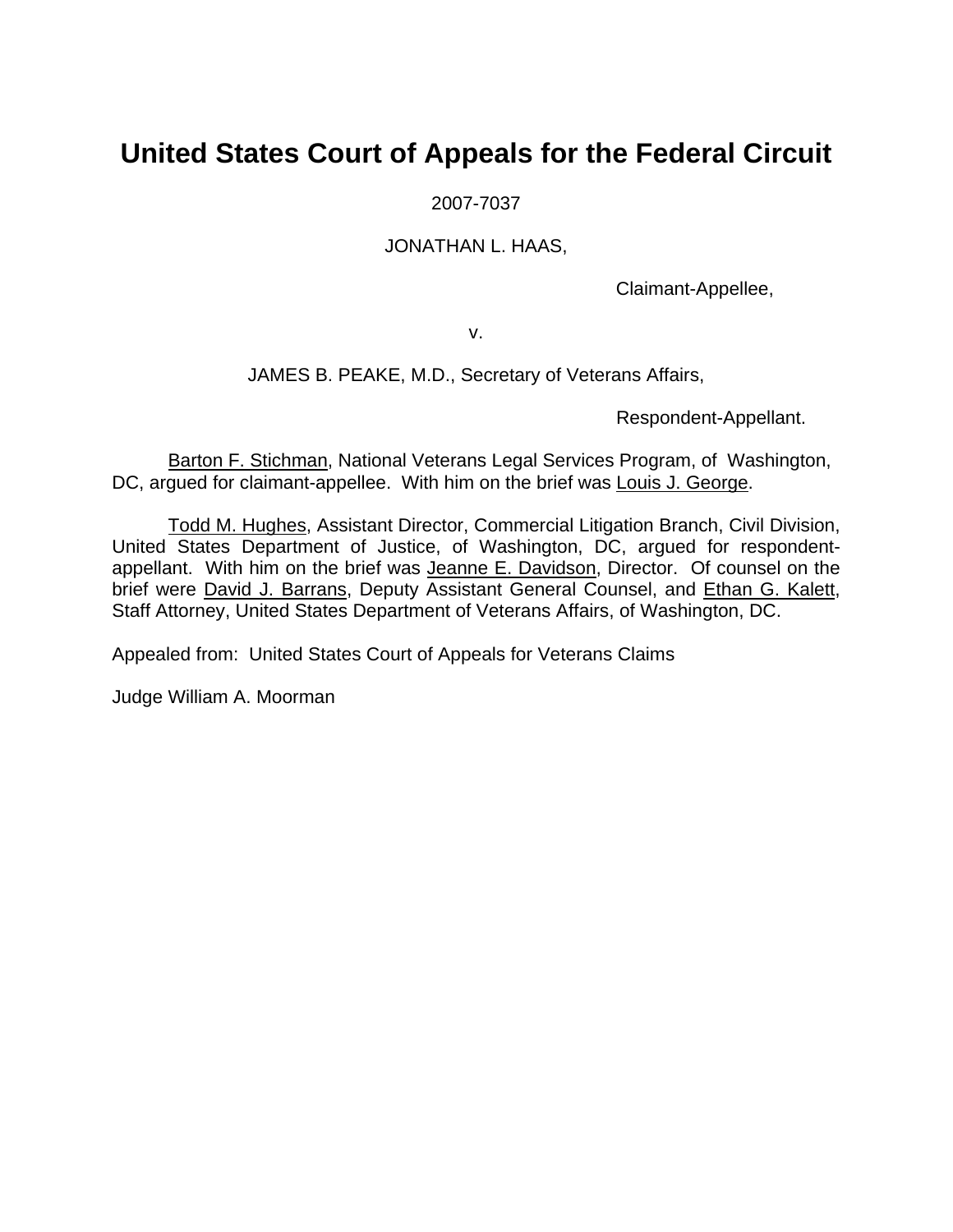# **United States Court of Appeals for the Federal Circuit**

2007-7037

JONATHAN L. HAAS,

Claimant-Appellee,

v.

JAMES B. PEAKE, M.D., Secretary of Veterans Affairs,

Respondent-Appellant.

Appeal from the United States Court of Appeals for Veterans Claims in 04-4091, Judge William A. Moorman

\_\_\_\_\_\_\_\_\_\_\_\_\_\_\_\_\_\_\_\_\_\_\_\_\_\_\_

\_\_\_\_\_\_\_\_\_\_\_\_\_\_\_\_\_\_\_\_\_\_\_\_\_\_\_

DECIDED: May 8, 2008

Before MICHEL, Chief Judge, BRYSON, Circuit Judge, and FOGEL, District Judge.<sup>[\\*](#page-1-0)</sup>

Opinion for the court filed by Circuit Judge BRYSON. Dissenting opinion filed by District Judge FOGEL.

BRYSON, Circuit Judge.

 $\overline{a}$ 

Beginning in 1962, the United States used herbicides such as Agent Orange in Vietnam for the purpose of "defoliation, crop destruction, and on a smaller scale, clearing vegetation around U.S. fire bases and other installations, around landing zones, and along lines of communication." S. Rep. No. 100-439, at 64-65 (1988).

<span id="page-1-0"></span><sup>\*</sup> Honorable Jeremy Fogel, District Judge, United States District Court for the Northern District of California, sitting by designation.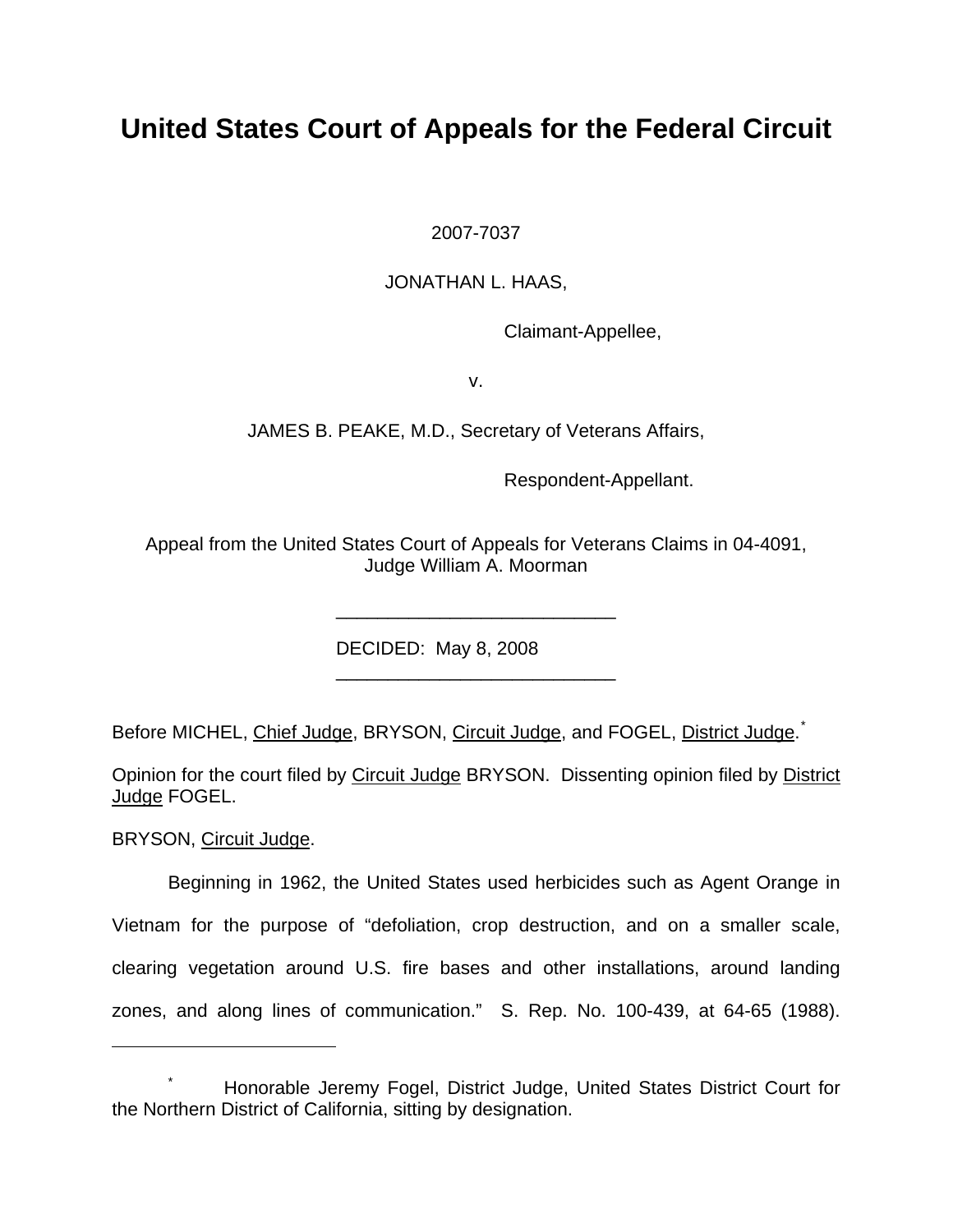Agent Orange consisted of an equal mixture by weight of two chemicals, 2,4 dichlorophenoxyacetic acid and 2,4,5-trichlorophenoxyacetic acid. It also contained trace amounts of 2,3,7,8-tetrachlorodibenzo-para-dioxin, also known as dioxin. Id. at 64. The use of Agent Orange in Vietnam increased substantially between 1967 and 1969. Agent Orange came under scrutiny after a report from the National Institutes of Health indicated that 2,4,5,-trichlorophenoxyacetic acid was associated with birth defects in animals, although later research indicated that those birth defects were more likely caused by dioxin. Id. at 65; see also David A. Butler, Connections: The Early History of Scientific and Medical Research on "Agent Orange", 13 J.L. & Policy 527, 545-48 (2005); Inst. Of Med., Veterans and Agent Orange: Health Effects of Herbicides Used in Vietnam 30 (1994) ("Veterans and Agent Orange") (discussing later research). The use of Agent Orange was phased out by 1971. Veterans and Agent Orange at 27.

The impact of Agent Orange on humans has subsequently been the subject of much research and controversy. Congress has enacted several statutes mandating that research be conducted regarding the impact of Agent Orange on human health and providing that veterans be compensated for illnesses resulting from exposure to the chemical. This case concerns the Agent Orange Act of 1991, Pub. L. 102-4, 105 Stat. 11, which provided a special mechanism of disability compensation for veterans exposed to herbicides such as Agent Orange.

To receive disability compensation, a veteran must establish that the disability was service connected, which means that it must have been "incurred or aggravated . . . in the line of duty in the active military, naval, or air service." 38 U.S.C. § 101(16). The Agent Orange Act provided that for certain veterans and certain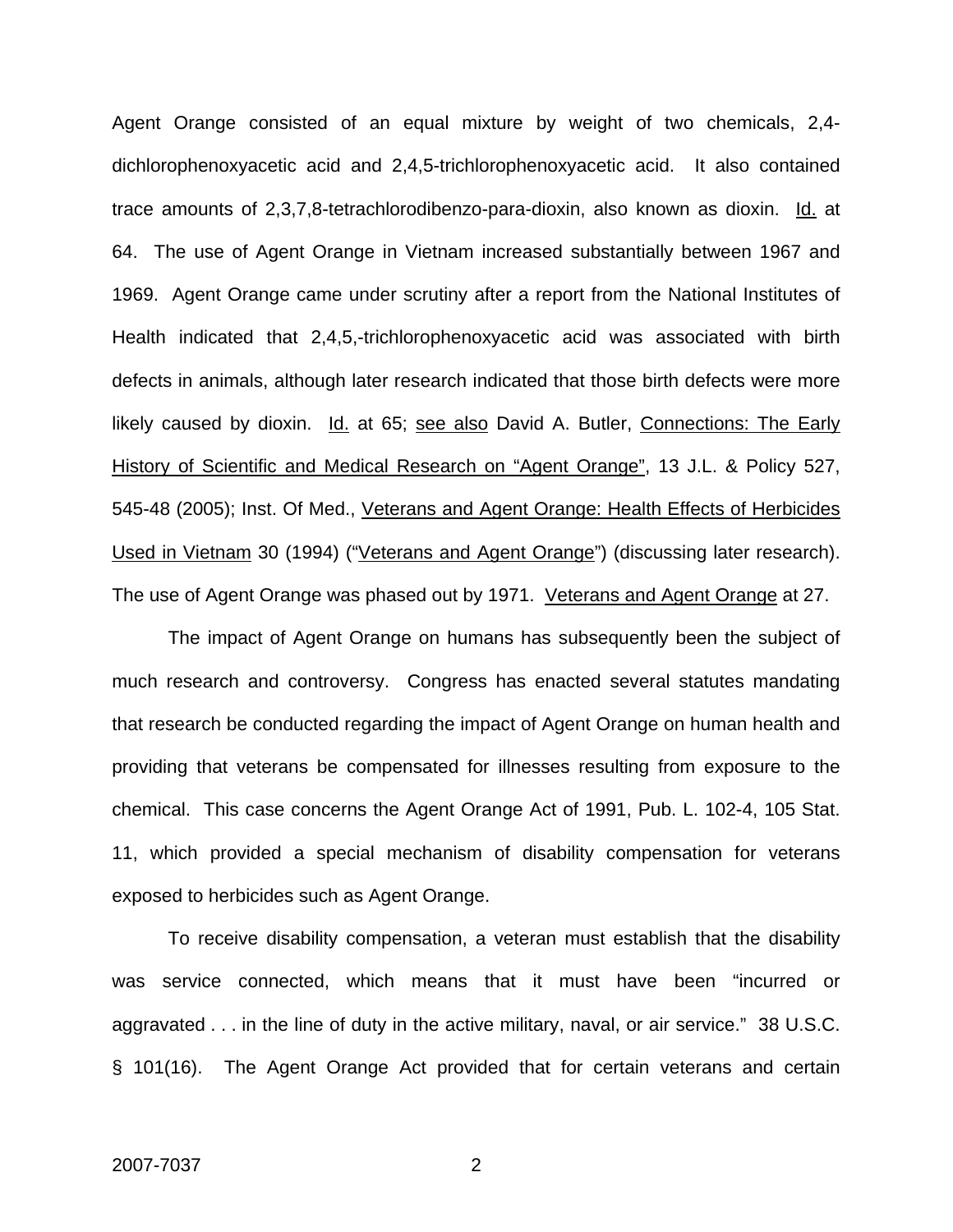diseases, both exposure and service connection are presumed to be established. 38 U.S.C. § 1116(a)(1).

The statutory list of diseases as to which exposure and service connection are presumed includes non-Hodgkin's lymphoma, certain soft-tissue sarcomas, chloracne, Hodgkin's disease, porphyria cutanea tarda, certain respiratory cancers, multiple myeloma, and diabetes mellitus (type 2). See 38 U.S.C.  $\S$  1116(a)(2). If a veteran can prove that he or she has one of the listed diseases and "served in the Republic of Vietnam" between January 9, 1962, and May 7, 1975, the disease will ordinarily "be considered to have been incurred in or aggravated by such service." 38 U.S.C. § 1116(a)(1)(A). Consequently, proving service "in the Republic of Vietnam" is important to any veteran who seeks compensation for one of the listed diseases.

This case calls on us to address whether veterans who served on ships off the coast of Vietnam during the Vietnam War served "in the Republic of Vietnam" and thus are entitled to the presumption of service connection if they suffer from one of the listed diseases. The government argues that the phrase "served in the Republic of Vietnam" requires that a servicemember have at some point set foot within the land borders of Vietnam. Mr. Haas contends that the phrase extends to those who served on board ships in the waters off the Vietnamese coast but never went ashore.

By regulation, the Department of Veterans Affairs ("DVA") has interpreted the phrase "served in the Republic of Vietnam" to mean that the veteran's service must have involved "duty or visitation" in the Republic of Vietnam in order for the veteran to be entitled to the statutory presumption of service connection. See 38 C.F.R. § 3.307(a)(6)(iii). That regulation, as interpreted by the DVA, made the statutory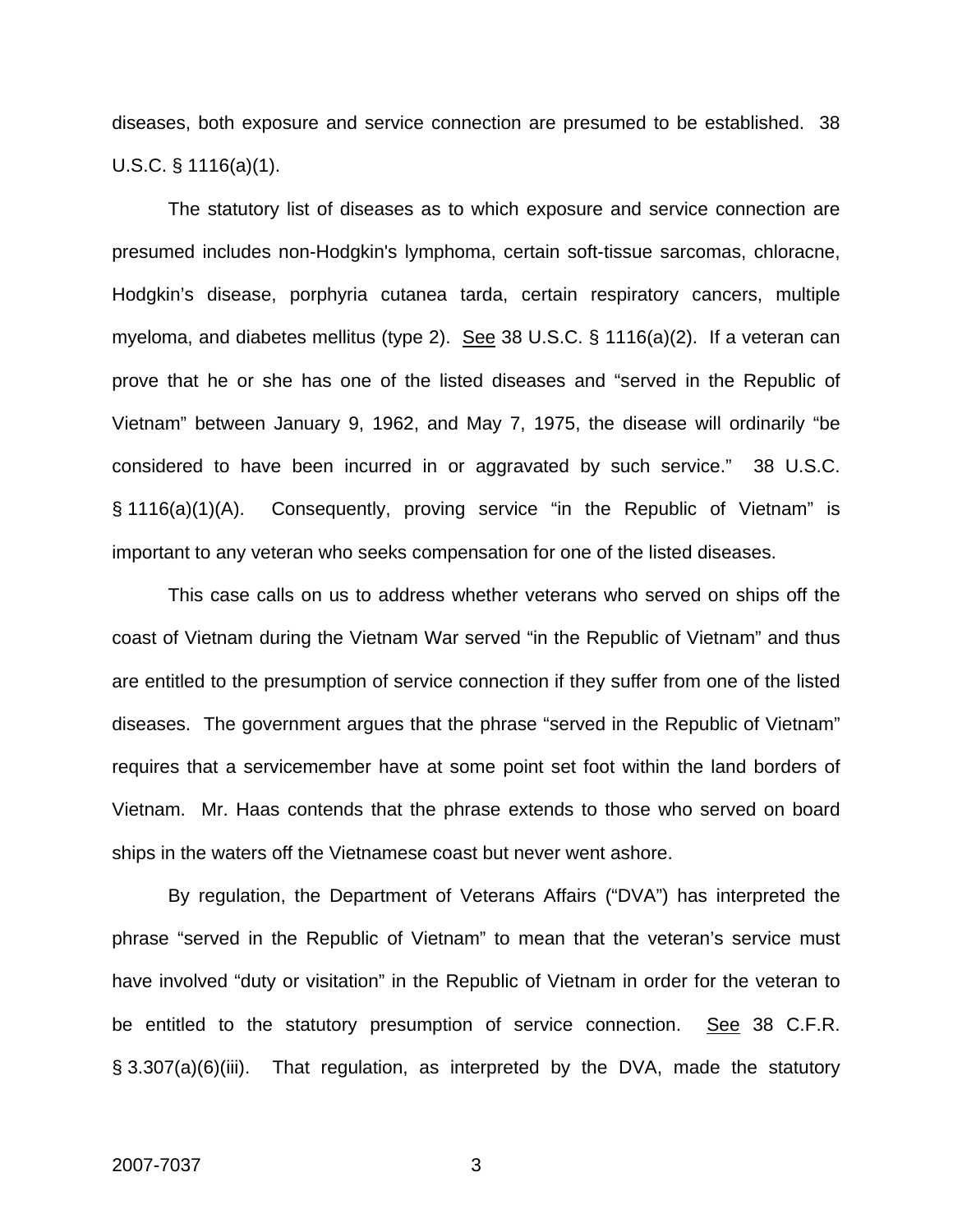presumption of service connection unavailable to veterans such as appellant Jonathan Haas, who served on a naval vessel that traveled in the waters near Vietnam but who never went ashore. The Court of Appeals for Veterans Claims ("the Veterans Court") set aside the DVA's interpretation as unduly restrictive. Haas v. Nicholson, 20 Vet. App. 257 (2006). We hold that the agency's requirement that a claimant have been present within the land borders of Vietnam at some point in the course of his duty constitutes a permissible interpretation of the statute and its implementing regulation, and we therefore reverse the judgment of the Veterans Court.

I

In August 2001, Mr. Haas applied to the Phoenix, Arizona, regional office of the DVA seeking disability compensation for type 2 diabetes, peripheral neuropathy, and loss of eyesight. He claimed that he had been exposed to herbicides while serving in Vietnam and that based on that exposure he was entitled to a finding of service connection for his conditions.

Mr. Haas served on active duty in the United States Navy from September 1959 to September 1960 and subsequently from May 1963 to June 1970. Service records indicate that from August 1967 to April 1969, Mr. Haas served on the U.S.S. Mount Katmai, which he described as an ammunition supply ship that operated in the West Pacific off the coast of Vietnam. It is undisputed that that Mr. Haas never went ashore, and thus never set foot on the physical landmass of the Republic of Vietnam. Mr. Haas explained that his ship did not visit any ports because it carried highly explosive ammunition and would have posed a threat if docked in a port. Mr. Haas subsequently left active duty and was transferred to the Retired Reserves on July 1, 1982.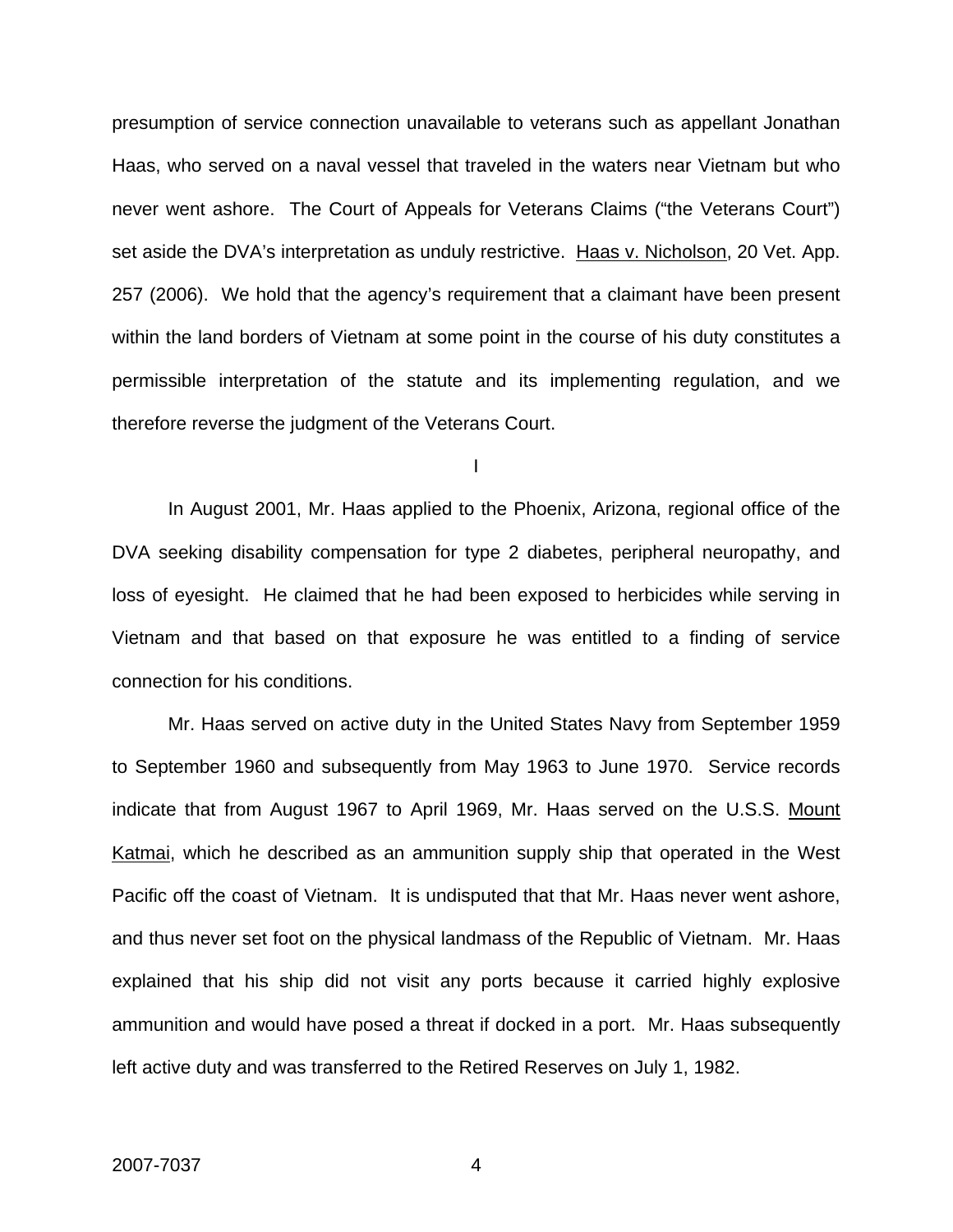Mr. Haas's claim to service connection for his condition is based on his naval service and the presumptive service connection afforded for type 2 diabetes based upon a showing that the veteran "served in the Republic of Vietnam." See 38 U.S.C. §§ 1116(a)(1)(A), (a)(2)(H); 38 C.F.R. § 3.307(a)(6)(iii). In denying his claim, the regional office explained that in order to qualify for a presumption of service connection, Mr. Haas must have "physically served or visited in the Republic of Vietnam." For a sailor serving in the waters offshore, the regional office explained that "the ship must have come to port in the [Republic of Vietnam] and you disembarked." Mr. Haas disagreed with the regional office and contended that "service in the Republic of Vietnam," as defined by 38 C.F.R. § 3.307(a)(6)(iii), should be interpreted to include service in the offshore waters regardless of whether the servicemember's ship came to port and the servicemember disembarked.

On appeal, the Board of Veterans' Appeals affirmed the regional office's decision denying Mr. Haas the presumption of service connection. The Board applied the DVA's regulation, as interpreted by the agency, and ruled that Mr. Haas was not entitled to the statutory presumption for those who served "in the Republic of Vietnam" because he had never "set foot on land in the Republic of Vietnam." As for Mr. Haas's contention that he was actually exposed to herbicides while his ship operated near the coast of Vietnam, the Board rejected his claim on the ground that his allegation was "unsupported by any evidence demonstrating that his ship was located in waters sprayed by herbicides."

Mr. Haas then appealed to the Veterans Court. A three-judge panel of that court reversed the Board's decision. The court first found the phrase "served in the Republic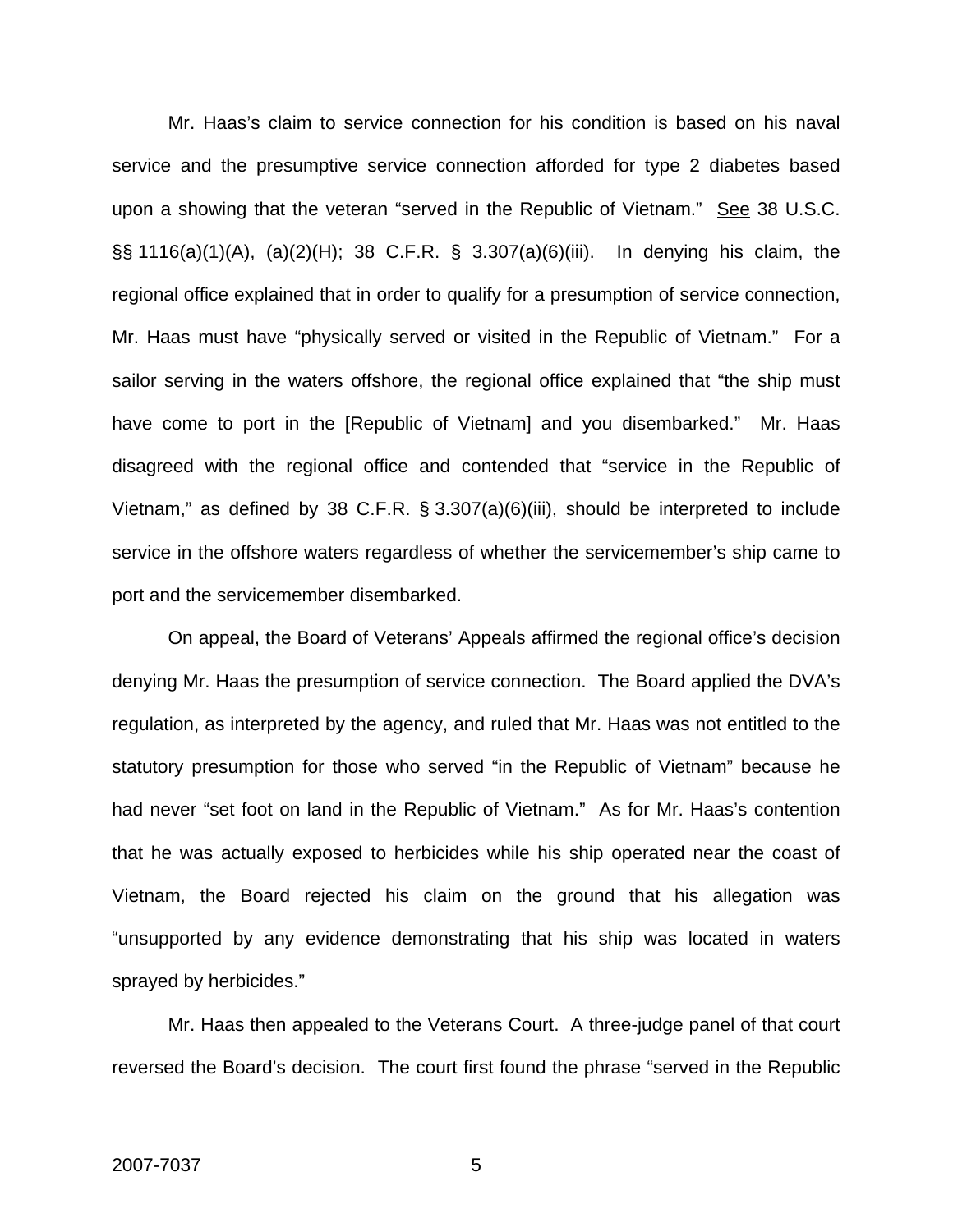of Vietnam" in 38 U.S.C. § 1116 to be ambiguous. The court explained that "[t]here are many ways in which to interpret the boundaries of a sovereign nation such as the former Republic of Vietnam" and that the "legislative history of the 1991 act . . . is silent concerning what constitutes 'service in the Republic of Vietnam.'" 20 Vet. App. at 263, 268. Turning to the DVA's interpretation of the statutory language, the court first examined the pertinent regulation, 38 C.F.R. § 3.307(a)(6)(iii). That regulation defines "service in the Republic of Vietnam" as including "service in the waters offshore and service in other locations if the conditions of service involved duty or visitation in the Republic of Vietnam." The court determined that the regulation "do[es] not clearly preclude application of the presumption [of service connection] to a member of the Armed Forces who served aboard a ship in close proximity to the landmass of the Republic of Vietnam." 20 Vet. App. at 259.

Finding that the regulation "merely has replaced statutory ambiguity with regulatory ambiguity," the Veterans Court then analyzed the DVA's interpretation of the regulation and concluded that the agency's current interpretation of its regulation conflicts with the agency's earlier interpretation of the same regulation. The court noted that the agency's original instructions to its adjudicators in the Adjudication Manual of the Veterans Benefits Administration, M21-1 ("Manual M21-1"), called for awarding presumptive service connection for specified diseases if the veteran had received the Vietnam Service Medal "in the absence of contradictory evidence," and that those provisions were not altered following the issuance of two precedential DVA General Counsel opinions on related topics. See DVA Op. Gen. Counsel Prec. 27-97 (1997) (finding that service on a deepwater vessel off the shore of Vietnam did not constitute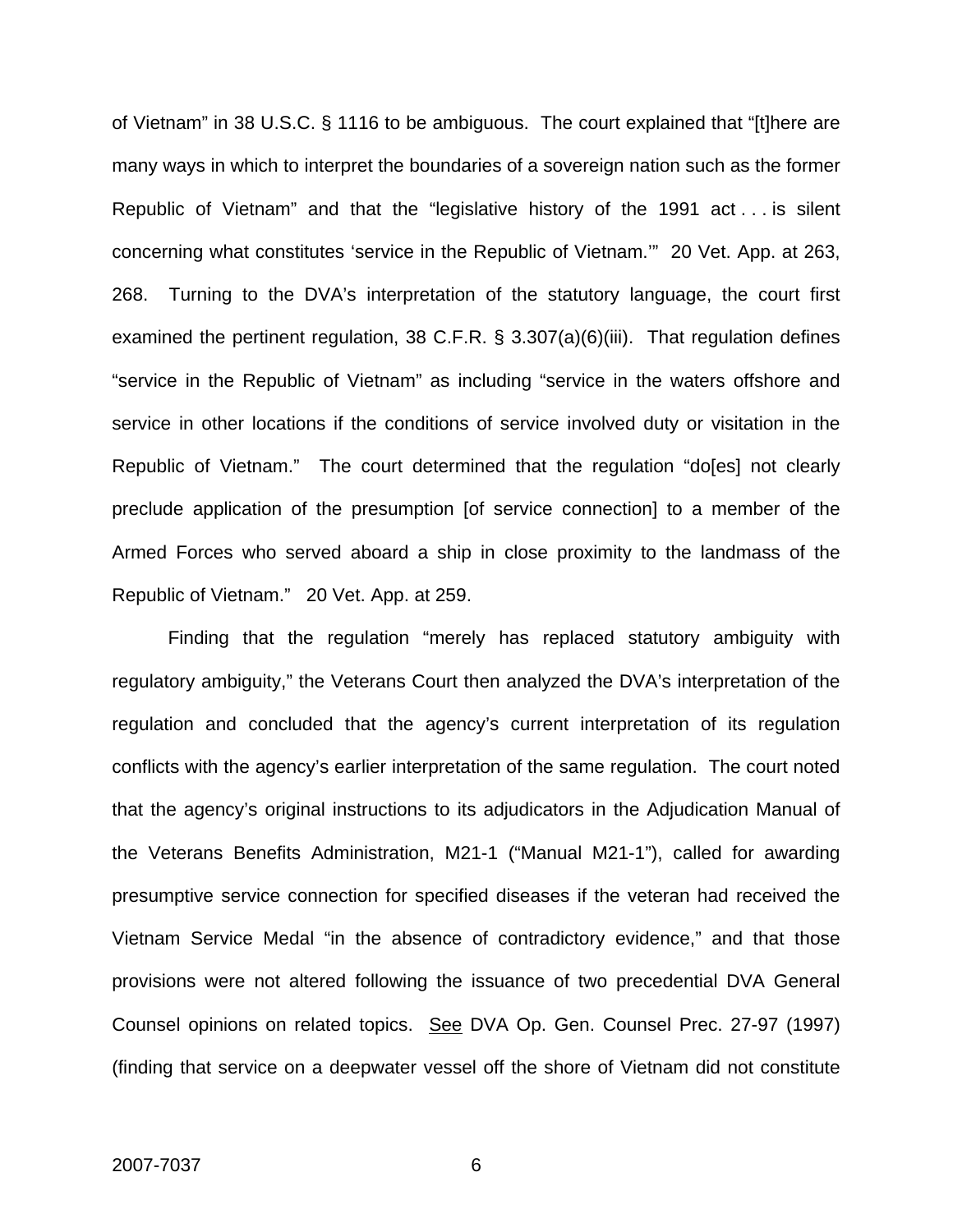service "in the Republic of Vietnam" under 38 U.S.C. § 101(29)(A)); DVA Op. Gen. Counsel Prec. 7-93 (1993) (finding that service in high altitude planes flying over Vietnam without any other contact with Vietnam did not constitute "service in Vietnam" under 38 C.F.R. § 3.313). Consequently, the court found that when the DVA adopted the "foot-on-land" test, it was reversing its previously established course. 20 Vet. App. at 270-72.

The Veterans Court further concluded that the agency's new interpretation was not a reasonable one. In so ruling, the Veterans Court noted that under the DVA's current interpretation of the regulation, the DVA "would afford the presumption of exposure to Agent Orange to a Vietnam-era veteran who served only in the inland waterways of the Republic of Vietnam and never set foot on land; yet, in order for a Vietnam-era veteran serving in the waters surrounding Vietnam to be entitled to the presumption, he or she must have set foot on land, without consideration as to either the length of time spent patrolling in the waters offshore, or the risks of windblown exposure to Agent Orange sprayed along Vietnam's coastline." 20 Vet. App. at 275. The court explained that

given the spraying of Agent Orange along the coastline and the wind borne effects of such spraying, it appears that these veterans serving on vessels in close proximity to land would have the same risk of exposure to the herbicide Agent Orange as veterans serving on adjacent land, or an even greater risk than that borne by those veterans who may have visited and set foot on the land of the Republic of Vietnam only briefly.

Id. at 273. Based on that reasoning, the court concluded that the DVA's interpretation of section 3.307(a)(6)(iii) was "plainly erroneous" and that the regulation "must be read to include at least service of the nature described by the appellant, that is, service in the waters near the shore of Vietnam." Id.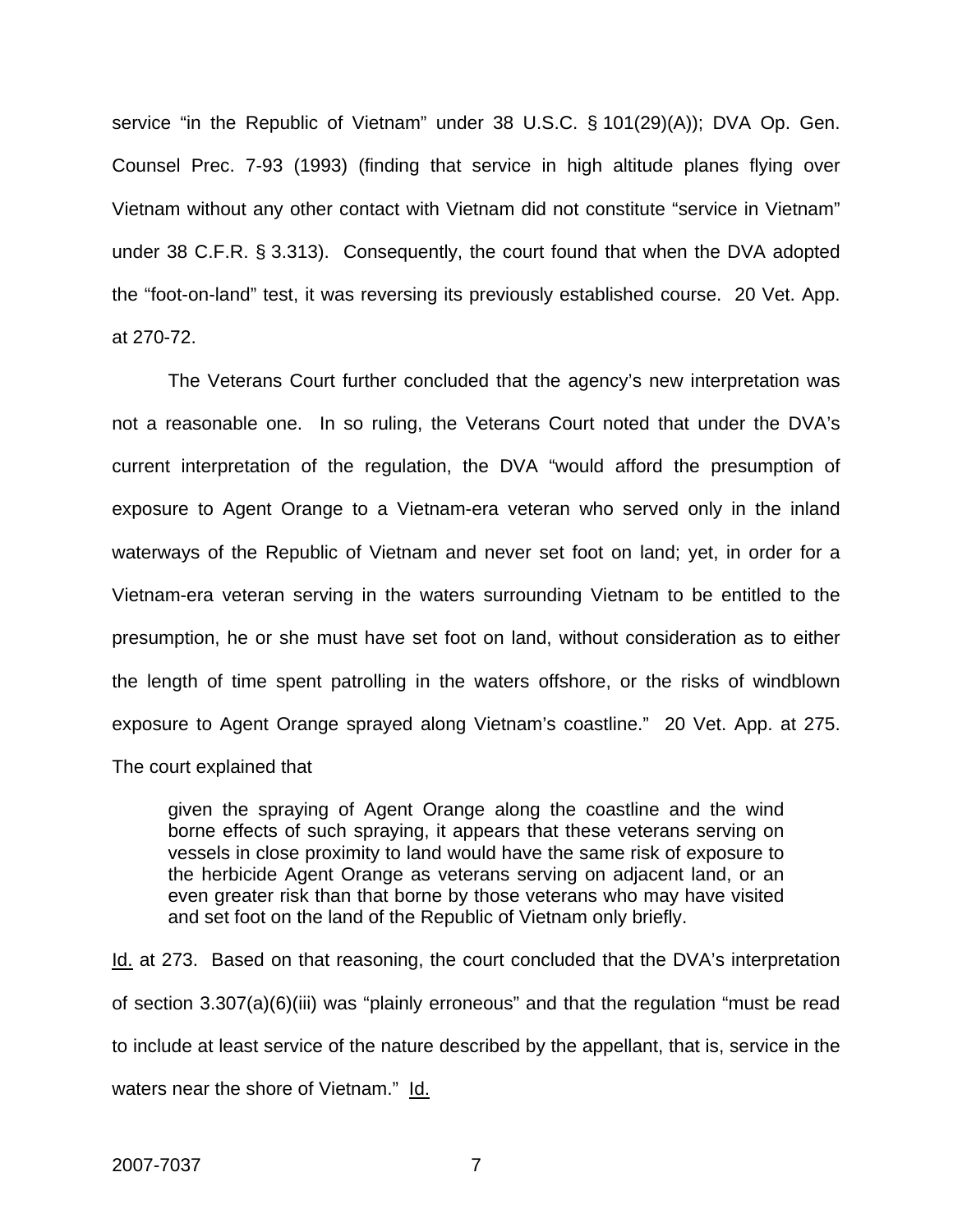Finally, the Veterans Court ruled that the pertinent provisions of the DVA's Manual M21-1 were "substantive rules" and that the DVA's amendment of those provisions in February 2002 to incorporate the "foot-on-land" requirement was invalid because the DVA had failed to make that change pursuant to the notice-and-comment requirements of 5 U.S.C. § 553. 20 Vet. App. at 277. Alternatively, the court ruled that the February 2002 changes could not be applied retroactively to Mr. Haas's claim, which had been filed in August 2001, because the effect of the rule change was to narrow the scope of Mr. Haas's substantive rights. Id. at 277-78. The court therefore reversed the Board's denial of Mr. Haas's claim to service connection for diabetes and held that in Mr. Haas's case, the Manual M21-1 provision "allowing for the application of the presumption of exposure to herbicides based on the receipt of the [Vietnam Service Medal] controls." Id. at 279.

#### II

This court ordinarily will not hear appeals from the Veterans Court in cases that the Veterans Court remands to the Board of Veterans' Appeals. See Adams v. Principi, 250 F.3d 1318, 1320 (Fed. Cir. 2001). Nonetheless, we have held that it is appropriate for us to review such cases in certain circumstances, under the principles set forth in Williams v. Principi, 275 F.3d 1361 (Fed. Cir. 2002). This appeal addresses the purely legal question of the proper interpretation of a statute and its implementing regulations, a question that will not be affected by the proceedings on remand. Moreover, postponing review until after completion of the proceedings on remand could deprive the government of its right to review of the legal issue in this case, because the Secretary of Veterans Affairs has no right to seek review of a Board decision in favor of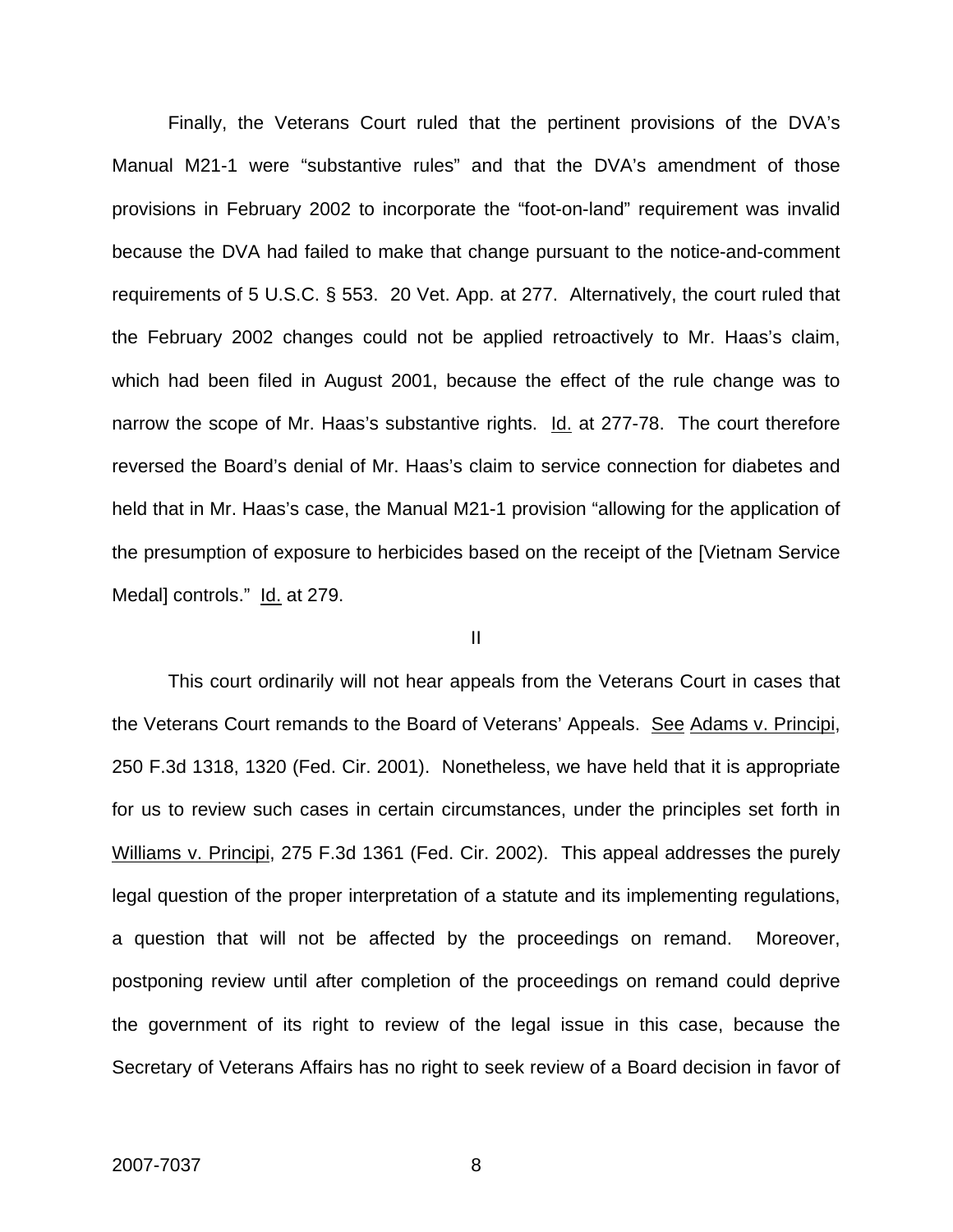the veteran under 38 U.S.C. § 7252(a). We therefore conclude that this appeal is ripe for review even though the Veterans Court remanded the case for further proceedings before the Board. See Williams, 275 F.3d at 1364.

III

On the merits, the parties disagree about the proper resolution of virtually every issue in this case: whether the phrase "served in the Republic of Vietnam" in the Agent Orange Act of 1991 is ambiguous; whether the DVA's regulation that interprets that phrase is itself ambiguous; whether the agency's interpretation of that regulation is entitled to deference, or instead is unreasonable and inconsistent with the agency's previous, longstanding interpretation of the regulation; and whether the DVA's 2002 modification to Manual M21-1 constituted a substantive regulatory change that could not be given effect without notice-and-comment rulemaking.

### A

In order to make sense of the statutory and regulatory arguments made by the parties, it is necessary to review the history of the legislative and regulatory measures directed to the issue of herbicide exposure in Vietnam. That history, both prior to and after the enactment of the Agent Orange Act of 1991, is complex.

Beginning in the late 1970s, Congress responded to widespread expressions of concern by veterans' groups regarding the health effects on Vietnam veterans of exposure to Agent Orange and other herbicides used in the conflict there. In 1979, Congress enacted a provision requiring the Veterans Administration ("VA"), as the agency was then known, to conduct an epidemiological study of persons who, while serving in the armed forces during the war in Vietnam, were exposed to dioxins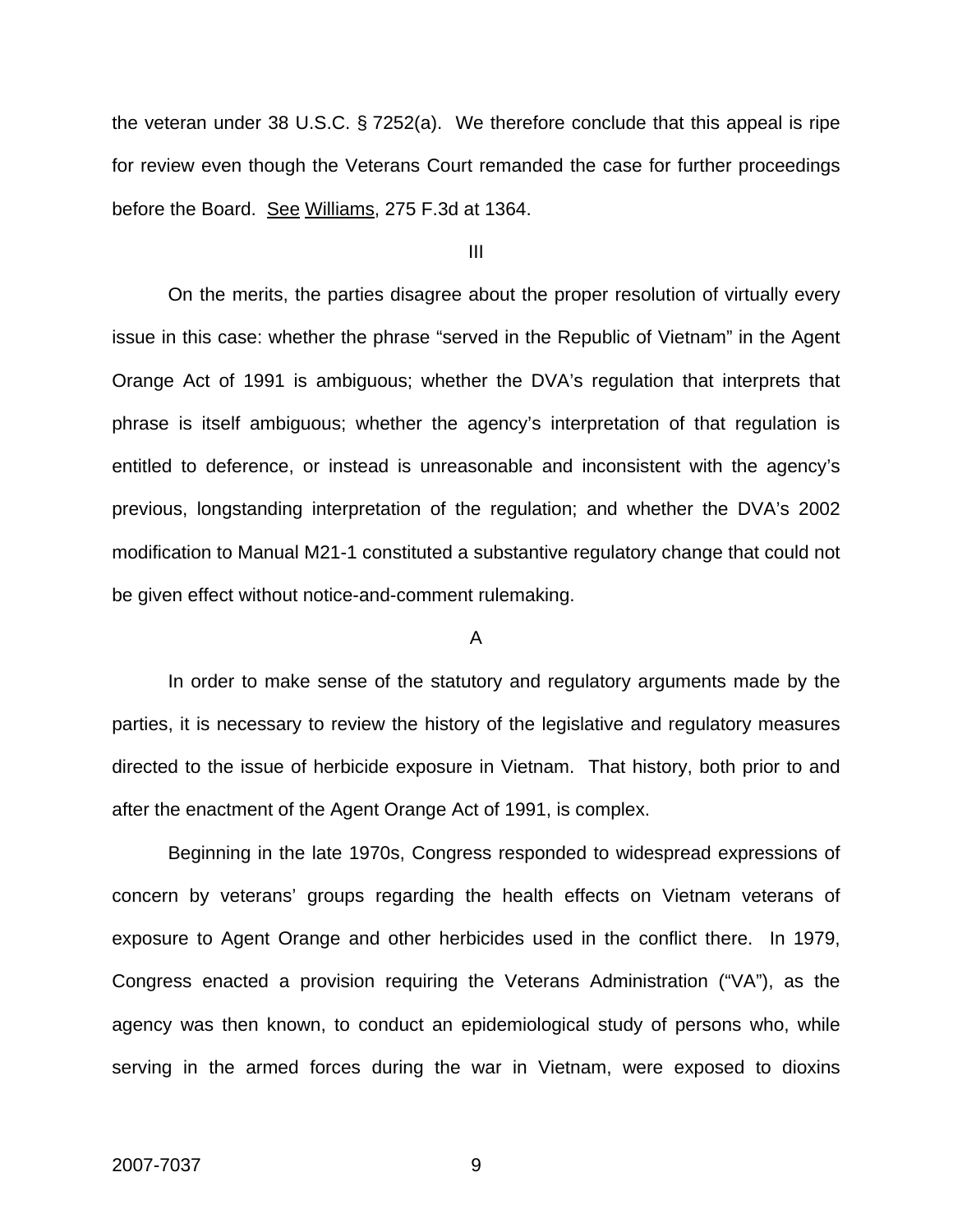produced during the manufacture of various herbicides, including Agent Orange, to determine if there might be long-term adverse health effects from such exposure. Pub. L. No. 96-151, § 307, 93 Stat. 1092, 1097-98 (1979). The responsibility for conducting that study was subsequently reassigned to the Centers for Disease Control ("CDC"). See H.R. Rep. No. 98-592, at 5 (1984), as reprinted in 1984 U.S.C.C.A.N. 4449, 4451. Congress directed the VA to publish a description of the actions that it planned to take in response to those reports. Pub. L. No. 97-72, § 401, 95 Stat. 1047, 1061-62 (1981).

In 1984, Congress enacted the Veterans' Dioxin and Radiation Exposure Compensation Standards Act, Pub. L. No. 98-542, 98 Stat. 2725 (1984). Section 5 of that Act directed the VA to prescribe regulations establishing guidelines and standards for resolving claims for benefits based on exposure during service "in the Republic of Vietnam during the Vietnam era to a herbicide containing dioxin." In particular, the statute called the VA's attention to evidence that three diseases—chloracne, porphyria cutanea tarda, and soft tissue sarcoma—are associated with exposure to certain levels of dioxin and directed the VA to determine whether service connection should be granted in individual cases involving each of those diseases. Id.  $\S$ § 2(5), 5(b)(2)(A)(i),  $5(b)(2)(B)$ .

In response, the VA promulgated a regulation that presumed exposure to a herbicide containing dioxin for any veteran who served "in the Republic of Vietnam" during the Vietnam era. The regulation concluded that the development of chloracne manifested within three months of exposure would be presumed to be serviceconnected, but that porphyria cutanea tarda and soft tissue sarcomas were not sufficiently associated with dioxin exposure to warrant similar treatment. 38 C.F.R.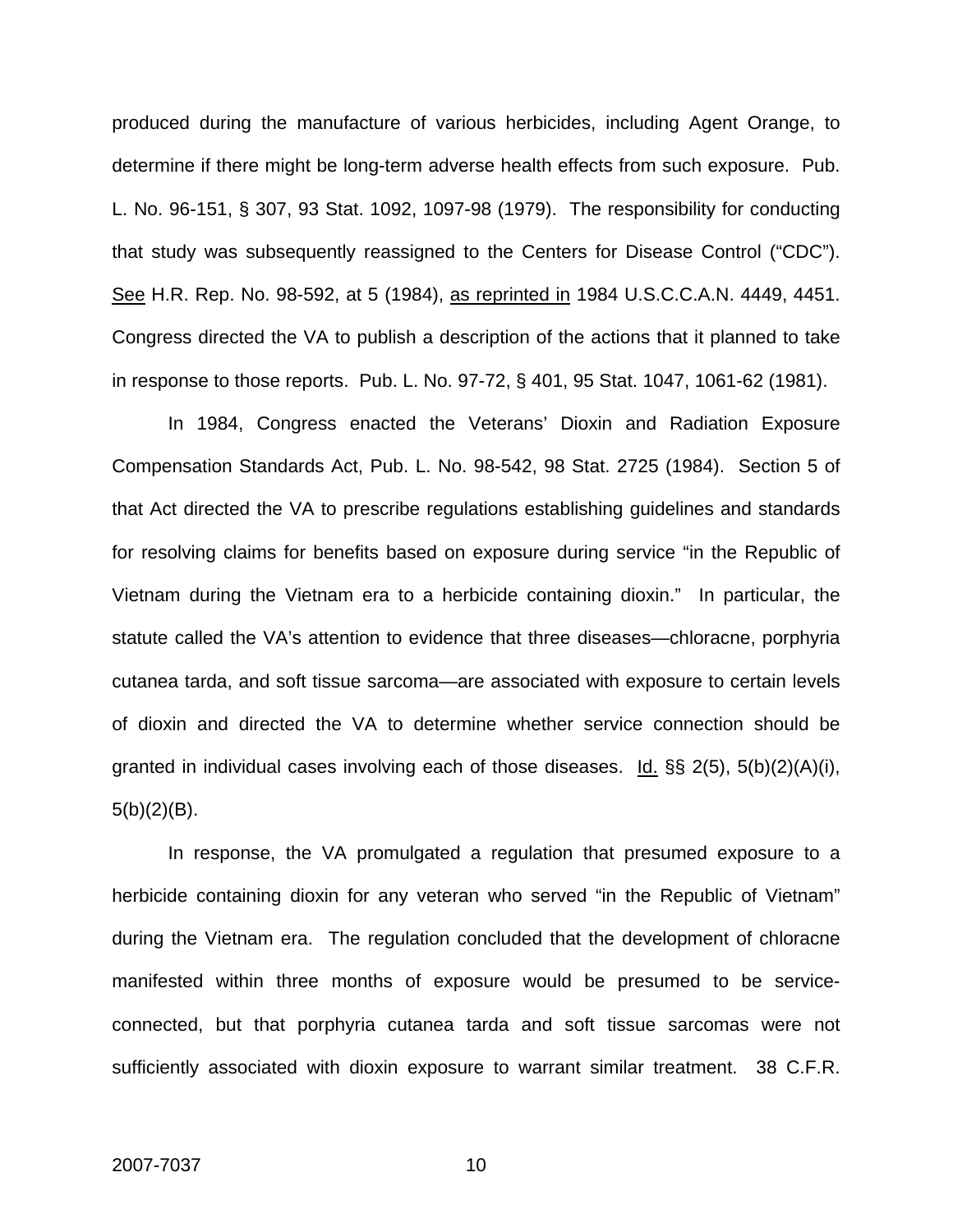§ 3.311a (1986); see 50 Fed. Reg. 34,452 (Aug. 26, 1985). The regulation defined "Service in the Republic of Vietnam" to include "service in the waters offshore and service in other locations, if the conditions of service involved duty or visitation in the Republic of Vietnam." 38 C.F.R. § 3.311a(a)(1) (1986). The VA explained that the regulation was adopting the VA's "longstanding policy of presuming dioxin exposure in the cases of veterans who served in the Republic of Vietnam during the Vietnam era." 50 Fed. Reg. at 34,454-55. That policy was "based on the many uncertainties associated with herbicide spraying during that period which are further confounded by lack of precise data on troop movements at the time." Id. at 34,455. "While it may be possible to approximate areas where herbicides were sprayed," the agency wrote, "it would be extremely difficult to determine with an acceptable degree of precision whether an individual veteran was exposed to dioxin."  $Id.$  Accordingly, the agency adhered to its prior policy of presuming exposure for servicemembers who had served in Vietnam. In addition, the agency provided that because some military personnel who were stationed elsewhere "may have been present in the Republic of Vietnam, 'service in the Republic of Vietnam' will encompass service elsewhere if the person concerned actually was in the Republic of Vietnam, however briefly." 50 Fed. Reg. 15,848, 15,849) (Apr. 22, 1985) (proposed rule). The VA added that "[i]n view of shifting personnel deployments, absence of on-site measurement of dioxin contamination and other factors the Agency has adhered to a policy of presuming exposure if the veterans served in Vietnam during the relevant period. This section formalizes that existing policy." Id. at 15,849; see also 50 Fed. Reg. 34,452 (Aug. 26, 1985) (adopting proposed rule unamended).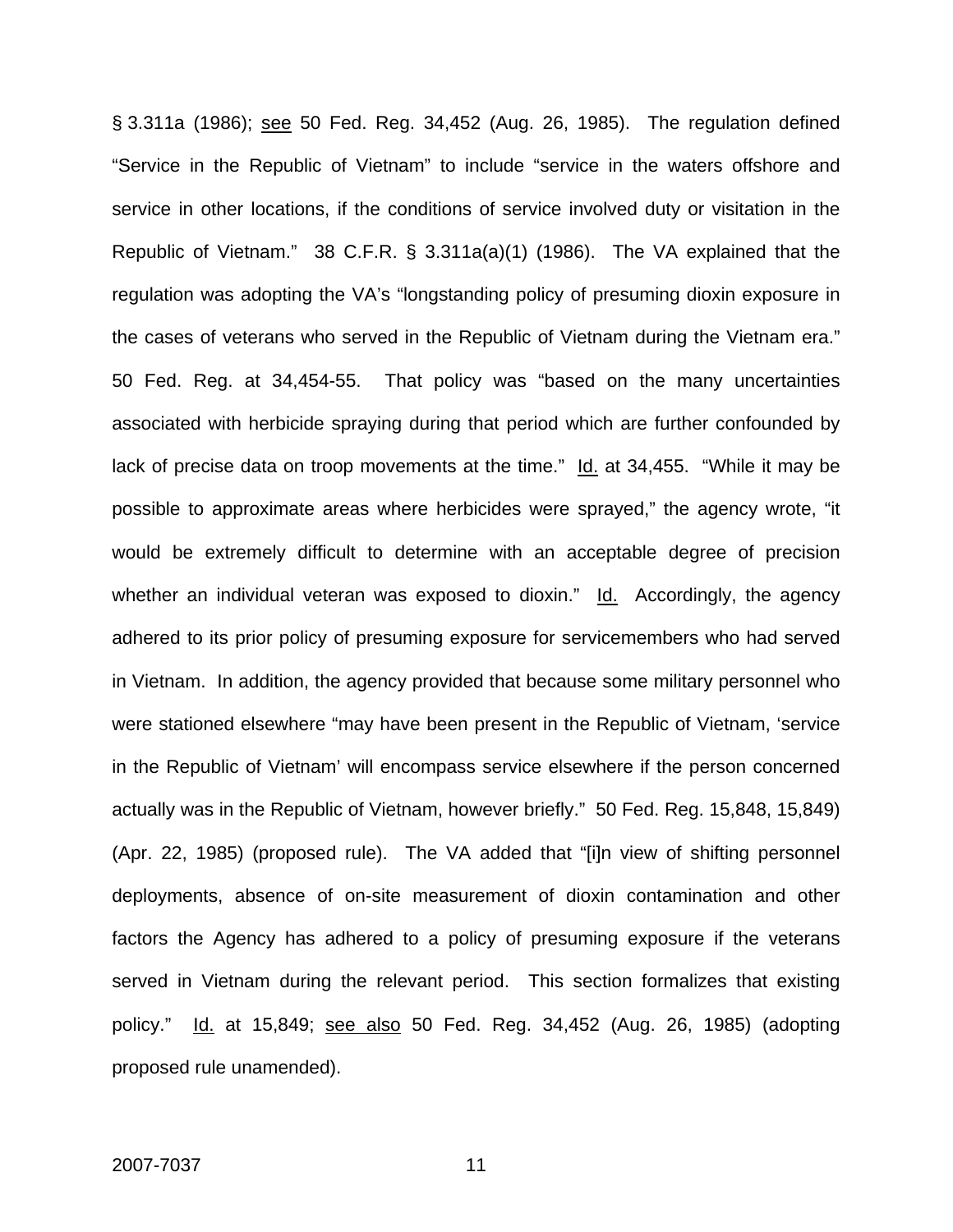Meanwhile, congressional committees continued to hold hearings to assess the epidemiological studies of Agent Orange that had been mandated in 1979. Those studies were designed to determine whether any component of Agent Orange—not just dioxin—affected human health, although given its notoriety dioxin often figured prominently in the research and analysis. See Veterans and Agent Orange at x; see also id. at 28-36 (discussing history of research on Agent Orange). The success of those studies depended on determining which veterans had been exposed to Agent Orange and the extent of their exposure, so that health problems among veterans who had been highly exposed could be compared to those of a control group. See id. at 58. The VA and the CDC ran into a series of problems in attempting to make that determination. Initially, it was believed that exposure could be deduced from studying ground troop movements in conjunction with records of aerial spraying of Agent Orange. See id. That approach proved unworkable, as a representative of the Centers for Disease Control explained in testimony before a subcommittee of the House Committee on Veteran's Affairs:

When CDC got into this, it was assumed there would be records that could determine exactly where an individual was on a given day, and that could be correlated with known [herbicide] use. I think with the finest use of existing records, you cannot separate between exposed and unexposed. You can get some . . . approximations, but it would be a disservice to veterans and to everyone to proceed with an expensive study of this nature if you can't clearly differentiate between who's been exposed and who's not exposed. Without that, you have no basis to proceed with doing a study.

Agent Orange Studies: Hearing Before the Subcomm. on Hospitals and Health Care of

the H. Comm. on Veterans' Affairs, 99th Cong. 15 (1986) ("1986 House Hearing") (statement of James O. Mason, CDC Director); see also Veterans and Agent Orange at

58.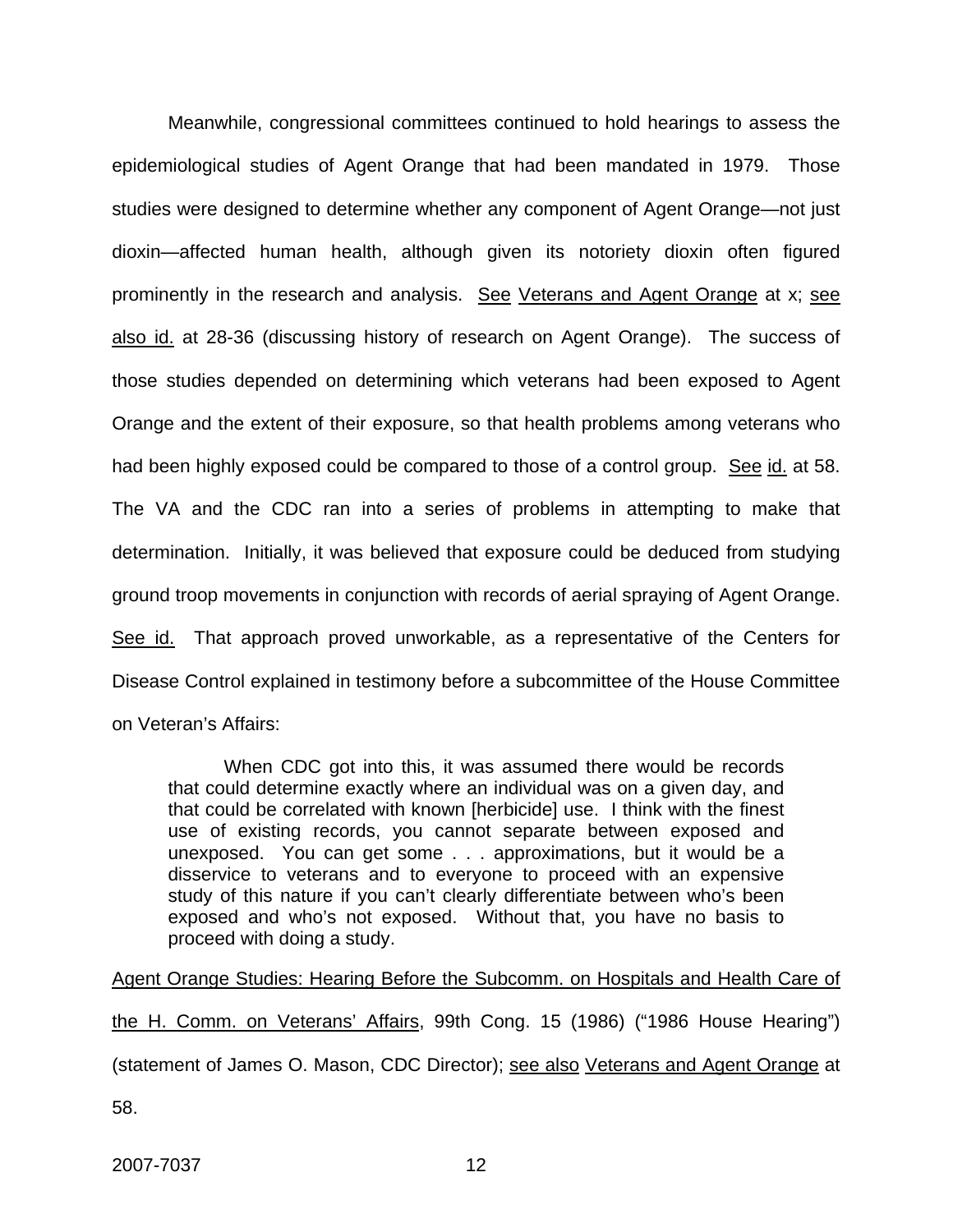In light of those difficulties, the CDC attempted to derive an exposure index through other means. Initially, an attempt was made to develop an index by measuring the amount of dioxin present in fat samples from veterans. 1986 House Hearing at 81- 83 (statement of James O. Mason, CDC Director). Although the objective was to study Agent Orange, it was expected that determining dioxin levels would indicate the degree of exposure to Agent Orange. See Veterans and Agent Orange at 259-62 (describing use of dioxin as a "biomarker"). That procedure, however, did not bear fruit because of the practical difficulties of obtaining fatty tissue samples. Id. at 82-83. Subsequent research based on blood tests did not reveal any difference in the blood levels of dioxin between a group of veterans stationed in Vietnam and a control group of veterans stationed outside of Vietnam. The CDC ultimately concluded that it had no validated scientific method of identifying a group of veterans who were highly exposed to Agent Orange. Agent Orange Legislation and Oversight: Hearing on S. 1692, the Proposed "Agent Orange Disabilities Benefits Act of 1987"; S. 1787, the proposed "Veterans' Agent Orange Disabilities Act of 1987"; and Agent Orange Oversight Issues Before the S. Comm. on Veterans' Affairs, 100th Cong. 165-66 (1988) (statement of Thomas E. Harvey, Deputy Administrator of the VA). The CDC explained that "the Agent Orange Exposure Study . . . cannot be done . . . . The difficulty is and has always been the inability to discriminate between exposed and unexposed ground troops." Id. at 165 (discussing the inability to derive an exposure index from military records, self-reporting, and direct measurements of dioxin from tissue samples).

Although the CDC was unable to conduct the Agent Orange exposure study as it was originally conceived by Congress in 1979 due to the inability to identify with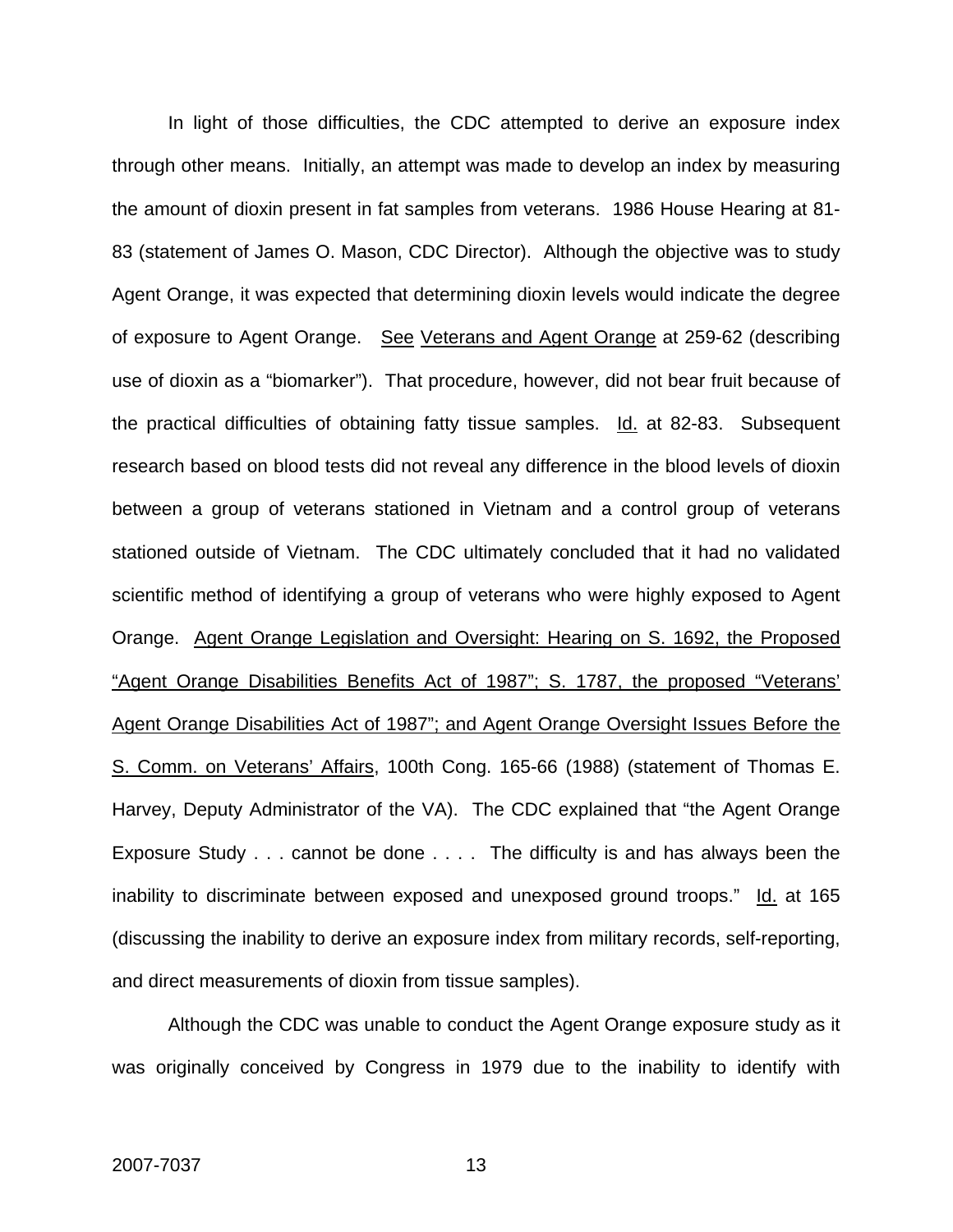scientific certainty which Vietnam veterans had been highly exposed to Agent Orange, there remained other sources of scientific information on the health effects of Agent Orange and dioxin in humans. One ongoing study focused on the group of Vietnam veterans who had been involved in the aerial spraying of Agent Orange, known as the "Ranch Hand study" after the name of the mission responsible for conducting the spraying operation. See Veterans and Agent Orange at 53. Further data has also been available, for example, from populations that were exposed to chemical accidents involving dioxin, workers at factories manufacturing herbicides, and agricultural or forestry workers who were exposed to herbicides similar to Agent Orange or herbicides containing dioxin before their use was largely banned in the United States. See id. at 36-45.

Against the backdrop of the ongoing scientific investigations, the VA declined to change its regulations after 1985 to provide a presumption of in-service exposure for any diseases other than chloracne, on the ground that the scientific evidence did not show a statistically probable association between Agent Orange exposure and any other disease. In litigation initiated by veterans' advocacy groups, however, a federal district court ruled that the agency, by then renamed the Department of Veterans Affairs, had applied too stringent a standard for determining which diseases to include in its regulations promulgated under the 1984 Dioxin Act. See Nehmer v. U.S. Veterans Admin., 712 F. Supp. 1404, 1420 (N.D. Cal. 1990). The DVA subsequently amended its regulation, 38 C.F.R. § 3.311a, to include soft tissue sarcomas. See 56 Fed. Reg. 7632 (Feb. 25, 1991) (proposed rule); 56 Fed. Reg. 51,651 (Oct. 15, 1991) (final rule).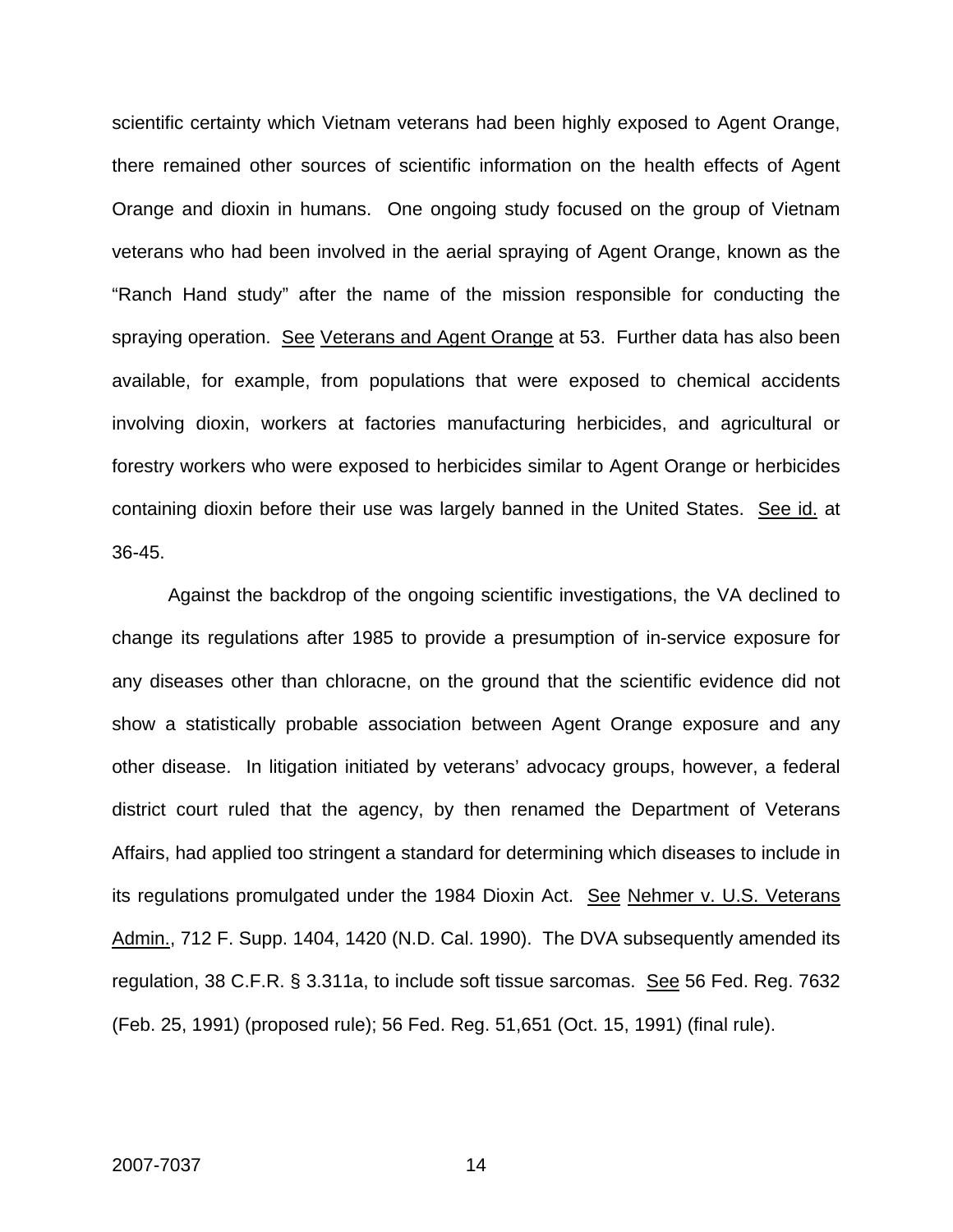In October 1990, the DVA promulgated a separate regulation providing that "Service in Vietnam during the Vietnam Era," together with subsequent development of non-Hodgkin's lymphoma, "is sufficient to establish service connection for that disease." 38 C.F.R. § 3.313. That regulation was based on information in a CDC study that had been released earlier that year. See 55 Fed. Reg. 25,339 (June 21, 1990) (proposed rule). The CDC study found a statistically significantly elevated level of non-Hodgkin's lymphoma among Vietnam veterans by comparing veterans who served in Vietnam and those who served in other locations during the Vietnam era. For purposes of the analysis, the study treated veterans who were stationed off the coast of Vietnam as Vietnam veterans. See The Association of Selected Cancers with Service in the U.S. Military in Vietnam, as reprinted in Centers for Disease Control Selected Cancers Study and Scientific Reviews of the Study: Hearing before the H. Comm. On Veterans' Affairs, 101st Cong. 2d Sess. 106 (1990) ("1990 CDC Study"). The study concluded that there was no evidence that the increased risk of non-Hodgkin's lymphoma among Vietnam veterans was related to exposure to Agent Orange in Vietnam. Id. at 81, 125.

In the 1990 regulation, the DVA defined "Service in Vietnam" to include "service in the waters offshore, or service in other locations if the conditions of service involved duty or visitation in Vietnam." 38 C.F.R. § 3.313 (1991). That language was similar to the language previously used to define "service in the Republic of Vietnam," but it differed in two subtle, but important respects. First, the 1990 regulation referred to "Service in Vietnam" rather than using the statutory phrase "service in the Republic of Vietnam." Second, the placement of the comma before the word "or" in the definition of "service in Vietnam" in the 1990 regulation, section 3.313, suggested that the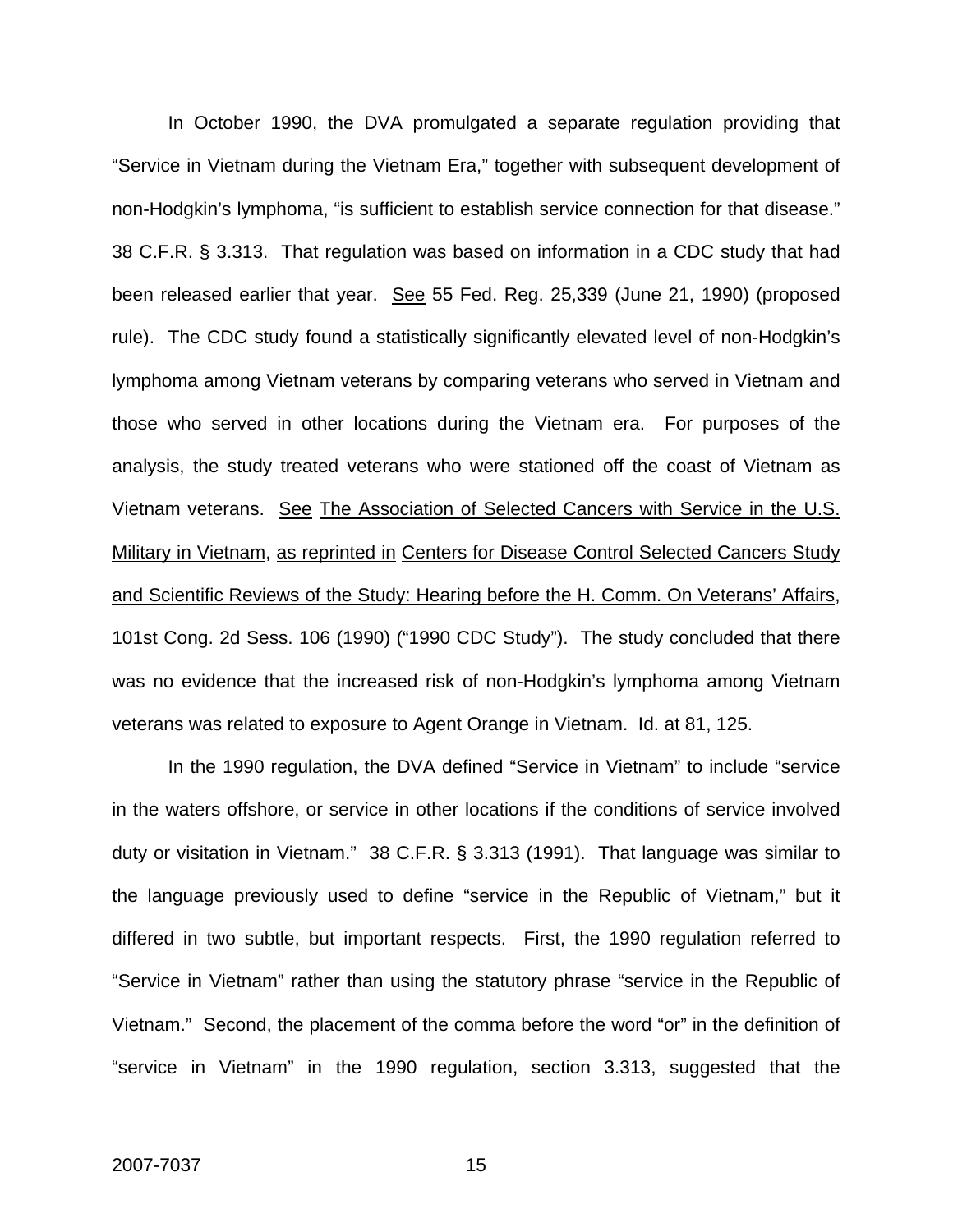requirement of visitation or duty in Vietnam applied to "service in other locations," but not to "service in the waters offshore." Section 3.311a used the word "and" rather than "or" and did not have a comma separating the reference to "service in the waters offshore" and "service in other locations," which suggested that the requirement of visitation or duty in the Republic of Vietnam applied to both of those forms of extraterritorial service.

The government does not dispute that the 1990 non-Hodgkin's lymphoma regulation, which is still in effect, applies to veterans who served "offshore" and never visited the landmass of Vietnam, as those veterans were among those found to have an elevated risk of non-Hodgkin's lymphoma in the 1990 CDC study. In fact, in 1993 the DVA issued a General Counsel opinion in which the agency explicitly stated that the non-Hodgkin's lymphoma regulation covers servicemembers who served in the waters off the shore of Vietnam, although the opinion concluded that the regulation does not cover servicemembers whose involvement in the Vietnam theater was limited to highaltitude missions in Vietnamese airspace. DVA Op. Gen. Counsel Prec. 7-93 (Aug. 12, 1993).

By contrast, the government asserts that under the more general 1985 dioxin exposure regulation, section 3.311a, a veteran who served offshore must have set foot on the landmass of Vietnam in order to satisfy the regulatory definition of having served "in the Republic of Vietnam." The punctuation of the earlier definition in the 1985 regulation, section 3.311a, supports the government's position, as it suggests that the requirement of visitation or duty in the Republic of Vietnam applies to both "service in other locations" and "service in the waters offshore."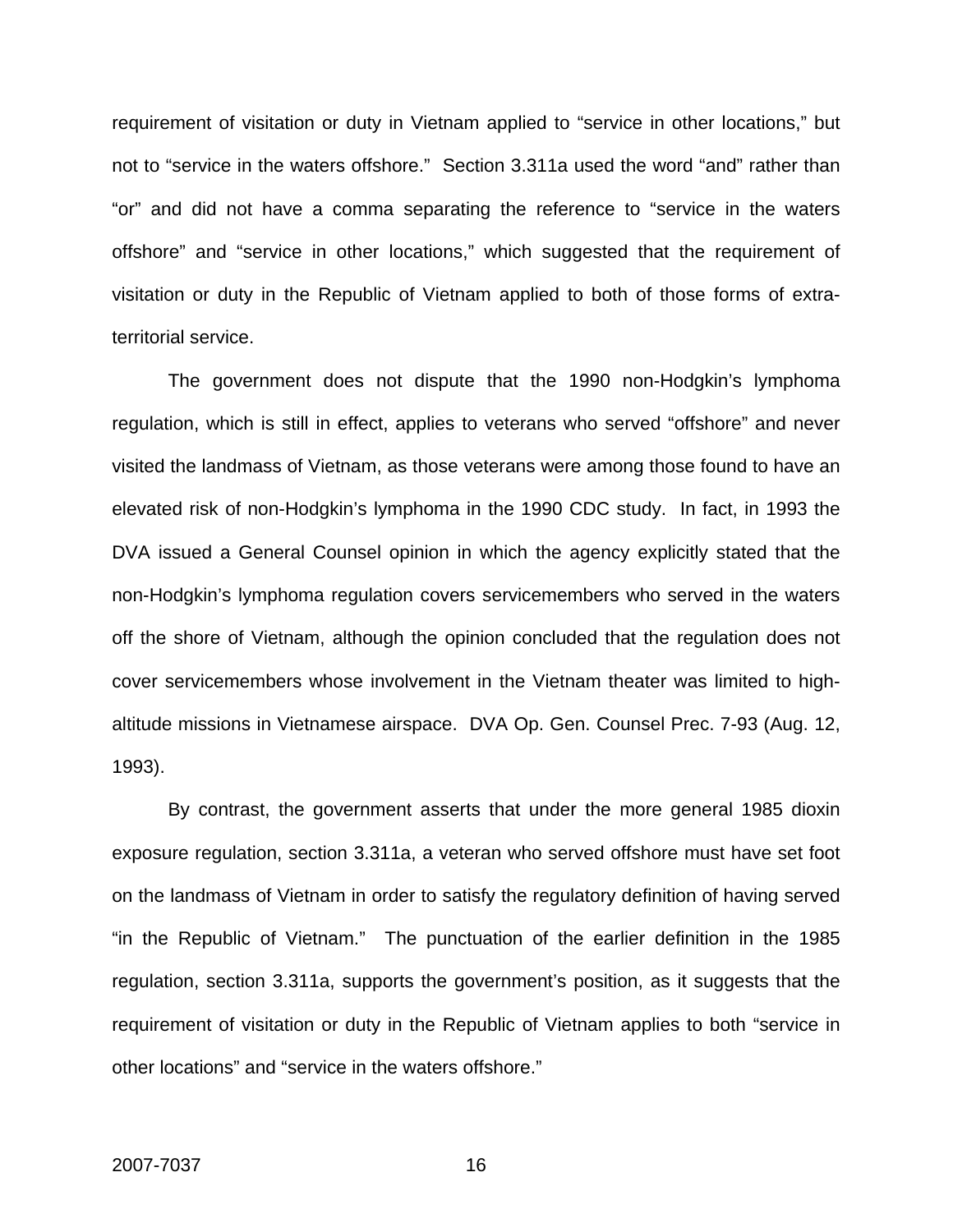In 1991, Congress enacted the Agent Orange Act, Pub. L. No. 102-4, 105 Stat. 11, which established a more comprehensive statutory framework for herbicide-based claims. As enacted, the Agent Orange Act specified three diseases—non-Hodgkin's lymphoma, certain soft tissue sarcomas, and chloracne—and provided that when one of those diseases became manifest "in a veteran who, during active military, naval, or air service, served in the Republic of Vietnam during the Vietnam era," the disease would be considered to have been incurred in or aggravated by such service.<sup>[1](#page-17-0)</sup> Pub. L. No. 102-4, § 2(a), 105 Stat. 11, 12 (1991) (now codified, as amended, at 38 U.S.C. § 1116(a)(1)). In addition, the Act directed the DVA to identify other diseases associated with herbicide exposure. The Act provided that any veteran who "served in the Republic of Vietnam during the Vietnam era" and has a disease designated by the Secretary "shall be presumed to have been exposed during such service to an herbicide agent containing dioxin or 2,4-dichlorophenoxyacetic acid, and may be presumed to have been exposed during such service to any other chemical compound in an herbicide agent, unless there is affirmative evidence to establish that the veteran was not exposed to any such agent during that service." Pub. L. No. 102-4, § 2(a), 105 Stat. at 12 (now codified, as amended, at 38 U.S.C. § 1116(f)).

 $\overline{a}$ 

<span id="page-17-0"></span><sup>1</sup> Congress included non-Hodgkin's lymphoma on the list of diseases specifically identified in the Agent Orange Act based on evidence that, contrary to the conclusion of the 1990 CDC study, non-Hodgkin's lymphoma was in fact associated with exposure to Agent Orange. See Report to the Secretary of Veterans Affairs on the Association Between Adverse Health Effects and Exposure to Agent Orange, reprinted in Links Between Agent Orange, Herbicides, and Rare Diseases: Hearing before the Human Resources and Intergovernmental Relations Subcomm. of the Comm. on Gov't Relations, 101st Cong., 2d Sess. 22, 41 (1990).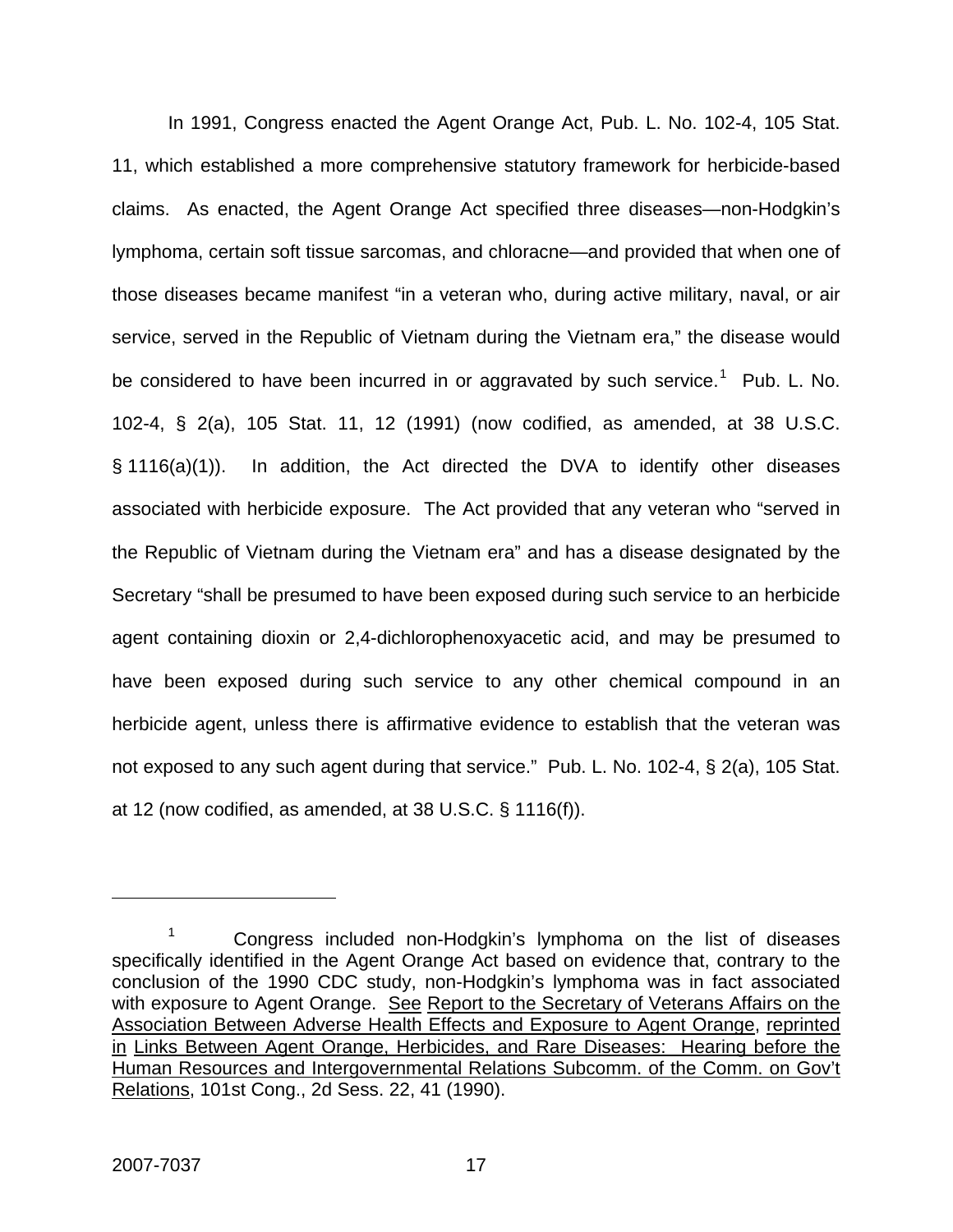The legislative history of the Agent Orange Act indicates that Congress sought to strike a balance between waiting for the results of scientific research regarding the effects of Agent Orange and providing benefits for Vietnam veterans with current health problems. The Chairman of the House Committee on Veterans' Affairs stated:

The question of whether compensation should be paid for disabilities allegedly related to exposure to herbicides has gone on for much too long. . . . It has received an inordinate amount of attention and energy. It is time to move on and, in doing so, to leave in place a mechanism for continuing scientific scrutiny which, if allowed to work, can assuage the remaining concerns of affected veterans.

137 Cong. Rec. 2348 (1991) (statement of Rep. Montgomery). The Act therefore codified the presumption of service connection for the three diseases already covered by DVA regulations, mandated independent scientific review through the National Academy of Sciences, and instructed the Secretary of the DVA to consider designating additional diseases as service-connected when recommended by the National Academy of Sciences. Importantly for present purposes, the focus of Congress's attention was on the scientific evidence as to what diseases were linked to Agent Orange exposure; there was no indication during the legislative process that Congress focused on the precise scope that should be attached to the statutory phrase "served in the Republic of Vietnam."

When the DVA drafted regulations for the Agent Orange Act, it incorporated the definition of the phrase "service in the Republic of Vietnam" from the 1985 general dioxin exposure regulation, 38 C.F.R. § 3.311a. See 58 Fed. Reg. 50,528, 50,529 (Sept. 28, 1993) (adopting amended section 3.307(a)(6)). Thus, the DVA defined "service in the Republic of Vietnam" to mean "service in the waters offshore and service in other locations if the conditions of service involved duty or visitation in the Republic of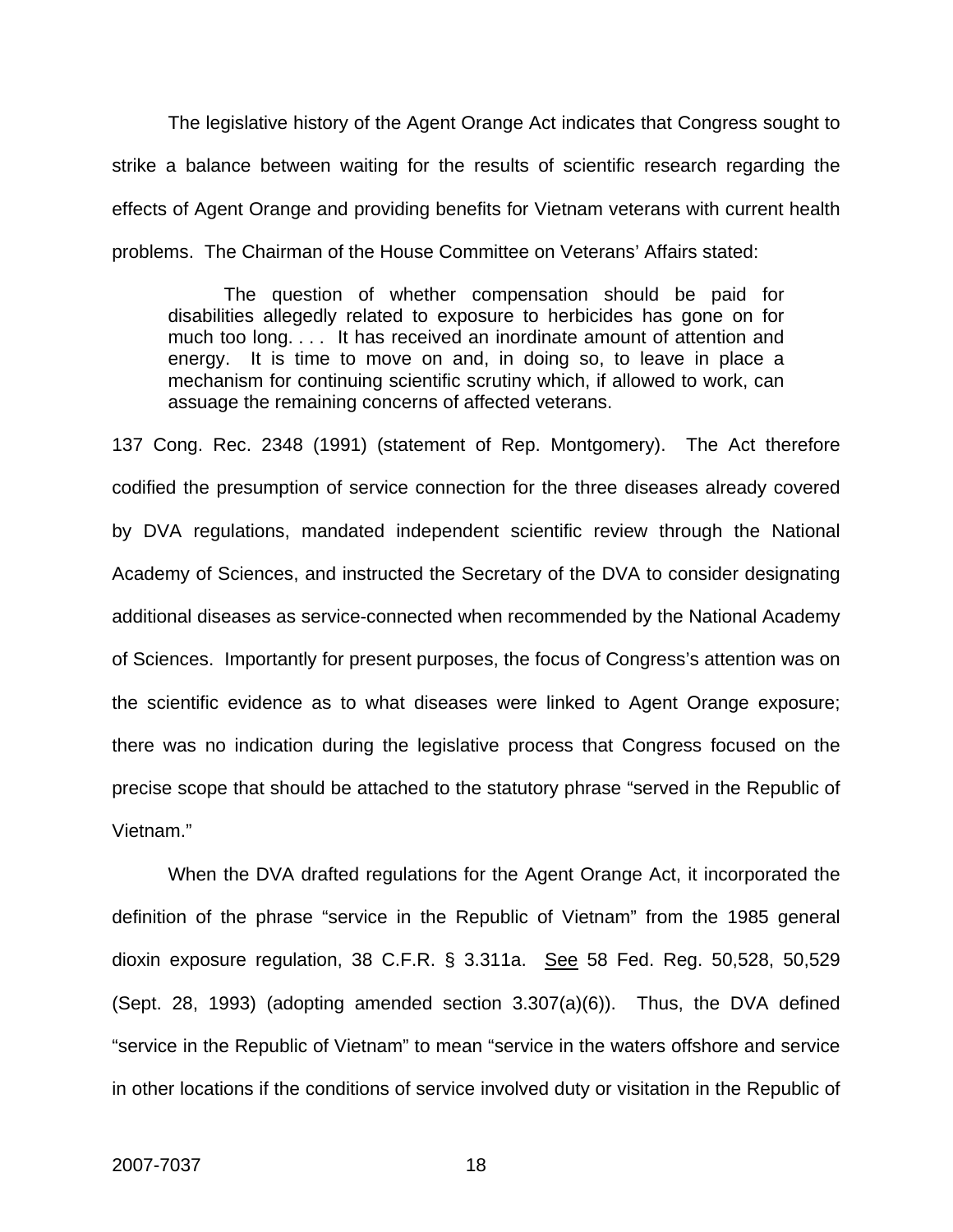Vietnam." 38 C.F.R. § 3.307(a)(6)(iii) (1994). The DVA explained that in light of the enactment of the Agent Orange Act it was no longer necessary to retain the general dioxin exposure regulation, 38 C.F.R. § 3.311a. However, the DVA noted that the definition of the phrase "service in the Republic of Vietnam" in the new regulation would be incorporated directly from the definition in section 3.311a. 58 Fed. Reg. 50,528, 50,529 (Sept. 28, 1993) (proposed rule).

The following year, the DVA issued another set of regulations in which it added Hodgkin's disease and porphyria cutanea tarda to the list of diseases for which the agency would presume exposure and service connection based on presence in Vietnam during the Vietnam era. See 59 Fed. Reg. 5106 (Feb. 3, 1994). The new regulation retained the language from the general dioxin exposure regulation of 1985 and continued to define "service in the Republic of Vietnam" to include "service in the waters offshore and service in other locations if the conditions of service involved duty or visitation in the Republic of Vietnam." 38 C.F.R. § 3.307(a)(6)(iii) (1995).

The question whether the phrase "service in the Republic of Vietnam" included servicemembers whose service was limited to ships that had traveled in waters off the shore of Vietnam came into sharp focus in 1997. First, in a precedential General Counsel opinion issued that year, the DVA construed the phrase "served in the Republic of Vietnam" in 38 U.S.C. § 101(29)(A) not to apply to servicemembers whose service was on ships and who did not serve within the borders of the Republic of Vietnam during a portion of the "Vietnam era." The opinion stated that the definition of the phrase "service in the Republic of Vietnam" in the Agent Orange regulation, 38 C.F.R. § 3.307(a)(6)(iii), "requires that an individual actually have been present within the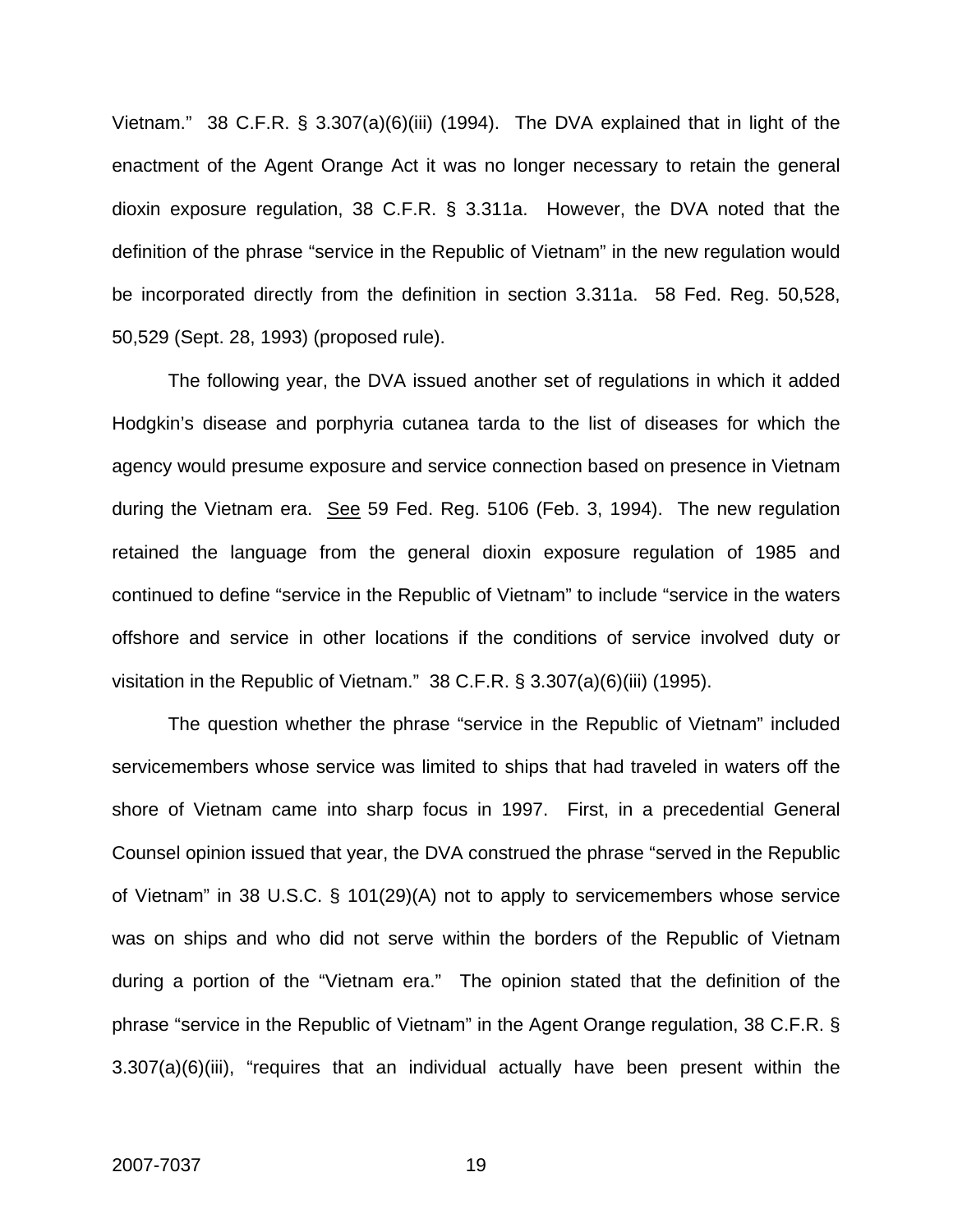boundaries of the Republic to be considered to have served there," and that for purposes of both the Agent Orange regulation and section 101(29)(A), service "in the Republic of Vietnam" does not include service on ships that traversed the waters offshore of Vietnam absent the servicemember's presence at some point on the landmass of Vietnam. DVA Op. Gen. Counsel Prec. 27-97 (1997).

Later that same year, in a proposed regulation addressing incidents of spina bifida among the children of servicemembers who had served in Vietnam, the DVA proposed to use the same regulatory definition for "service in the Republic of Vietnam" that it had used in the 1985 regulation and the Agent Orange regulation. See 62 Fed. Reg. 23,724, 23,725 (May 1, 1997) (proposed rule). A commenter objected to the definitional language and urged that the phrase "if the conditions of service involved duty or visitation in the Republic of Vietnam" be eliminated from the regulation. See 62 Fed. 51,274, 51,274-75 (Sept. 30, 1997) (final rule). The DVA declined to make that change. It explained the reason for not making the suggested change as follows:

Because herbicides were not applied in waters off the shore of Vietnam, limiting the scope of the term service in the Republic of Vietnam to persons whose service involved duty or visitation in the Republic of Vietnam limits the focus of the presumption of exposure to persons who may have been in areas where herbicides could have been encountered.

62 Fed. Reg. at 51,274.

In 2001, the DVA issued a proposed regulation to include type 2 diabetes among the illnesses for which presumptive service connection would be recognized based on herbicide exposure. See 66 Fed. Reg. 2376 (Jan. 22, 2001) (proposed rule). The proposed regulation would presume herbicide exposure based on "service in the Republic of Vietnam," which would continue to be defined to cover service in waters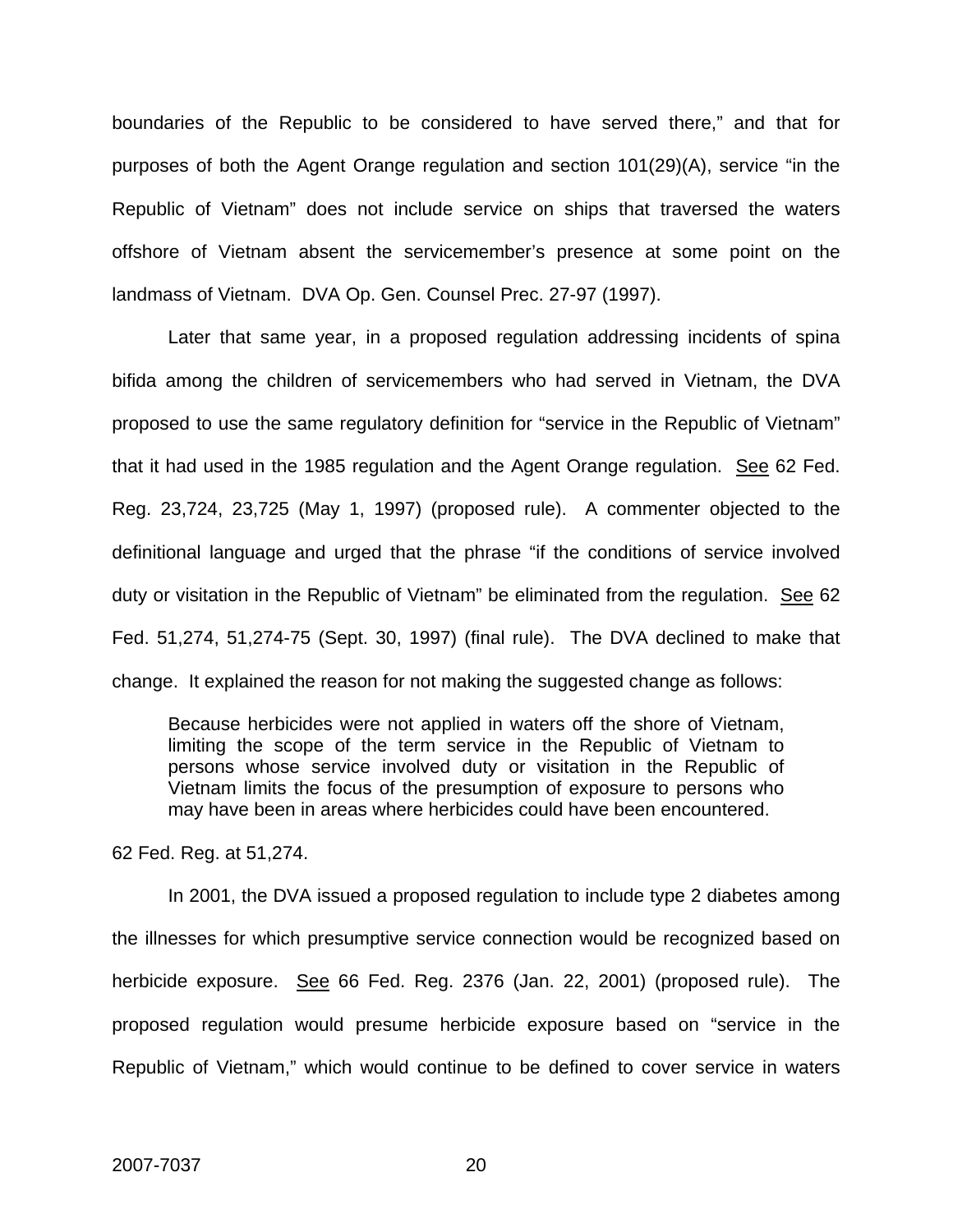offshore of Vietnam "if the conditions of service involved duty or visitation in the Republic of Vietnam." The DVA subsequently adopted the proposed rule including type 2 diabetes among those diseases as to which presumptive service connection would be recognized. 66 Fed. Reg. 23,166 (May 8, 2001) (final rule).

In the course of the rulemaking proceeding, a comment was made urging the DVA to use that proceeding to make clear that "service in the Republic of Vietnam" includes "service in Vietnam's inland waterways or its territorial waters." The comment was based on the assertion that U.S. military personnel had been exposed to herbicides while serving in those locations. In its final rulemaking order, the DVA responded that it is "commonly recognized" that the statutory term "in the Republic of Vietnam" includes the inland waterways. 66 Fed. Reg. at 23,166. With respect to service in the offshore waters, however, the DVA explained that even before the enactment of the Agent Orange Act, the agency had taken the position that service offshore required some duty or visitation within the Republic of Vietnam to qualify for the presumptions of herbicide exposure and service connection, and that service on a deepwater vessel offshore did not constitute such service. The DVA added that the commenter had cited "no authority for concluding that individuals who served in the waters offshore of the Republic of Vietnam were subject to the same risk of herbicide exposure as those who served within the geographical boundaries of the Republic of Vietnam, or for concluding that offshore service is within the meaning of the statutory phrase 'Service in the Republic of Vietnam." Id. Accordingly, the agency declined to make the suggested change. Later that year, Congress followed the DVA's lead by adding type 2 diabetes to the list of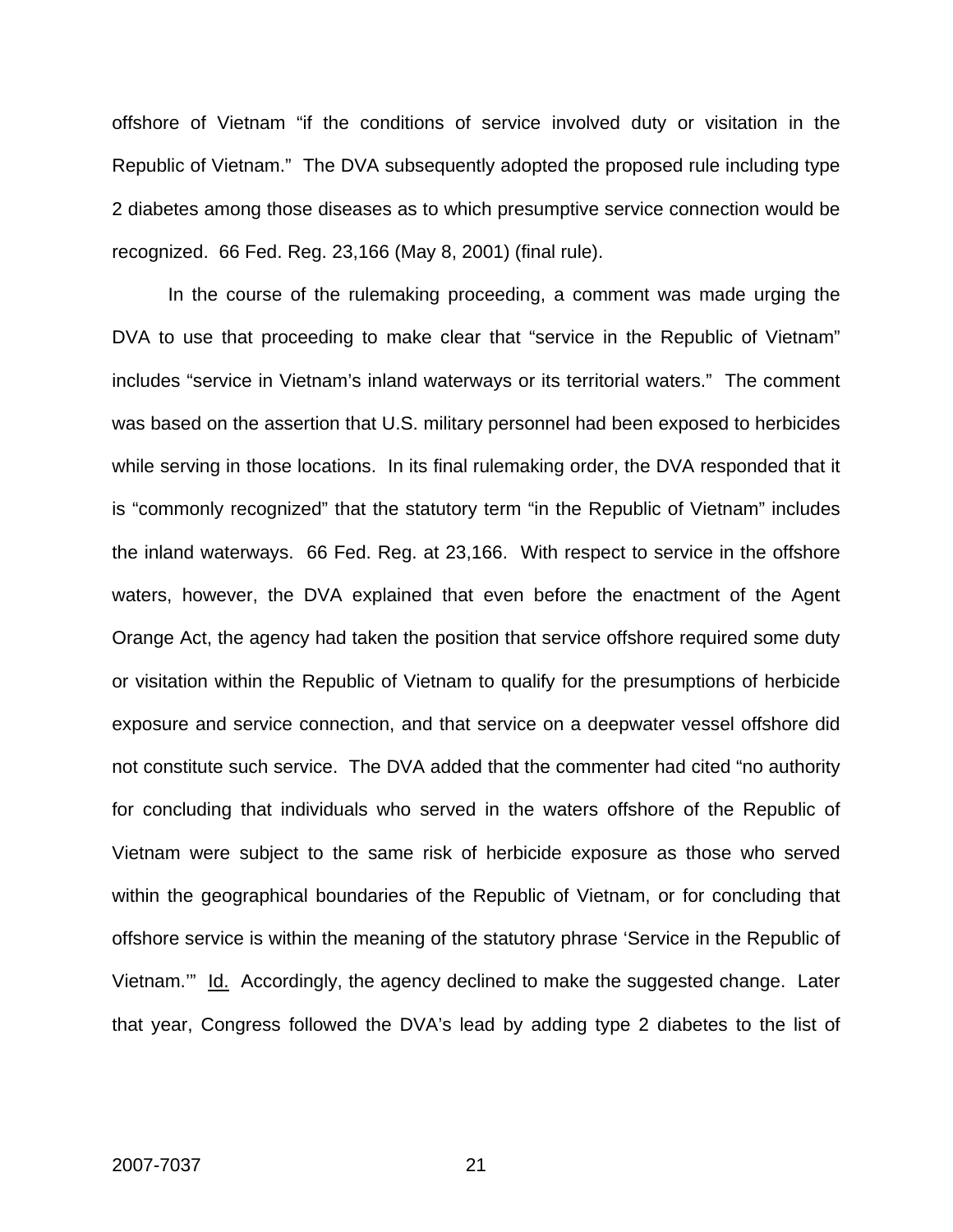diseases included in section 1116(a)(2). See Veterans Education and Benefits Expansion Act of 2001, Pub. L. No. 107-103, § 201(b), 115 Stat. 967.

In early 2002, the DVA amended the language of its Adjudication Manual M21-1 to specifically incorporate the agency's "foot-on-land" interpretation of the Agent Orange regulations. Before the amendment, the Manual provided that in determining whether a veteran had "service in Vietnam," it would ordinarily be sufficient that the veteran had received the Vietnam Service Medal, but that it might be necessary in some cases to determine if the veteran's ship had been in the vicinity of Vietnam for some significant period of time. The amended version of Manual M21-1, published in February 2002, stated that, under section 3.307(a)(6) of the regulations, a veteran "must have actually served on land within the Republic of Vietnam (RVN) to qualify for the presumption of exposure to herbicides." M21-1, part III, paragraph 4.24(e)(1) (Feb. 27, 2002). It added that the fact that a veteran has been awarded the Vietnam Service Medal "does not prove that he or she was 'in country,'" because servicemembers "who were stationed on ships off shore, or who flew missions over Vietnam, but never set foot in-country, were sometimes awarded the Vietnam Service Medal." Id.

In 2004, the DVA published a proposed rule, as part of a proposed wholesale revision of the DVA's regulations, in which it once again articulated its position with respect to offshore service. Citing the diabetes regulation, the DVA explained that veterans who served on the inland waterways of Vietnam "may have been exposed to herbicides" and that service on the inland waterways "constitutes service in the Republic of Vietnam" within the meaning of 38 U.S.C. § 1116. However, the agency restated that it was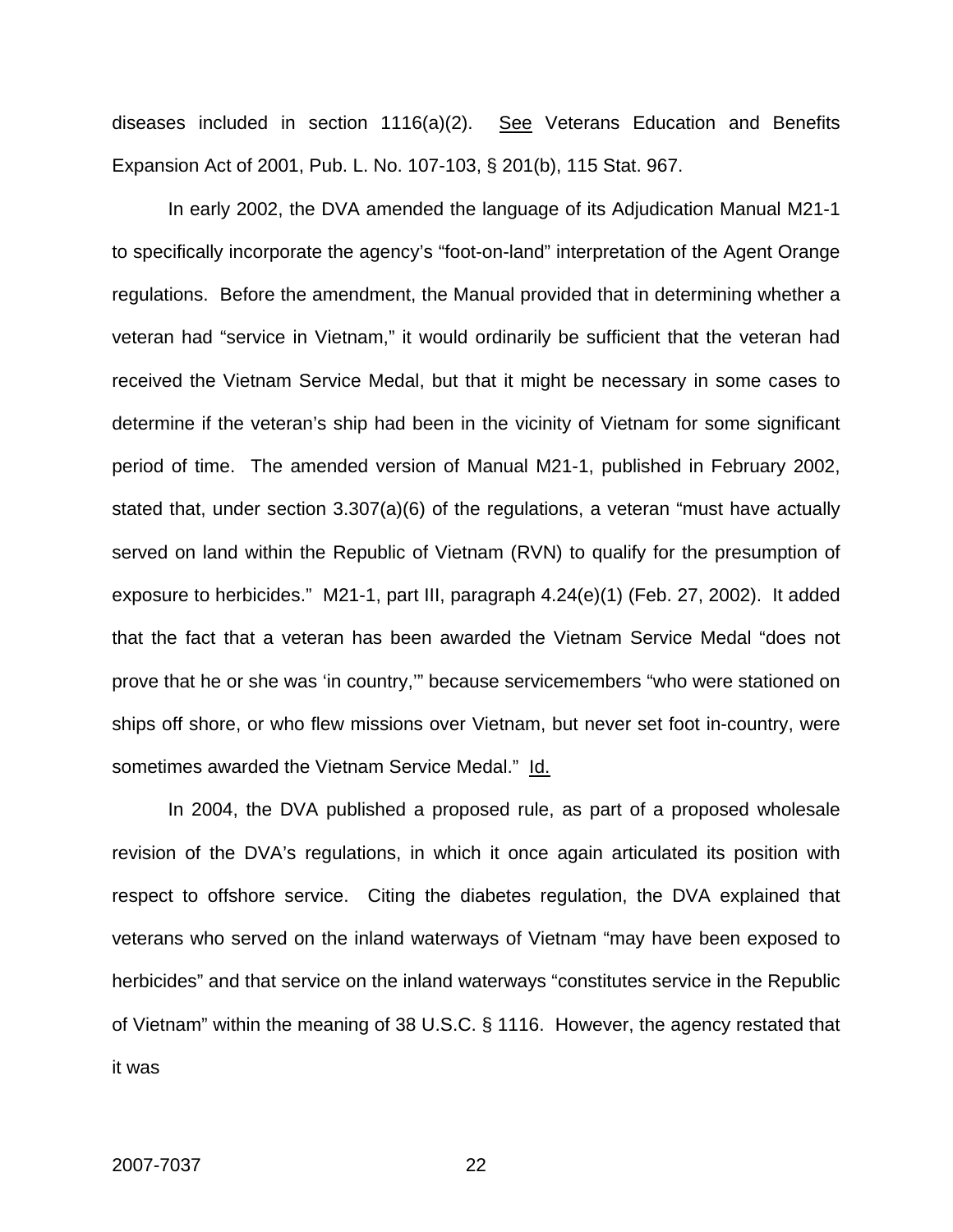not aware of any valid scientific evidence showing that individuals who served in the waters offshore of the Republic of Vietnam or in other locations were subject to the same risk of herbicide exposure as those who served within the geographic land boundaries of the Republic of Vietnam. Furthermore, we are not aware of any legislative history suggesting that offshore service or service in other locations are within the meaning of the statutory phrase, "Service in the Republic of Vietnam."

69 Fed. Reg. 44,614, 44,620 (July 27, 2004) (proposed rule). Accordingly, the DVA proposed to revise its regulation "to make it clear that veterans who served in waters offshore but did not enter Vietnam, either on its land mass or in its inland waterways cannot benefit from this presumption." Id.

The new benefits regulations, including the proposed rule regarding offshore service, have not yet been finally adopted. However, while this appeal was pending the DVA initiated a rulemaking proceeding that would amend section 3.307(a)(6)(iii) to incorporate the DVA's interpretation of the regulation as part of the regulatory text. The amended version of the regulation would define "service in the Republic of Vietnam" for purposes of section 3.307 to include "only service on land, or on an inland waterway, in the Republic of Vietnam during the period beginning on January 9, 1962, and ending on May 7, 1975." 73 Fed. Reg. 20,566, 20,571 (Apr. 16, 2008). In explaining the reason for the amendment, the agency referred to the litigation in this case and then stated that in its view the statutory reference to service in the Republic of Vietnam "is most reasonably interpreted to refer to service within the land borders of the Republic of Vietnam." Id. at 20,568. The agency explained its position as follows:

It is both intuitively obvious and well established that herbicides were commonly deployed in foliated land areas and would have been released seldom, if at all, over the open waters off the coast of Vietnam. The legislative and regulatory history indicates that the purpose of the presumption of exposure was to provide a remedy for persons who may have been exposed to herbicides because they were stationed in areas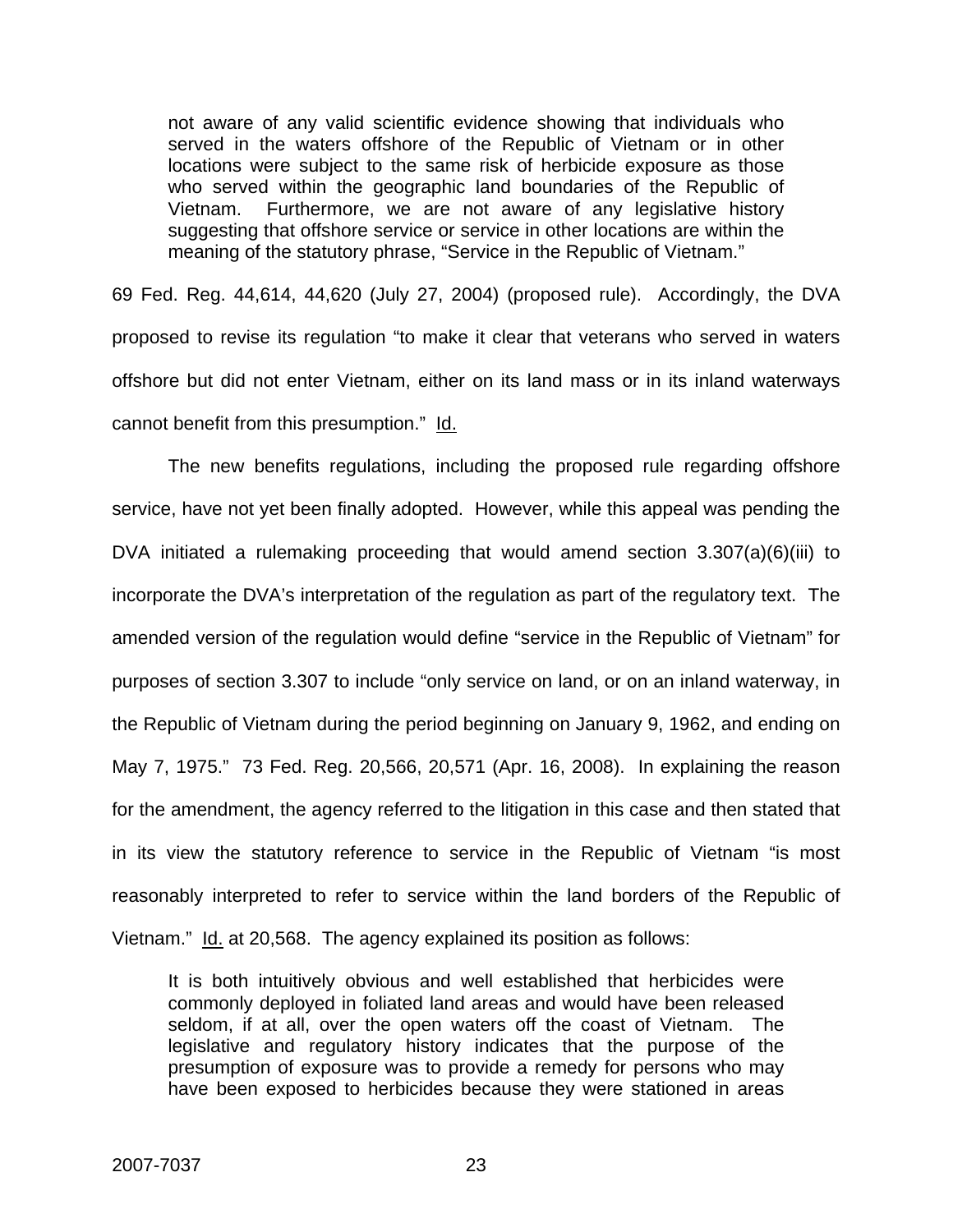where herbicides were used, but whose exposure could not actually be documented due to inadequate records concerning the movement of ground troops.

 Because it is known that herbicides were used extensively on the ground in the Republic of Vietnam, and because there are inadequate records of ground-based troop movements, it is reasonable to presume that any veteran who served within the land borders of Vietnam was potentially exposed to herbicides, unless affirmative evidence establishes otherwise. There is no similar reason to presume that veterans who served solely in the waters offshore incurred a significant risk of herbicide exposure.

Id. Although the DVA conceded that it was "conceivable that some veterans of offshore service incurred exposure under some circumstances due, for example, to airborne drift, groundwater runoff, and the proximity of individual boats to the Vietnam coast," it stated that for purposes of the presumption of exposure, "there is no apparent basis for concluding that any such risk was similar in kind or degree to the risk attending service within the land borders of the Republic of Vietnam." Id. Moreover, observing that offshore service "encompasses a wide range of service remote from land and thus from areas of actual herbicide use," the DVA concluded that "there is no reason to believe that any risk of herbicide exposure would be similarly pervasive among veterans of offshore service as among veterans of service within the land borders of Vietnam." Id.

#### B

We first address the government's argument that the pertinent language of 38 U.S.C. § 1116 is ambiguous and that the DVA's regulation issued pursuant to that statute, 38 C.F.R. § 3.307(a)(6)(iii), is entitled to deference as a permissible interpretation of the statute. Under the Chevron doctrine, "when an agency invokes its authority to issue regulations, which then interpret ambiguous statutory terms, the courts defer to its reasonable interpretations." Fed. Express Corp. v. Holowecki, 128 S.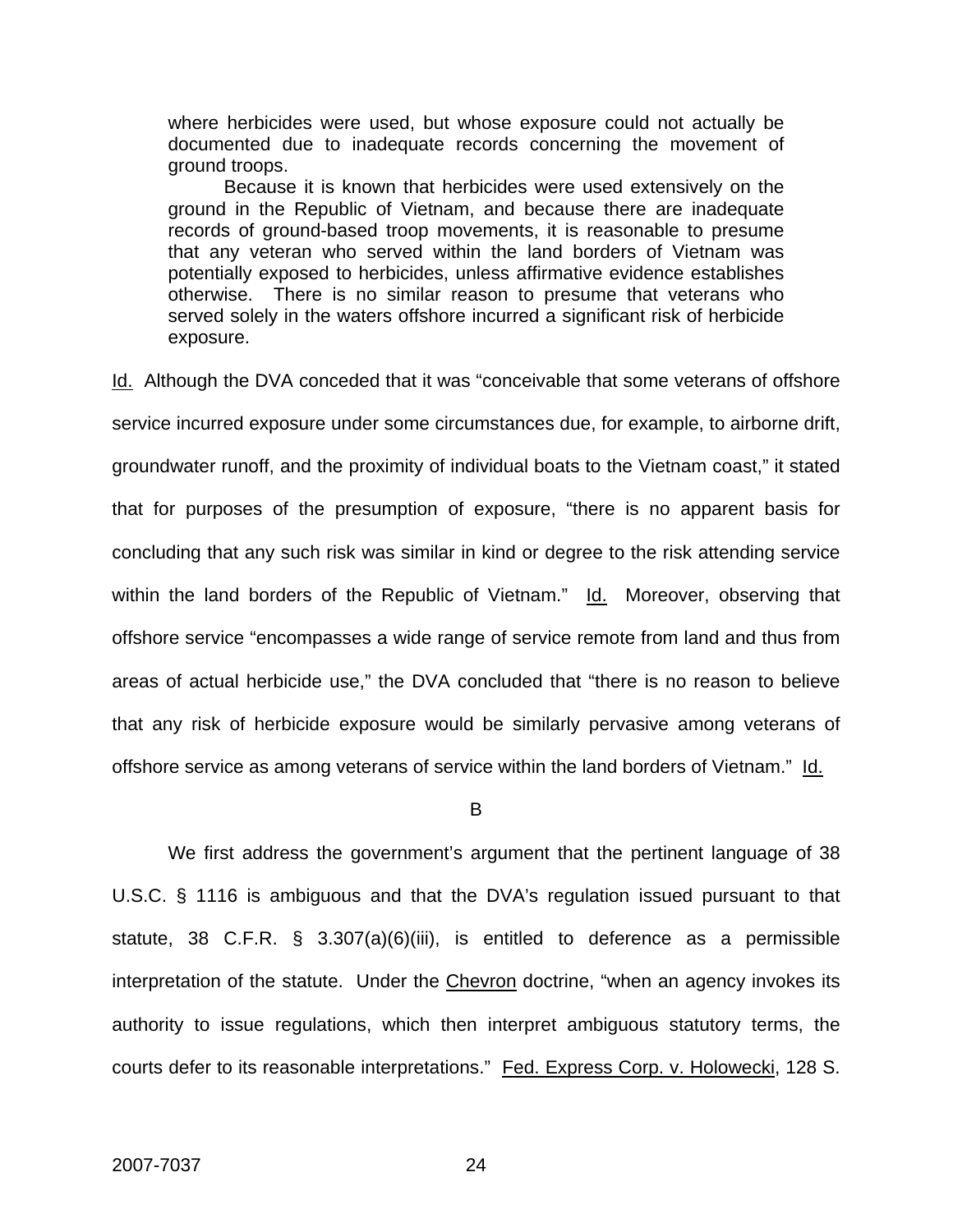Ct. 1147, 1154 (2008); Chevron, U.S.A., Inc. v. Natural Res. Def. Council, Inc., 467 U.S. 837, 842-43 (1984) (a court will defer to an agency's regulatory interpretation of a statute if the statute is ambiguous or contains a gap that Congress has left for the agency to fill through regulation). "Step one" of the Chevron analysis considers whether "Congress has directly spoken to the precise question at issue," a question that we analyze using the traditional tools of statutory interpretation. Chevron, 467 U.S. at 842- 43; Cathedral Candle Co. v. Int'l Trade Comm'n, 400 F.3d 1352, 1362 (Fed. Cir. 2005).

The relevant portion of section 1116(a)(1)(A) provides that for a veteran who suffers from one of several specified diseases, including type 2 diabetes, and who "during active military, naval, or air service, served in the Republic of Vietnam during the period beginning on January 9, 1962, and ending on May 7, 1975," the disease "shall be considered to have been incurred in or aggravated by such service." As applied to veterans who served in waters offshore of Vietnam but not on the landmass of Vietnam, the Veterans Court concluded that the statutory phrase "served in the Republic of Vietnam" is ambiguous.<sup>[2](#page-25-0)</sup>

 $\overline{a}$ 

<span id="page-25-0"></span><sup>2</sup> In its brief, the government mistakenly refers to section 1116(f) as the provision at issue in this case. Because Mr. Haas's disease is one of those listed in section 1116(a)(2), it is section 1116(a)(1), not section 1116(f), that governs his claim. Section 1116(f) was originally enacted as subsection (a)(3) of the first section of the Agent Orange Act, and it applied to diseases referred to in subsection (a)(1)(B). When the Act was amended in 2001, subsection (a)(3) became section 1116(f), and it was modified to apply to diseases other than those referred to in subsections (a)(1) or (a)(2). The legislative history of the 2001 amendment makes it quite plain that the new section 1116(f) was designed to make the Act applicable to new diseases, not to affect the preexisting scope of subsection (a)(1). S. Rep. No. 107-86, at 10-12 (2001). The erroneous reference makes no difference to the analysis in this case, however, as the pertinent phrase "served in the Republic of Vietnam" appears in both sections 1116(a)(1) and 1116(f).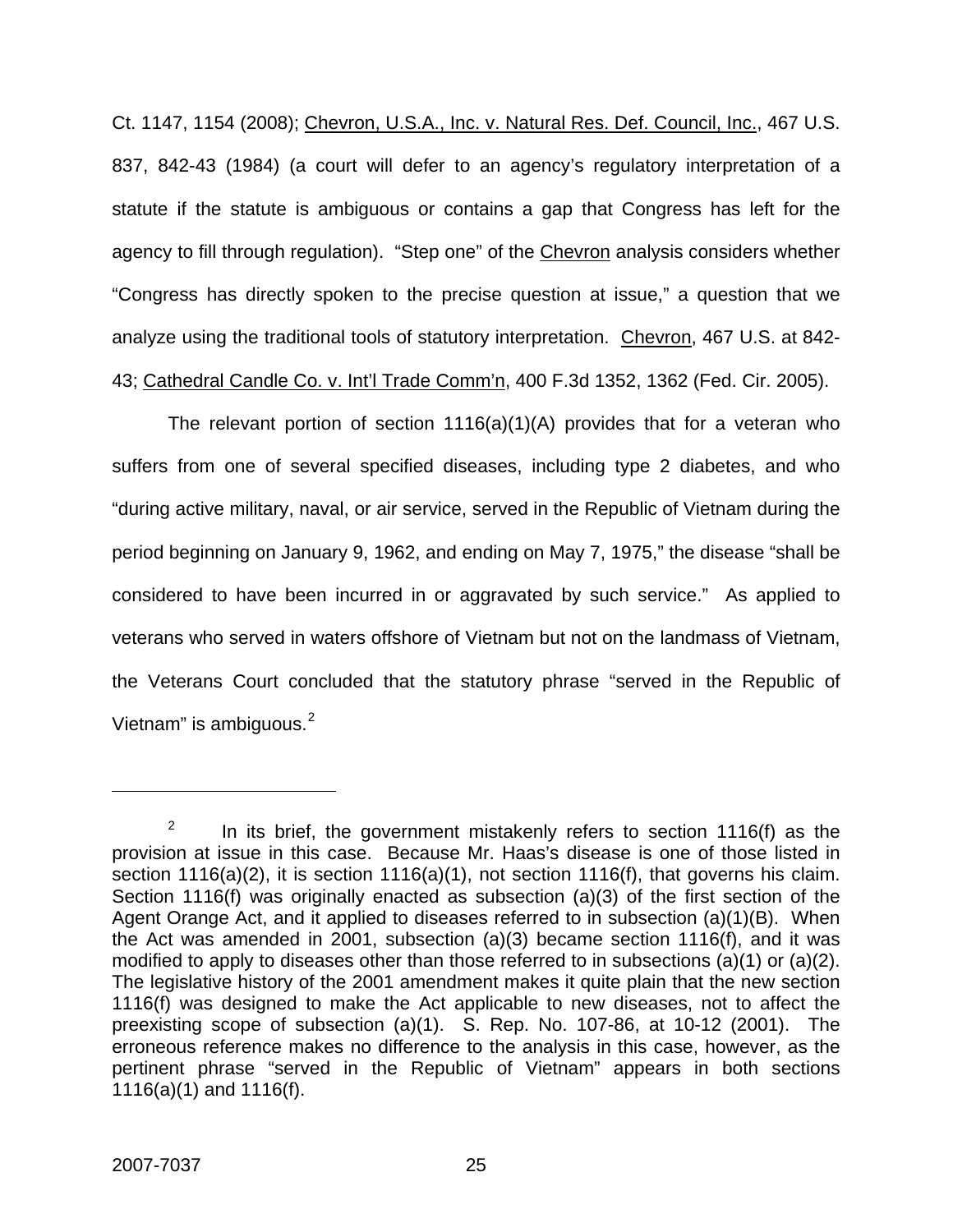The court first noted that "[t]here are many ways in which to interpret the boundaries of a sovereign nation such as the former Republic of Vietnam." 20 Vet. App. at 263. The court then surveyed different sources that define sovereign nations in different ways, ranging from including only the nation's landmass to including the nation's "exclusive economic zone," which can extend up to 200 miles from the coastline. Id. at 263-64. The government agrees with the Veterans Court that section 1116 is ambiguous in this respect. Mr. Haas, however, argues that the statute has a plain meaning that covers servicemembers in his position.

Addressing the phrase "served in the Republic of Vietnam," Mr. Haas asserts that "[a]ll relevant definitions of the sovereign nation of the Republic of Vietnam include the territorial waters off the landmass of Vietnam." To support that assertion, Mr. Haas cites to two definitions identified by the Veterans Court, Presidential Proclamation 5928 (1989) and the United Nations Convention on the Law of the Sea ("UNCLOS"). Both definitions include the nation's "territorial sea," which is generally defined as extending 12 nautical miles from a nation's coast. Yet Mr. Haas does not explain why other definitions, such as the contrary ones cited by the Veterans Court, are not "relevant." Neither the language of the statute nor its legislative history indicates that Congress intended to designate one of the competing methods of defining the reaches of a sovereign nation. We therefore agree with the Veterans Court that the statutory phrase "served in the Republic of Vietnam" is ambiguous as applied to service in the waters adjoining the landmass of Vietnam.

Based on a textual analysis of section 1116, Mr. Haas asserts that Congress made its intention clear that active duty personnel who served on ships offshore of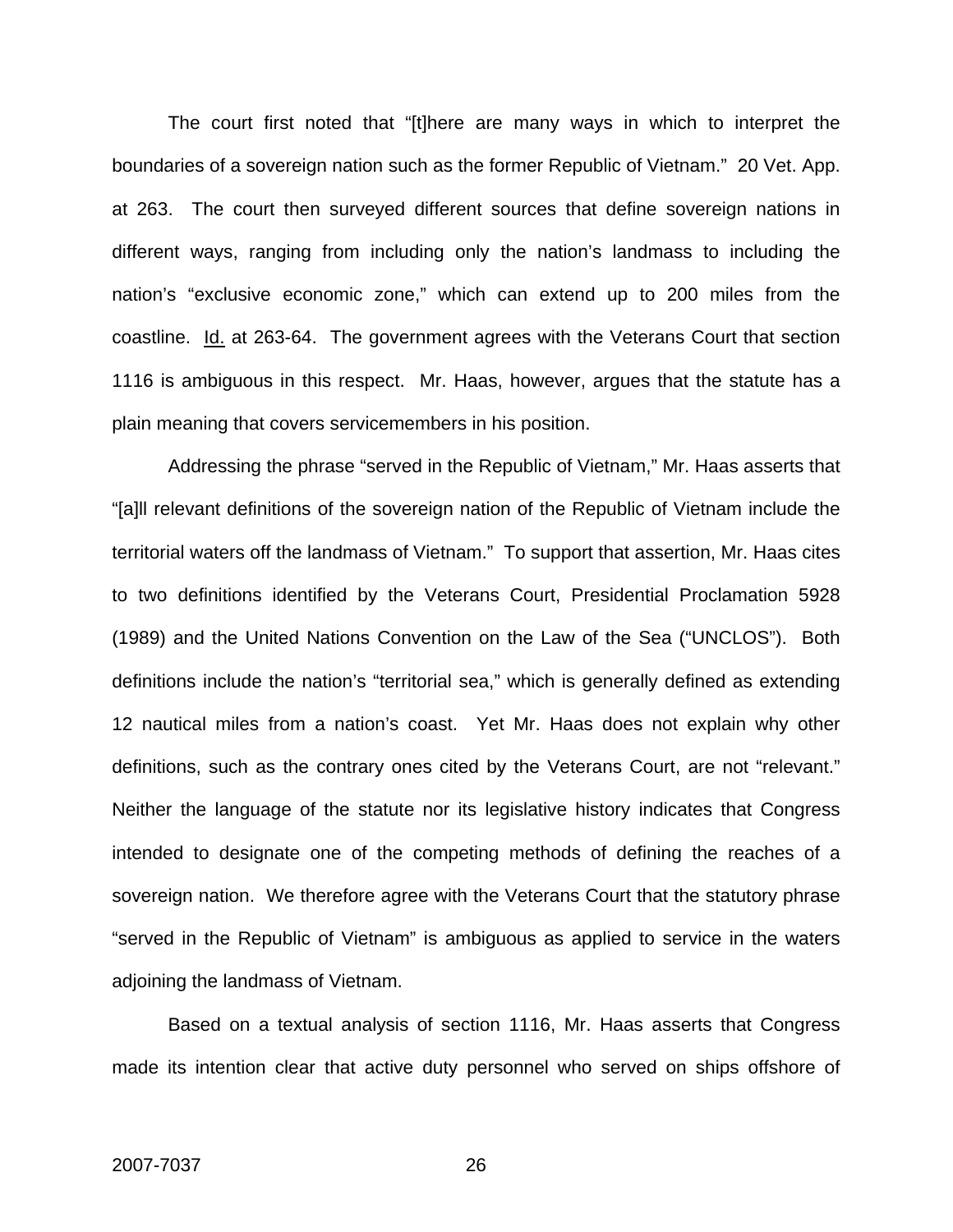Vietnam should be considered to have "served in the Republic of Vietnam" within the meaning of 38 U.S.C. § 1116(a)(1)(A). His argument is that if a veteran "served in the Republic of Vietnam" and has one of the diseases listed in section 1116(a)(2), such as diabetes, the veteran does not need to provide evidence that he or she was actually exposed to herbicides. By contrast, under section 1116(a)(1)(B), service connection is presumed only if the veteran "served in the Republic of Vietnam" and "while so serving was exposed to" an herbicide. Because proof of actual exposure is not required under section 1116(a)(1)(A), Mr. Haas argues that there is no reason to require proof of actual presence on the landmass of Vietnam. He contends that the government's asserted justification for the "foot-on-land" approach—that herbicides are only sprayed on land is not relevant under section 1116(a)(1)(A), which by its terms does not require direct herbicide exposure.

Contrary to Mr. Haas's contention, the statutory provision that obviates the need to prove herbicide exposure for certain diseases neither says nor implies anything about the meaning of the phrase "served in the Republic of Vietnam." Congress simply concluded that for those who served in Vietnam, it was too difficult to determine who was exposed and who was not. But in so concluding, Congress did not indicate that service "in" the Republic of Vietnam included service on the waters offshore or in any other location nearby. Nor did Congress suggest that exposure was not important to the determination of service connection. The entire predicate for the Agent Orange Act and its regulations was exposure to herbicides in general and Agent Orange in particular. The fact that Congress presumed exposure for veterans who served in Vietnam does not by any means suggest that exposure was considered unimportant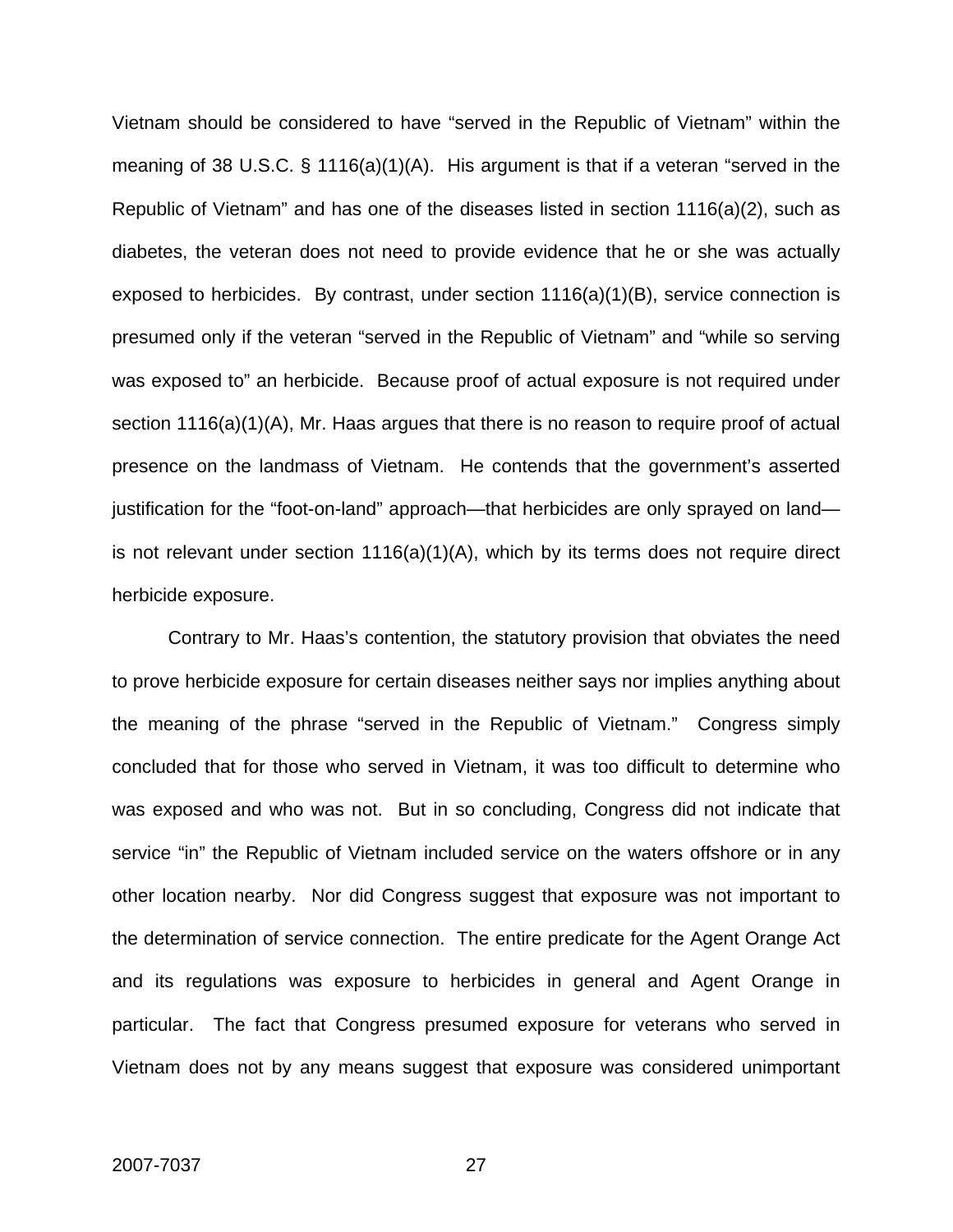and that veterans in other areas therefore do not have to prove exposure. Thus, there is no force to Mr. Haas's argument based on the difference between section 1116(a)(1)(A) and section 1116(a)(1)(B).

Mr. Haas next contends that the legislative history of the Agent Orange Act demonstrates that Congress intended to give those who served only in offshore waters the benefit of section 1116(a). His argument is based on statements in the legislative history of the Agent Orange Act that Congress intended to codify the DVA's thenexisting regulations on diseases meriting a presumption of service connection for Vietnam veterans. See, e.g., 137 Cong. Rec. 2345 (1991) (statement of Rep. Montgomery) ("This compromise would codify administrative decisions of the Secretary of Veterans Affairs in deeming three conditions service-connected for compensation purposes."); id. at 2352 (statement of Rep. Stump) ("H.R. 556 codifies current VA policy regarding agent orange compensation by establishing in statute a presumption of service-connection for non-Hodgkin's lymphoma, soft-tissue sarcoma, and chloracne.").

The problem with that argument is that the references to the regulatory presumptions in the legislative history did not distinguish between the broader definition of "service in Vietnam" provided in the non-Hodgkin's lymphoma regulation (section 3.313) and the narrower definition of "service in the Republic of Vietnam" found in the chloracne/soft tissue sarcoma regulation (section 3.311a). In the absence of any clearer statement in the legislative record, which Mr. Haas has not identified, the remarks about the existing regulations do not support the construction of the statutory phrase "served in the Republic of Vietnam" that he advocates. If anything, the different circumstances that prompted the issuance of the two regulations and the fact that only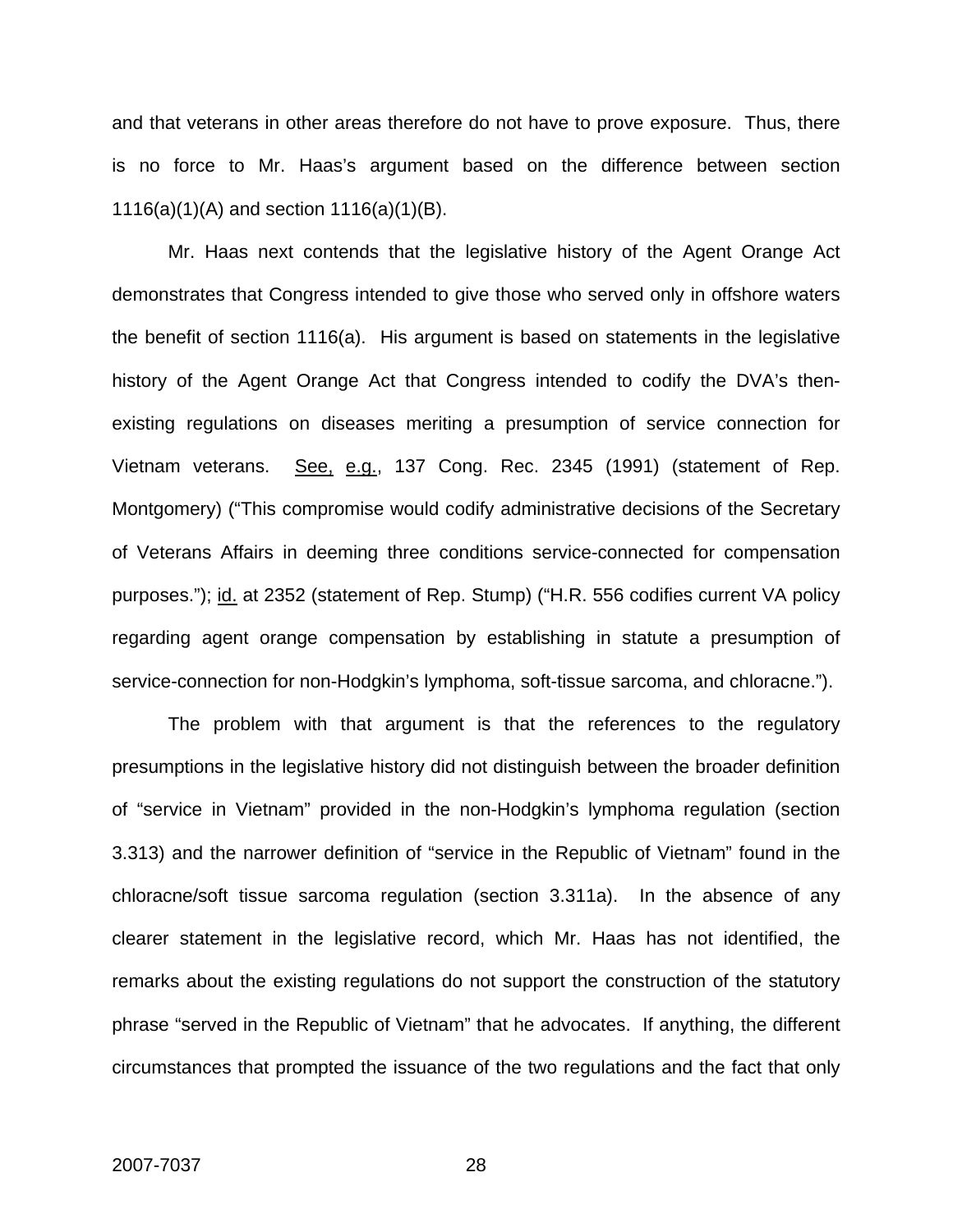the chloracne/soft tissue sarcoma regulation used the precise phrase that was later incorporated into the statute—"service in the Republic of Vietnam" (section 3.311a) rather than "service in Vietnam" (section 3.313)—suggest the contrary conclusion. The chloracne/soft tissue sarcoma regulation was based on scientific evidence linking those diseases to dioxin exposure. The Agent Orange Act was similarly designed to provide compensation for exposure to Agent Orange. The non-Hodgkin's lymphoma regulation, by contrast, was not predicated on exposure, but instead was based on evidence of an association between non-Hodgkin's lymphoma and service in the Vietnam theater, including service aboard ships. Thus, the Agent Orange Act closely tracked the narrower chloracne/soft tissue sarcoma regulation, which defined "service in the Republic of Vietnam" to apply to those who served in the waters offshore only if their service included "duty or visitation in the Republic of Vietnam."

### $\overline{C}$

Having concluded that the phrase "served in the Republic of Vietnam" in section 1116 is ambiguous, we next turn to "step two" of the Chevron analysis, which requires a court to defer to an agency's authorized interpretation of the statute in question if "the agency's answer is based on a permissible construction of the statute." Chevron, 467 U.S. at 843. We therefore address the DVA regulation that defines the phrase "service in the Republic of Vietnam" to mean "service in the waters offshore and service in other locations if the conditions of service involved duty or visitation in the Republic of Vietnam." 38 C.F.R. § 3.307(a)(6)(iii).

First, we note that Congress has given the DVA authority to interpret the statute, both under its general rulemaking authority, 38 U.S.C. § 501, and in the Agent Orange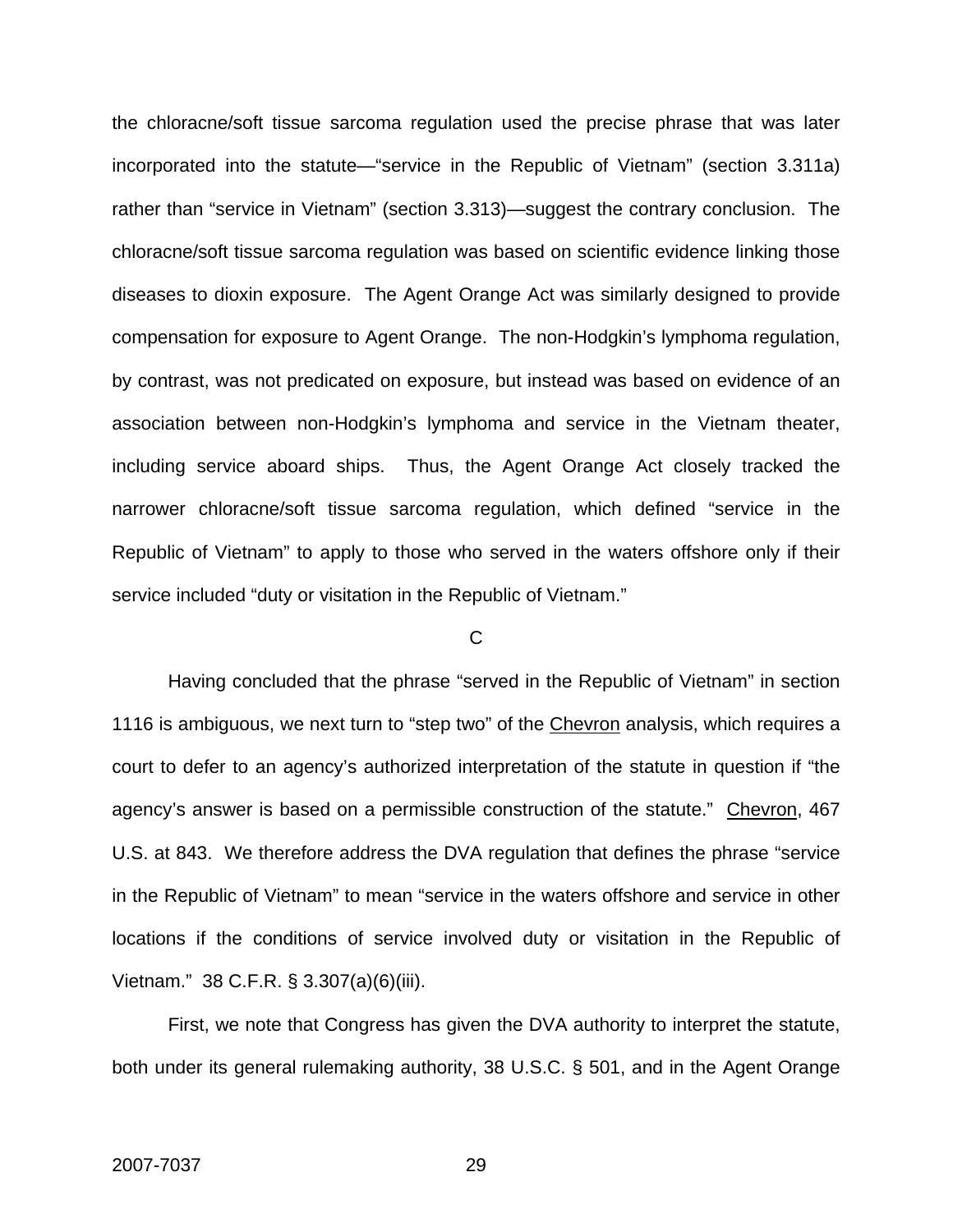Act itself, 38 U.S.C. § 1116(a)(1)(B). Second, we agree with the Veterans Court that the regulation reflects a reasonable interpretation of the statute in that it requires some presence in Vietnam, even if the veteran's service largely occurred elsewhere.

The government contends that the regulation makes clear that service connection is presumed only for veterans who were at some point present on the landmass of Vietnam. We believe that is probably the most natural reading of the language of the regulation that refers to "duty or visitation in the Republic of Vietnam." That is, we agree with the government that "duty or visitation" in the Republic of Vietnam seems to contemplate actual presence on the landmass of the country. However, the question as to the meaning of the phrase "duty or visitation in the Republic of Vietnam" is not free from doubt, as "duty" or "visitation" could be understood to refer to "duty" or "visitation" within the broader area encompassed, for example, by the territorial waters of the Republic. Thus, both the phrase "duty or visitation in the Republic of Vietnam" and the phrase "waters offshore" are sufficiently ambiguous that the language of the regulation cannot be said to resolve the issue with certainty.

D

For that reason, we must look to the DVA's interpretation of its own regulation and determine whether that interpretation resolves the legal issue before us. Generally, "an agency's interpretation of its own regulations is controlling unless plainly erroneous or inconsistent with the regulations being interpreted." Long Island Care at Home, Ltd. v. Coke, 127 S. Ct. 2339, 2346 (2007) (internal quotations omitted); see also Auer v. Robbins, 519 U.S. 452, 461-63 (1997). An agency's interpretation of its regulations is entitled to "substantial deference," requiring a court to defer to the agency's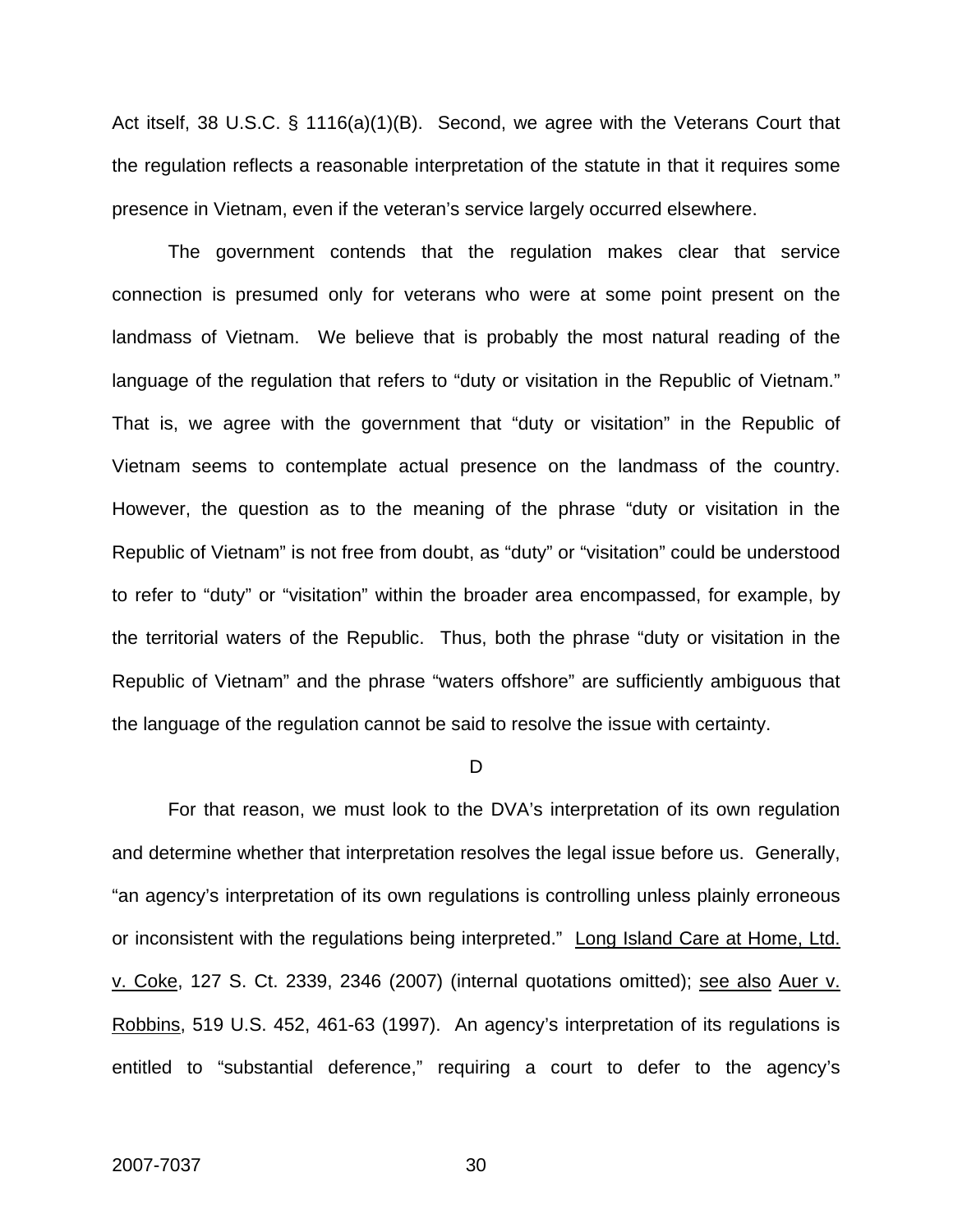interpretation "unless an alternative reading is compelled by the regulation's plain language or by other indications of the [agency's] intent at the time of the regulation's promulgation." Thomas Jefferson Univ. v. Shalala, 512 U.S. 504, 512 (1994), quoting Gardebring v. Jenkins, 485 U.S. 415, 430 (1988).

That rule does not apply if a particular regulation merely "parrots" statutory language, because if it did, an agency could bypass meaningful rule-making procedures by simply adopting an informal "interpretation" of regulatory language taken directly from the statute in question. See Gonzales v. Oregon, 546 U.S. 243, 257 (2006); Christensen v. Harris County, 529 U.S. 576, 588 (2000) (an agency cannot "under the guise of interpreting a regulation . . . create de facto a new regulation"). In this case, however, we are satisfied that the DVA regulation does more than merely parrot section 1116. The Supreme Court in Gonzales v. Oregon characterized the regulation in that case as a parroting regulation because it "just repeats two statutory phrases and attempts to summarize the others." 546 U.S. at 257. The Court added that the regulation "gives little or no instruction on a central issue." Id. By contrast, the regulation at issue in this case, 38 C.F.R. § 3.307(a)(6)(iii), elaborates on the statutory phrase "served in the Republic of Vietnam" by construing it to include service offshore and service in other locations as long as the service "involved duty or visitation in the Republic of Vietnam." That language qualifies as interpretation rather than reiteration.

The fact that the regulation is itself subject to competing interpretations, depending on whether it is read to require duty or visitation on land, as opposed to duty or visitation within Vietnam's territorial waters, does not mean that the regulation merely parrots the statute. It is not unusual for an interpretive regulation to be itself ambiguous;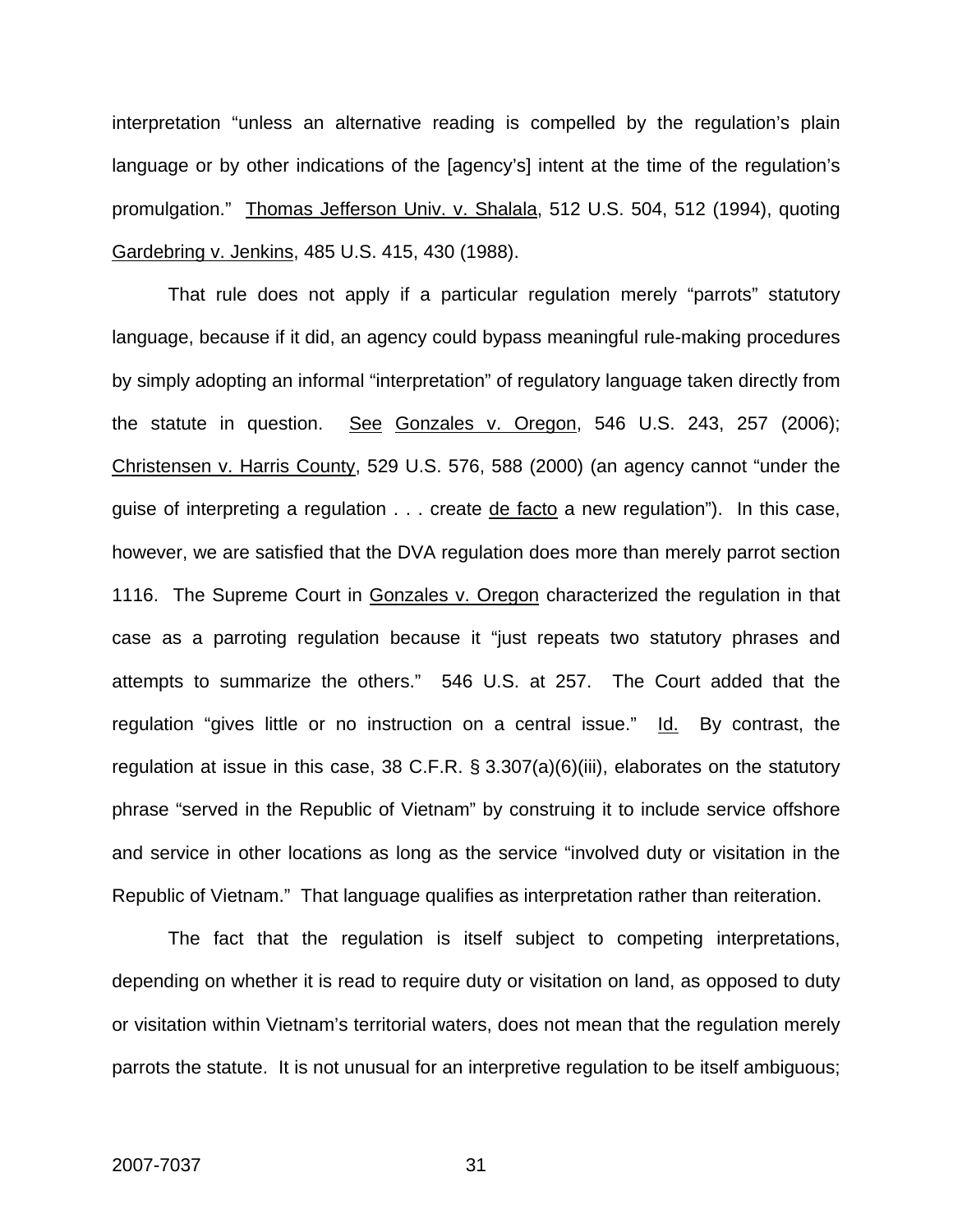that happens, in fact, whenever a court is required to look to an agency's interpretation of a regulation that in turn interprets a statute. See, e.g., Auer, 519 U.S. at 461-63; Cathedral Candle Co., 400 F.3d at 1352, 1363-64. In such cases, courts do not disregard the regulation and its interpretation as long as the regulation reflects the agency's exercise of its interpretive authority and does not simply "restate the terms of the statute itself." Gonzales, 546 U.S. at 257; see id. at 256 (deference was accorded to the agency's interpretation in Auer because "the underlying regulations gave specificity to a statutory scheme the [agency] was charged with enforcing and reflected the considerable experience and expertise the [agency] had acquired over time. . . ."). For these reasons, it is appropriate to defer to the DVA's asserted interpretation unless it is plainly erroneous or inconsistent with the regulations.

 The Veterans Court concluded that it did not need to grant deference to the DVA's interpretation of section 3.307(a)(6)(iii) for several reasons: because the DVA's interpretation of the regulation has been inconsistent; because the DVA's interpretation was based on what the court considered plainly erroneous statutory analysis in a precedential opinion of the DVA's General Counsel; and because the court regarded the DVA's interpretation as unreasonable in that the agency has interpreted service in Vietnam differently under two different regulations and has failed to point to scientific evidence supporting its interpretation. We address each issue in turn.

1. The Veterans Court first decided that the DVA's current interpretation of section 3.307(a)(6)(iii) conflicts with the agency's prior interpretation of the regulation, and that the agency's current interpretation therefore merits less deference than it might otherwise deserve. We agree with the Veterans Court that there has been some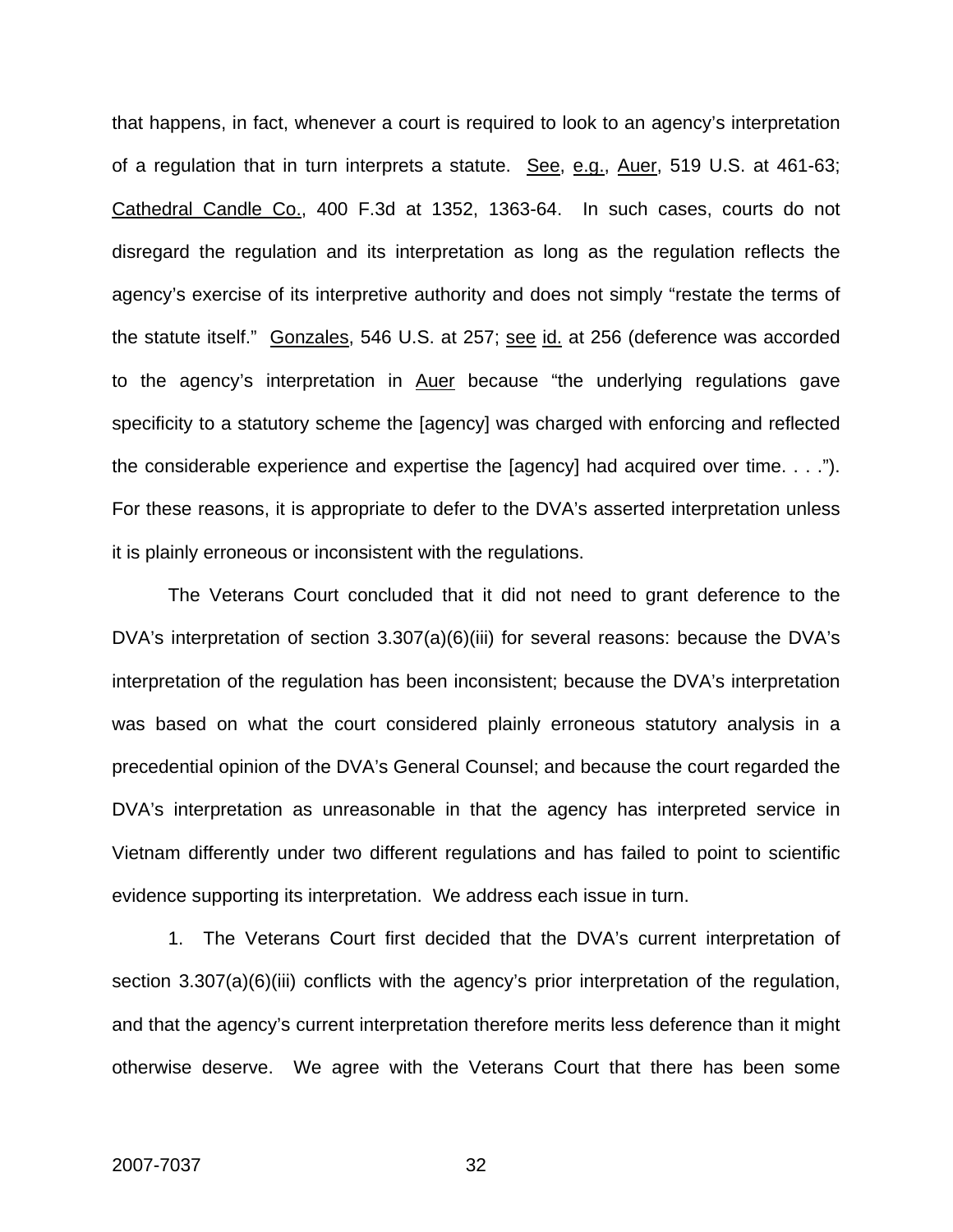inconsistency in the DVA's application of section 3.307(a)(6)(iii), but we do not agree that the DVA's inconsistency deprives the agency's interpretation of entitlement to deference, particularly in light of the fact that the agency has interpreted its regulation consistently for some years, going back to a time well before Mr. Haas filed the application for benefits that is at issue in this case.

For several years after the enactment of the Agent Orange Act and the corresponding regulations, the DVA did not formally interpret the regulatory reference to service "in the Republic of Vietnam." During that period the agency did not give any explanation of the meaning of the proviso requiring "duty or visitation in the Republic of Vietnam" in cases involving servicemembers whose principal service was in the waters offshore of Vietnam.

During that period, DVA adjudicators relied on the DVA's Adjudication Manual M21-1, which instructed DVA adjudicators on how to determine whether claimants had served "in the Republic of Vietnam." That 1991 version of Manual M21-1 provided as follows in pertinent part:

(1) It may be necessary to determine if a veteran had "service in Vietnam" in connection with claims for service connection for non-Hodgkin's lymphoma, soft-tissue sarcoma and chloracne . . . . In the absence of contradictory evidence, "service in Vietnam" will be conceded if the records shows [sic] that the veteran received the Vietnam Service Medal.

(2) If a veteran who did not receive the Vietnam Service Medal claims service connection for non-Hodgkin's lymphoma, soft tissue sarcoma or chloracne and alleges service on a ship in the waters offshore Vietnam, review the record for evidence that the ship was in the vicinity of Vietnam for some significant period of time (i.e., more than just in transit through the area). If the veteran cannot produce evidence that the ship was in the waters offshore Vietnam, contact the Compensation and Pension Service Projects Staff. Be prepared to furnish the name of the ship, the number of the ship, and the dates that it is alleged to have been in the waters offshore Vietnam.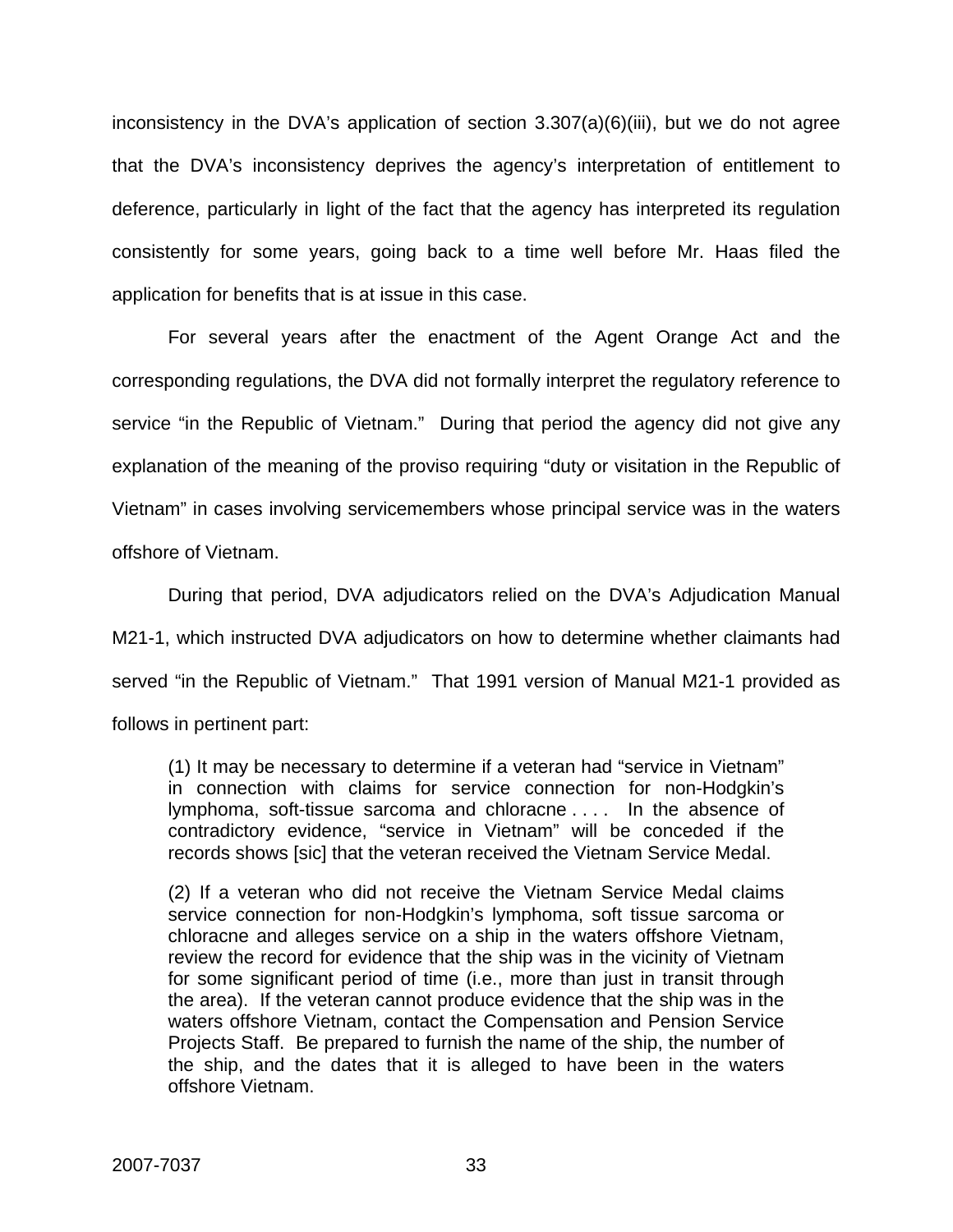M21-1, part III, paragraph 4.08(k). The government contends on appeal, as it did in the Veterans Court, that the "contradictory evidence" mentioned in paragraph (1) has always included evidence that a veteran did not set foot in Vietnam. The Veterans Court concluded, however, that the second paragraph addressing the special case of veterans on board ships, which never mentions a foot-on-land requirement, would not have been necessary if the first paragraph had already implicitly contained a requirement that the veteran set foot on land in order to have "served in the Republic of Vietnam." 20 Vet. App. at 276.

We agree with the Veterans Court's analysis of the Manual M21-1 provision. The government's argument that the Manual provision incorporates the requirements of section 3.307(a)(6)(iii) simply reads too much into the "contradictory evidence" provision of Manual M21-1. In particular, the government's contention that M21-1 has always contained a "foot-on-land" requirement is unconvincing given that the Vietnam Service Medal was awarded to a broader class of service members than those who served on the landmass of Vietnam. See Exec. Order No. 11231 (July 8, 1965) (establishing award of the Vietnam Service Medal "to members of the armed forces who serve[d] in Vietnam or contiguous waters or air space").

Moreover, paragraph (2) of the Manual M21-1 provision, which refers to the possible need to review evidence that a veteran's ship was in the vicinity of Vietnam for some period of time, suggests that the Adjudication Manual did not exclude the possibility of benefits being granted to a veteran who never set foot in Vietnam. We therefore reject the government's suggestion that the DVA's current interpretation of the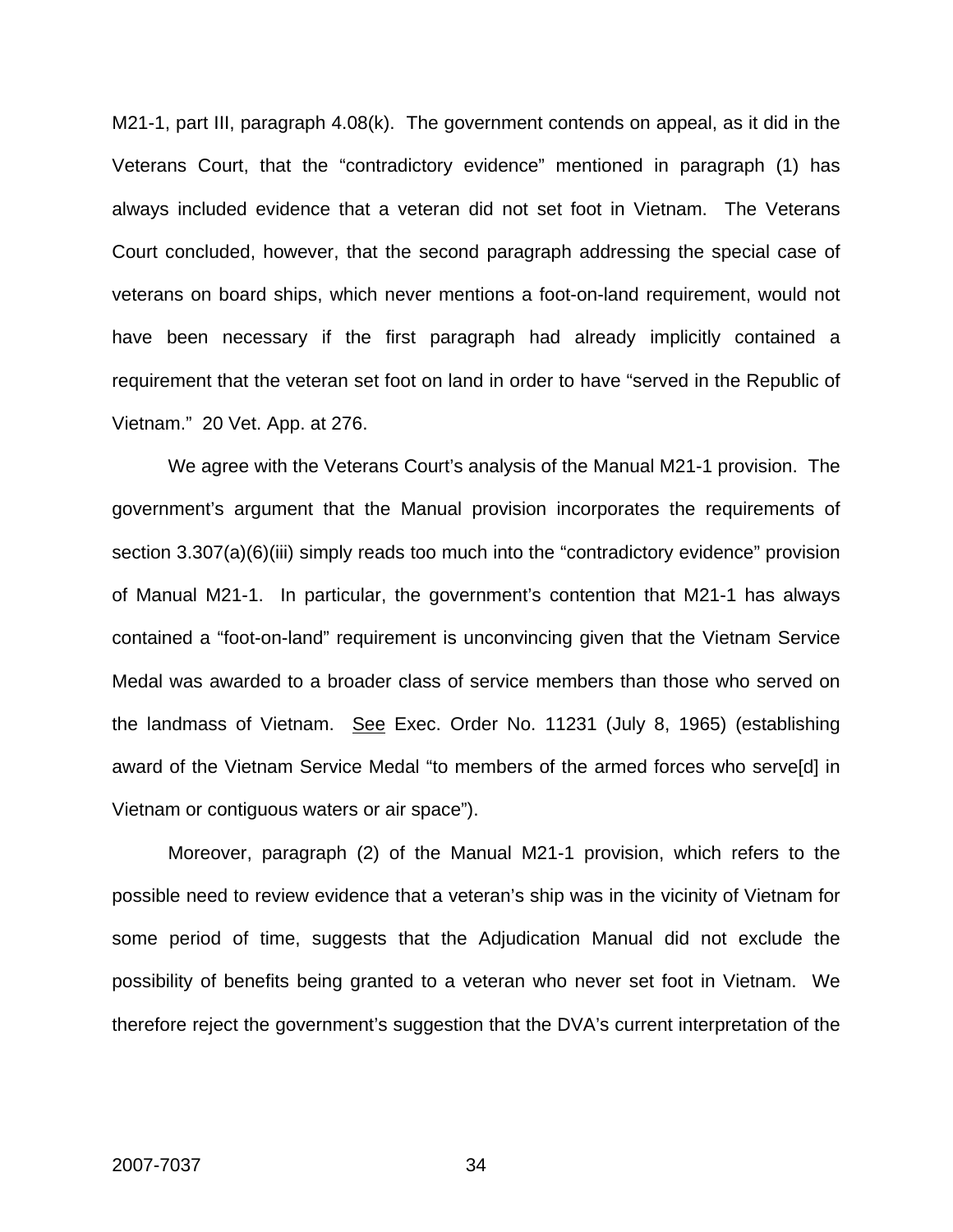"service in the Republic of Vietnam" language in section 3.307(a)(6)(iii) could be discerned from the outset in Manual M21-1.

Even though the 1991 version of the Manual and later versions issued on several occasions during the 1990s do not reflect the DVA's present interpretation of section 3.307(a)(6)(iii), the Veterans Court was nonetheless mistaken to conclude that the inconsistency between the early versions of the Manual and the agency's current interpretation of the regulation deprives the DVA's current interpretation of the right to judicial deference. As noted above, the DVA adopted its current interpretation of section 3.307(a)(6)(iii) in 1997. Since that time, it has reiterated its interpretation on numerous occasions, including by amending Manual 21-1 in 2002 to expressly incorporate the "foot-on-land" interpretation of the Agent Orange regulations and then formally rescinding the Manual provision in 2008. See 73 Fed. Reg. 20,363 (Apr. 15, 2008). Thus, any lack of clarity or inconsistency in the DVA's interpretation of the Agent Orange regulations has long since been resolved, and the "foot-on-land" policy is now firmly in place.

The DVA made its interpretation clear first in DVA General Counsel Opinion 27- 97, the 1997 General Counsel opinion that ruled that sailors on deepwater vessels who did not set foot on land in Vietnam were not "in the Republic of Vietnam" within the meaning of 38 U.S.C. § 101(29)(A). In the course of analyzing section 101(29)(A), the opinion noted that the regulatory definition in 38 C.F.R. § 3.307(a)(6)(iii) "requires that an individual actually have been present within the boundaries of the Republic to be considered to have served there." The opinion concluded that the definition of "service in the Republic of Vietnam" in the regulation was consistent with the definition of the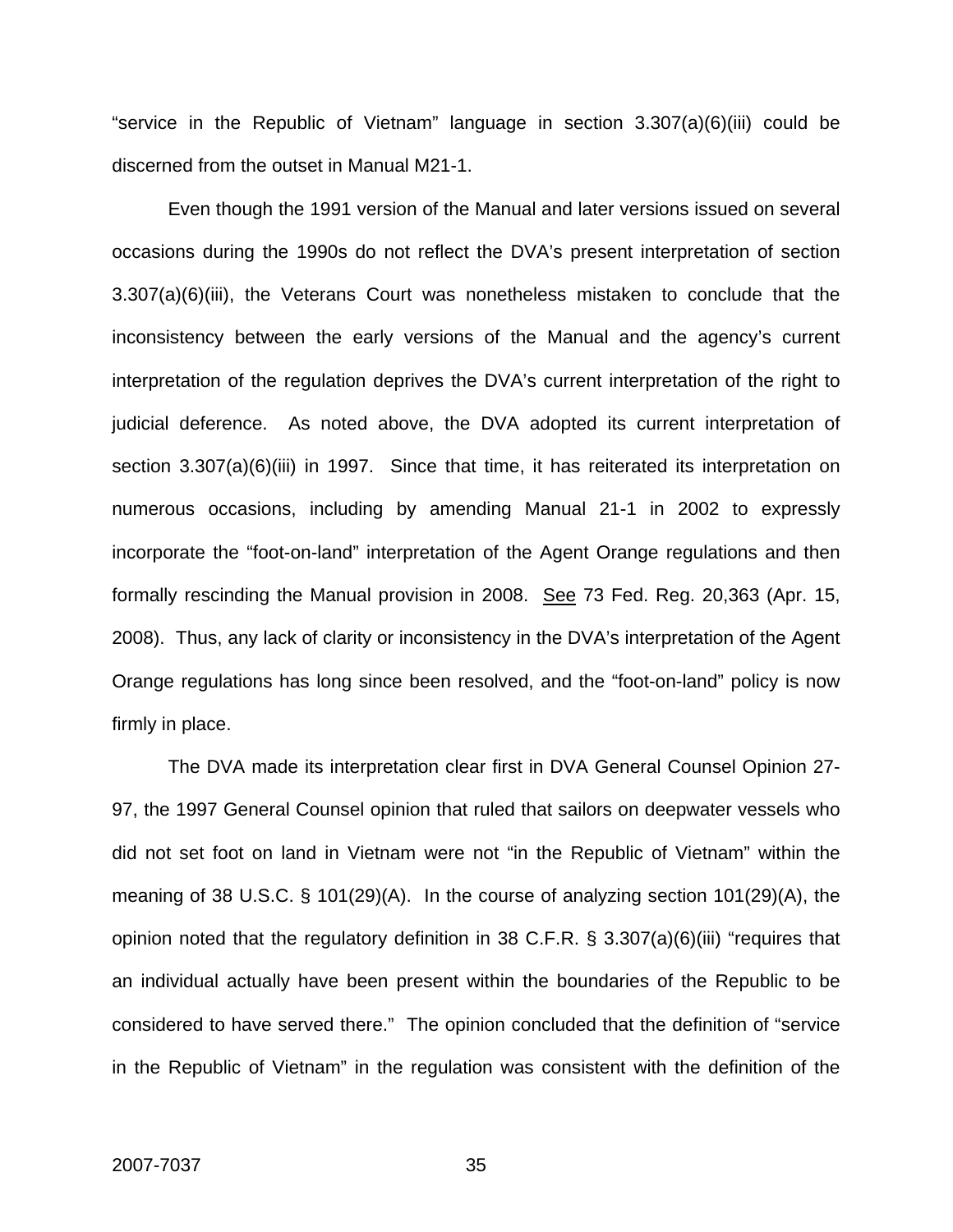same phrase in section 101(29)(A), which the General Counsel interpreted to require physical presence on the landmass of Vietnam.

During the same year, the DVA set forth its interpretation of the regulatory language again in its response to comments on the spina bifida regulation. See 62 Fed. Reg. 51,274 (Sept. 30, 1997). The DVA explained that "[b]ecause herbicides were not applied in waters off the shore of Vietnam, limiting the scope of the term service in the Republic of Vietnam to persons whose service involved duty or visitation in the Republic of Vietnam limits the focus of the presumption of exposure to persons who may have been in areas where herbicides could have been encountered." More significantly for purposes of this case, in the very regulation that made type 2 diabetes the subject of presumed service connection (and thus provided the basis for Mr. Haas's claim), the DVA noted that service offshore does not constitute "service in the Republic of Vietnam." 66 Fed. Reg. 23,166, 23,166 (May 8, 2001).

To be sure, during the 1990s the DVA was not entirely consistent in its adjudications of claims arising under the Agent Orange Act. Mr. Haas cites four Board of Veterans' Appeals decisions that he contends support his position that a servicemember is entitled to presumptions of exposure to herbicides and service connection based on service offshore of Vietnam. The two earliest Board decisions support his argument, but the other two are at best unclear as to their interpretation of section 3.307(a)(6)(iii). For its part, the government cites a number of other decisions in which the Board applied the regulation as urged by the government, i.e., requiring proof of some duty or visitation onshore in Vietnam. The dates of the decisions cited by the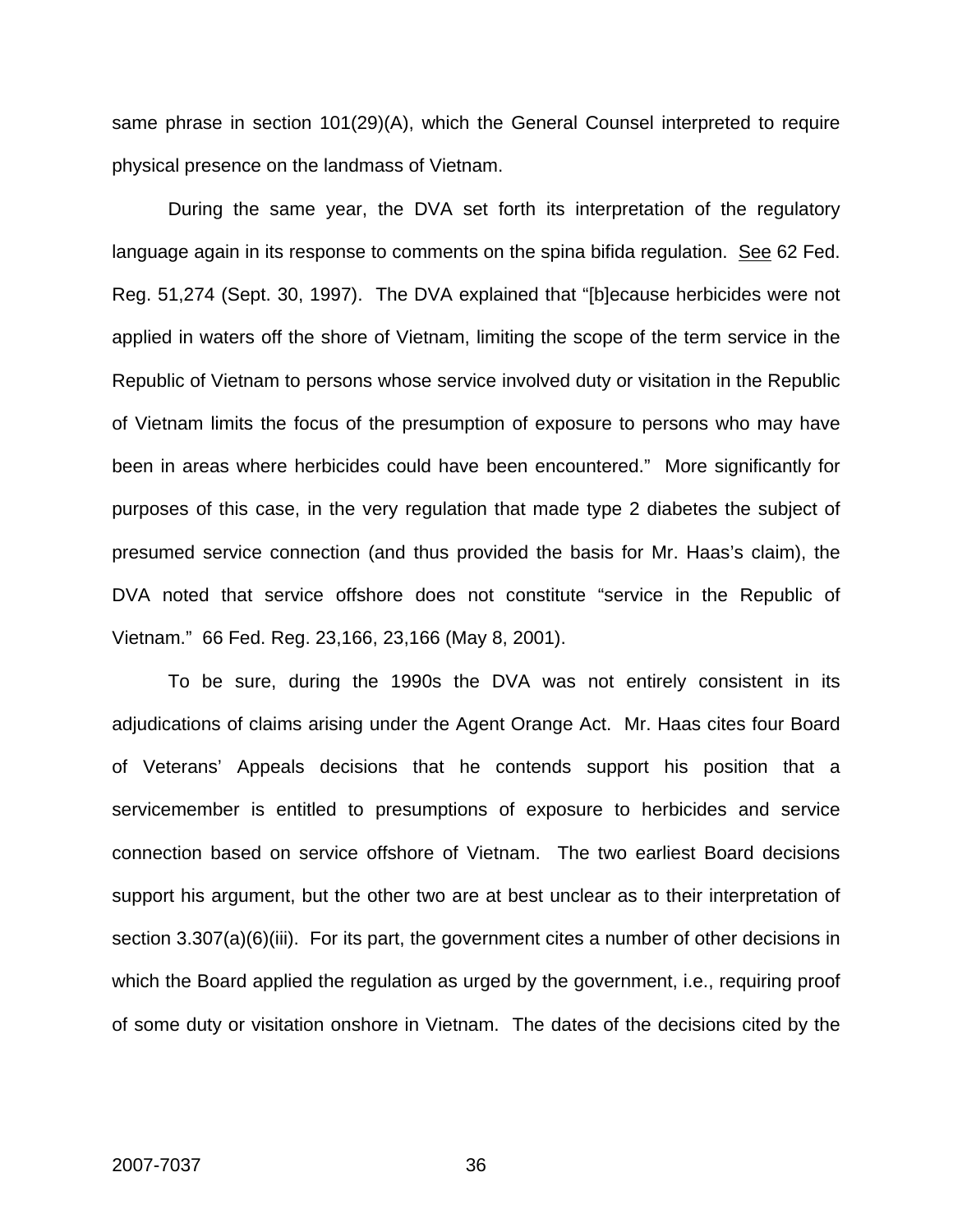government range from 1998 to 2005; both of the Board decisions that support Mr. Haas's position are from 1997.

While it is true that "[a]s a general matter . . . the case for judicial deference is less compelling with respect to agency positions that are inconsistent with previously held views," Pauley v. BethEnergy Mines, Inc., 501 U.S. 680, 698 (1991) (citing Bowen v. Georgetown Univ. Hosp., 488 U.S. 204, 212-13 (1988)), the DVA never formally adopted the position urged by Mr. Haas either in General Counsel opinions or in the rulemaking process. And even though the agency's current interpretation of its regulations differs from the position it took in some previous adjudications and seemed to take in its Adjudication Manual, that inconsistency does not mean that its current interpretation does not deserve deference. The Supreme Court made that point clear in its recent decision in Long Island Care at Home, 127 S. Ct. at 2349:

[W]e concede that the Department may have interpreted these regulations differently at different times in their history. . . . But as long as interpretive changes create no unfair surprise—and the Department's recourse to notice-and-comment rulemaking in an attempt to codify its new interpretation . . . makes any such surprise unlikely here—the change in interpretation alone presents no separate ground for disregarding the Department's present interpretation.

See also Smiley v. Citibank (South Dakota), N.A., 517 U.S. 735, 742 (1996) (change under the Chevron doctrine is "not invalidating, since the whole point of Chevron is to leave the discretion provided by the ambiguities of a statute with the implementing agency").

In this instance, the agency's position has been consistent for more than a decade, and there is "no reason to suspect that the interpretation does not reflect the agency's fair and considered judgment on the matter in question." Auer, 519 U.S. at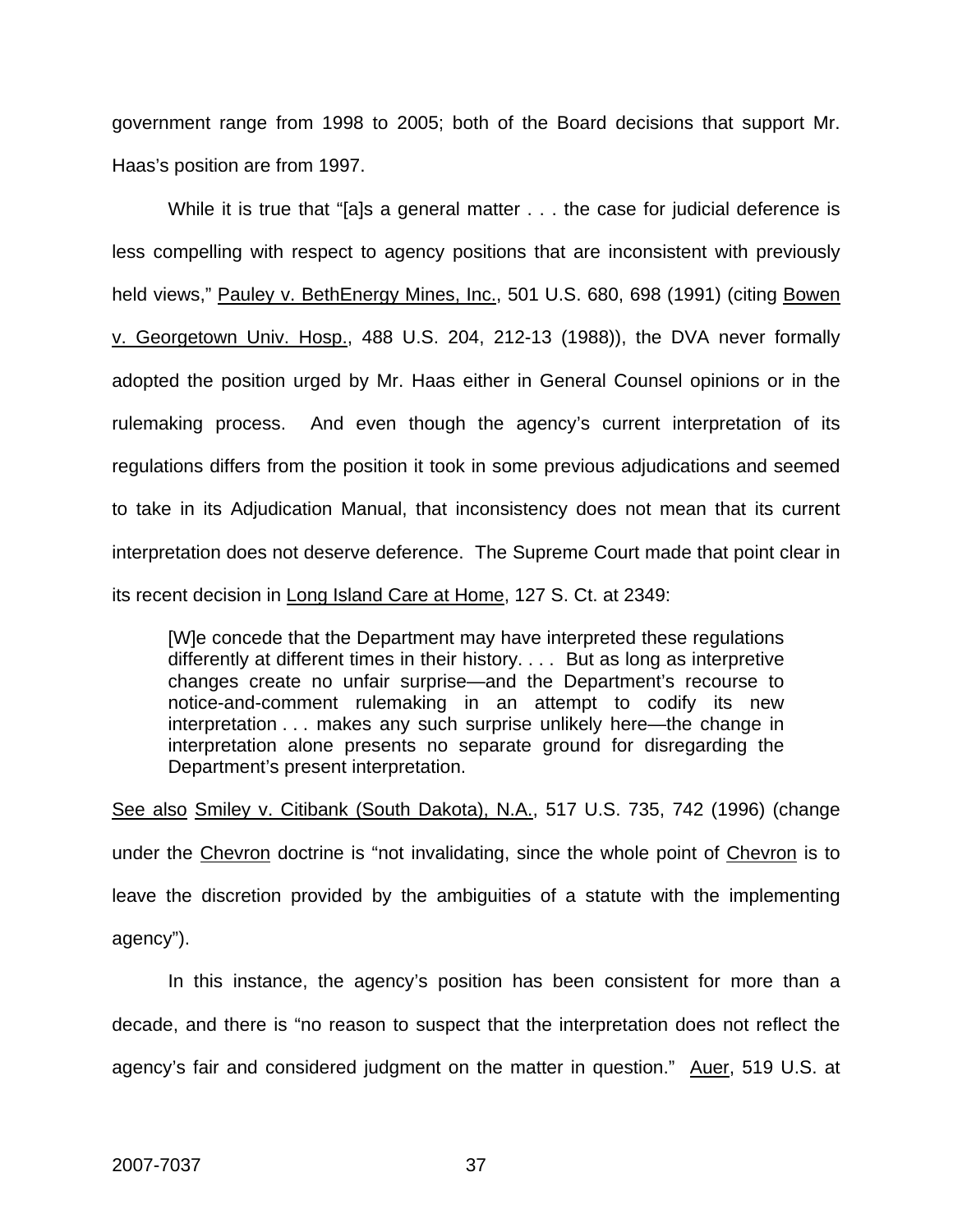462. Moreover, because the agency adopted its current interpretation long before Mr. Haas filed his claim, and long before the statute and regulations were amended to include type 2 diabetes among the diseases entitled to special consideration, there is no issue of "unfair surprise" here. Accordingly, we conclude that the DVA's interpretation of section 3.307(a)(6)(iii) merits deference unless that interpretation is plainly erroneous or inconsistent with the language of the regulation.

2. The Veterans Court concluded that the DVA's interpretation of section 3.307(a)(6)(iii) is "plainly erroneous" in part because it is based on what the court regarded as flawed legal analysis in DVA General Counsel Opinion 27-97. As noted, that General Counsel opinion construes 38 U.S.C. § 101(29), a related statute that defines the term "Vietnam era" for purposes of title 38 and in the course of the discussion sets forth the DVA's interpretation of section 3.307(a)(6)(iii). We find nothing in the opinion's analysis that renders the DVA's interpretation plainly erroneous.

The General Counsel opinion examines the question whether veterans who served on deepwater Navy vessels in the vicinity of Vietnam between 1961 and 1975 are considered to have served "during the Vietnam era," as that phrase is used in 38 U.S.C. § 101(29). That question arose because the Veterans' Benefits Improvements Act of 1996 enlarged the statutory period of the "Vietnam era" to the period beginning on February 28, 1961, to May 7, 1975, "in the case of a veteran who served in the Republic of Vietnam during that period." Pub. L. No. 104-275, § 505, 110 Stat. 3322, 3342 (1996). The General Counsel opinion addresses whether service on an aircraft carrier would constitute service in the Vietnam era for purposes of section 101(29) during the period between February 28, 1961, and August 5, 1964, the period for which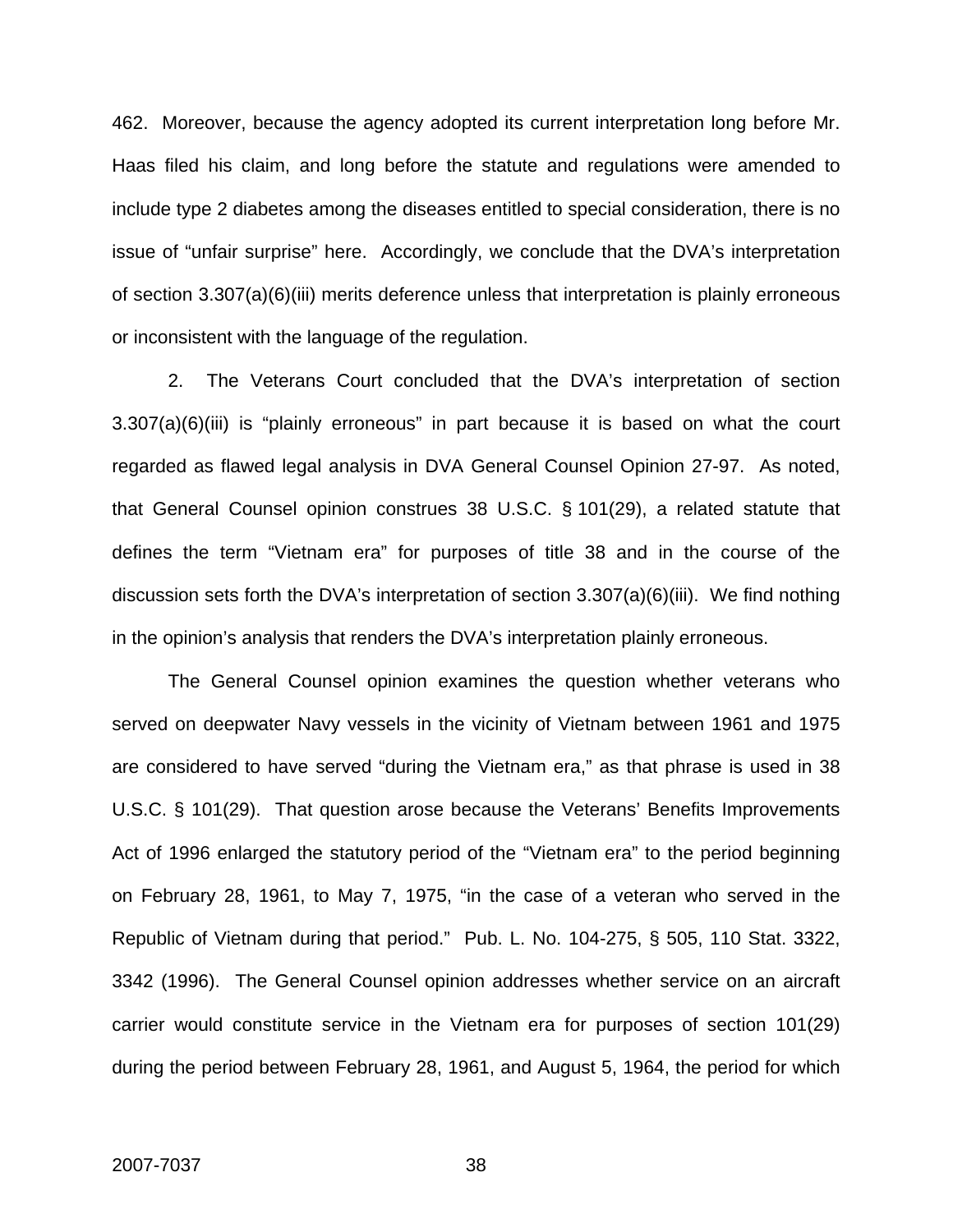service "in the Republic of Vietnam" was required. DVA Op. Gen. Counsel Prec. 27-97 (1997). Focusing on legislative history that emphasized Congress's concern with ground troops who had been present on the landmass of Vietnam before August 1964, the General Counsel determined that service offshore was not included within the meaning of service "in the Republic of Vietnam."

Although the General Counsel opinion does not directly support the DVA's interpretation of section 3.307(a)(6)(iii), it makes clear that the agency viewed the regulatory definition of "service in the Republic of Vietnam" in section 3.307(a)(6)(iii) as closely parallel to the definition of that term in 38 U.S.C. § 101(29)(A). Having interpreted section 101(29)(A) as requiring actual service "within the borders of the Republic of Vietnam" during the pertinent period, i.e., on the landmass of Vietnam, the opinion noted that section  $3.307(a)(6)(iii)$  also requires that individuals "not actually stationed within the borders of the Republic of Vietnam" have been "present within the boundaries of the Republic to be considered to have served there."

We do not agree with the Veterans Court that the General Counsel opinion was legally flawed. While it is true that the amendment to section 101(29)(A) was meant to encompass veterans who may have been at risk for exposure to herbicides prior to 1964, as the Veterans Court stated, the General Counsel opinion merely pointed out that in addressing soldiers who may have been exposed to herbicides during that time period, Congress's express focus was on ground troops. The opinion correctly noted that there was no indication in the legislative history that Congress intended for the definition of section 101(29)(A) to include service on a deep-water vessel off the shores of Vietnam within the scope of the phrase "served in the Republic of Vietnam."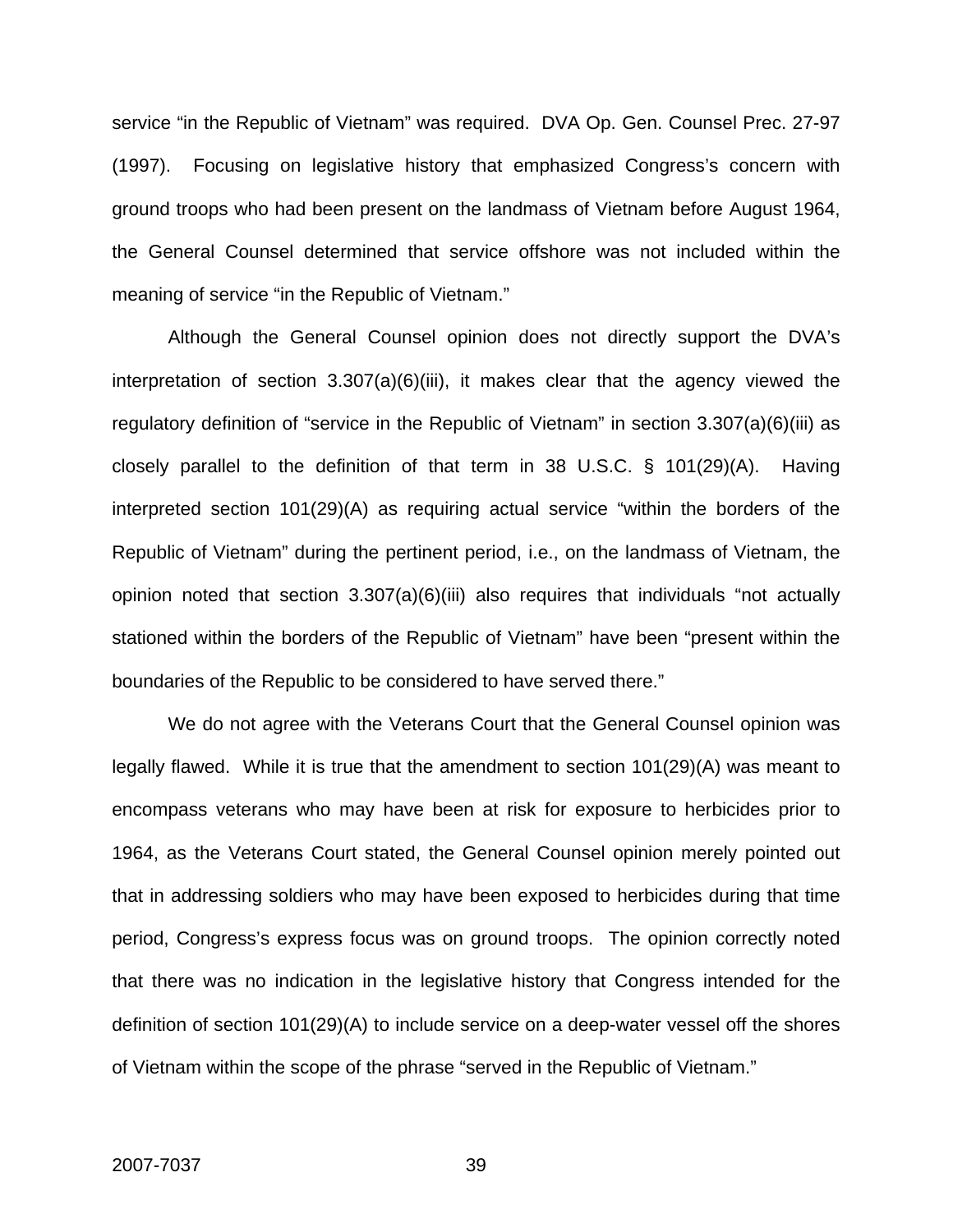What is particularly important about the General Counsel opinion is that it made clear at least as early as 1997 that the agency interpreted section 3.307(a)(6)(iii) to require presence on the landmass of Vietnam. We see nothing in the General Counsel opinion that renders that interpretation of section 3.307(a)(6)(iii) plainly erroneous.

 3. The Veterans Court then found the DVA's interpretation of "service in the Republic of Vietnam" in 38 C.F.R. § 3.307(a)(6)(iii) to be unreasonable because it was not the product of "valid or thorough reasoning." 20 Vet. App. at 273.

First, the court criticized the DVA's interpretation of the phrase "service in the Republic of Vietnam" in section 3.307(a)(6)(iii) because it differs from the DVA's interpretation of the phrase "service in Vietnam" in the non-Hodgkin's lymphoma regulation, 38 C.F.R. § 3.313. 20 Vet. App. at 274. The court's criticism of that inconsistency, however, fails to account for the differences in language, scientific basis, and legal authorization between the two regulations. Section 3.307 (formerly section 3.311a) was the regulatory predecessor of the Agent Orange Act; it was based on the Veterans' Dioxin and Radiation Exposure Compensation Standards Act, and it included diseases that had been found to be linked to herbicide exposure. Section 3.313, however, was based on the agency's more general authority to adopt regulations "with respect to the nature and extent of proofs and evidence . . . in order to establish the right to benefits." 38 U.S.C. § 210(c) (1982). It was not based on herbicide exposure, but on a CDC study of the occurrence of non-Hodgkin's lymphoma in different groups of veterans, which was specifically found not to be related to herbicide exposure. See 55 Fed. Reg. 25,339 (June 21, 1990) (proposing section 3.313); 1990 CDC Study at 81, 125. Because the CDC study included veterans who served exclusively aboard ships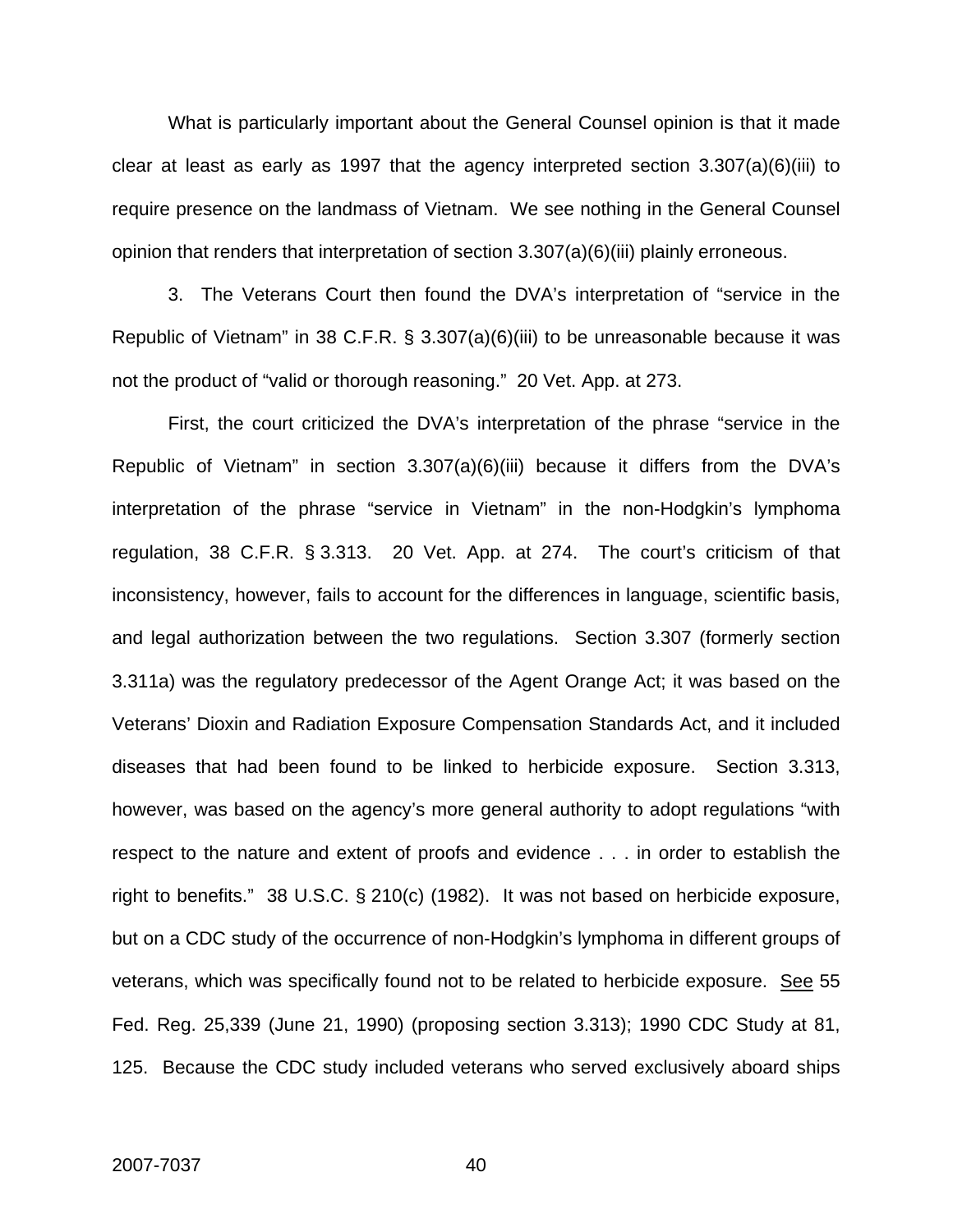that traveled off the coast of Vietnam among the tested group of Vietnam veterans, it made sense for section 3.313 to include those veterans as beneficiaries of the regulation. Under these circumstances, it was not unreasonable for the agency to interpret the two regulations differently. $3$ 

Second, the Veterans Court also found the DVA's interpretation of section 3.307(a)(6)(iii) unreasonable based on the agency's failure to offer scientific evidence in support of the line it drew at the Vietnamese coast and the seeming arbitrariness of some results produced by that line. 20 Vet. App. at 274-75.

Due in part to problems of testing for herbicide exposure and in part to the difficulties in tracking troop movements, it has proved difficult to determine which groups of veterans were exposed to herbicides and to what extent. Congress and the DVA have therefore resorted to a line-drawing process that concededly does not closely track levels of actual exposure. Thus, Congress has determined that for certain diseases, all veterans who served for any period of time in Vietnam will be presumed to have established service connection, even if there is no showing that they were exposed to herbicides or were in areas of herbicide use. The DVA, required to draw a line where Congress's intention was unclear, has construed the statute not to extend presumed service connection to those who were in the Vietnam theater but who served only offshore or in other locations. The DVA has explained the rationale for its line-drawing,

 $\overline{a}$ 

<span id="page-41-0"></span><sup>3</sup> Mr. Haas argues that the non-Hodgkin's lymphoma regulation, section 3.313, not the general dioxin exposure regulation, section 3.311a, was the true predecessor to section 3.307(a)(6)(iii). That contention is plainly wrong. When proposing section 3.307(a)(6)(iii), the Secretary of Veterans Affairs specifically stated that the definition of "service in the Republic of Vietnam" was taken from section 3.311a, see 58 Fed. Reg. 50,528, 50,529 (Sept. 28, 1993), and the text of the two regulations is virtually identical (and significantly different from the text of section 3.313).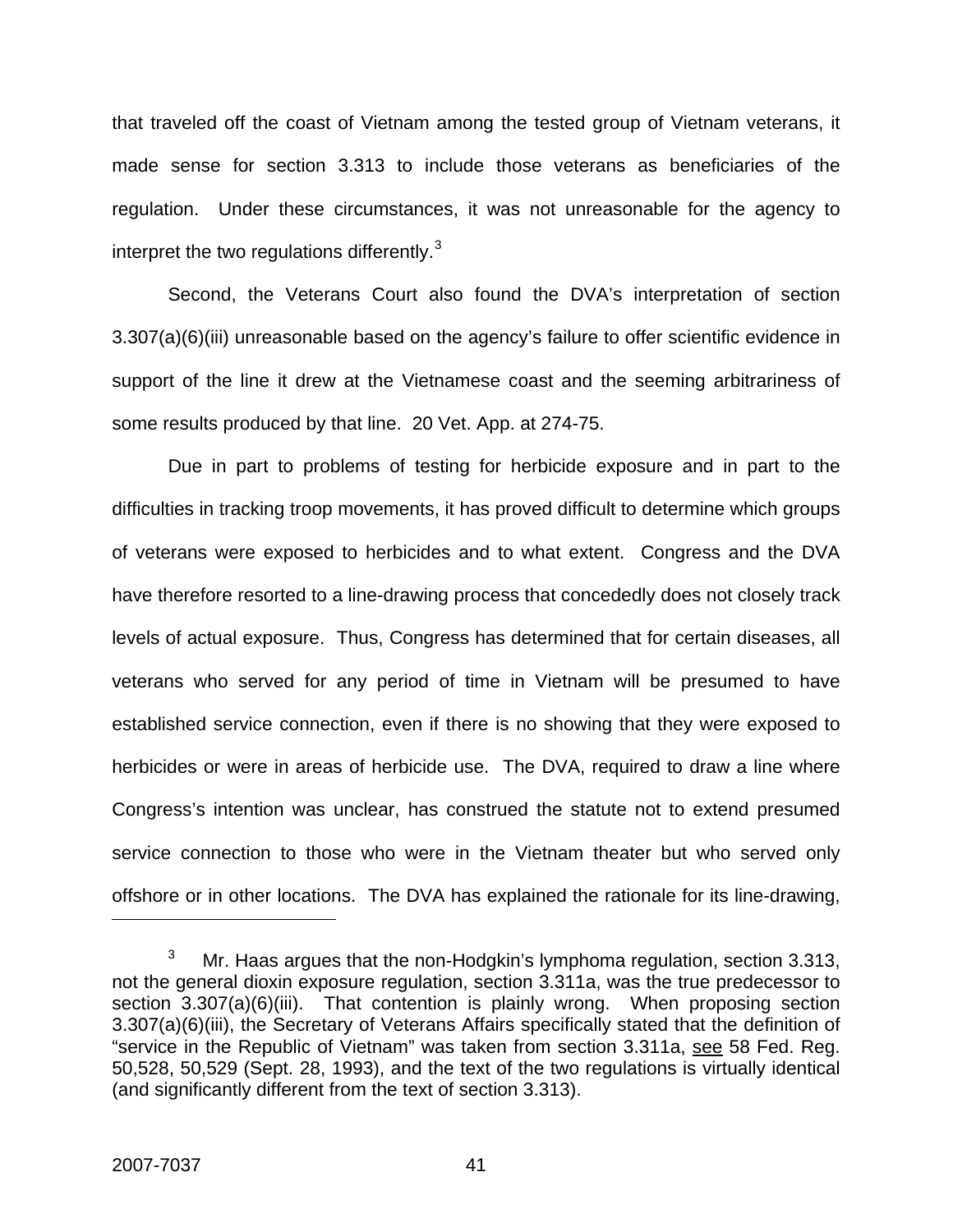which is that Agent Orange was sprayed only on land, and therefore the best proxy for exposure is whether a veteran was present within the land borders of the Republic of Vietnam. In a statement accompanying its recent proposed amendment to section 3.307(a)(6)(iii), the DVA explained:

As a factual matter, our legislative interpretation accords with what is known about the use of herbicides during Vietnam. Although exposure data is largely absent, review of military records demonstrate[s] that virtually all herbicide spraying in Vietnam, which was for the purpose of eliminating plant cover for the enemy, took place overland. . . . Regarding inland waterways, Navy riverine patrols reported to have routinely used herbicides for clearance of inland waterways. . . . Blue water Navy service members and other personnel who operated off shore were away from herbicide spray flight paths, and therefore were not likely to have incurred a risk of exposure to herbicide agents comparable to those who served in foliated areas where herbicides were applied.

73 Fed. Reg. at 20,568. In light of that explanation, which accords with the position taken by the DVA for the past decade, and in the absence of evidence that the line drawn by the DVA is irrational, we are not prepared to substitute our judgment for that of the agency and impose a different line.

The Veterans Court pointed out that service on land could be fleeting and could occur far from the area where herbicides were used, while service on the water could include extended service in coastal waters close to areas where herbicides were used. Under the DVA's interpretation of its regulation, a servicemember in the first category would be entitled to a presumption of service connection for one of the designated diseases, while a servicemember in the second category would not, even though the second servicemember would seem intuitively more likely to have been exposed to herbicides than the first. 20 Vet. App. at 273.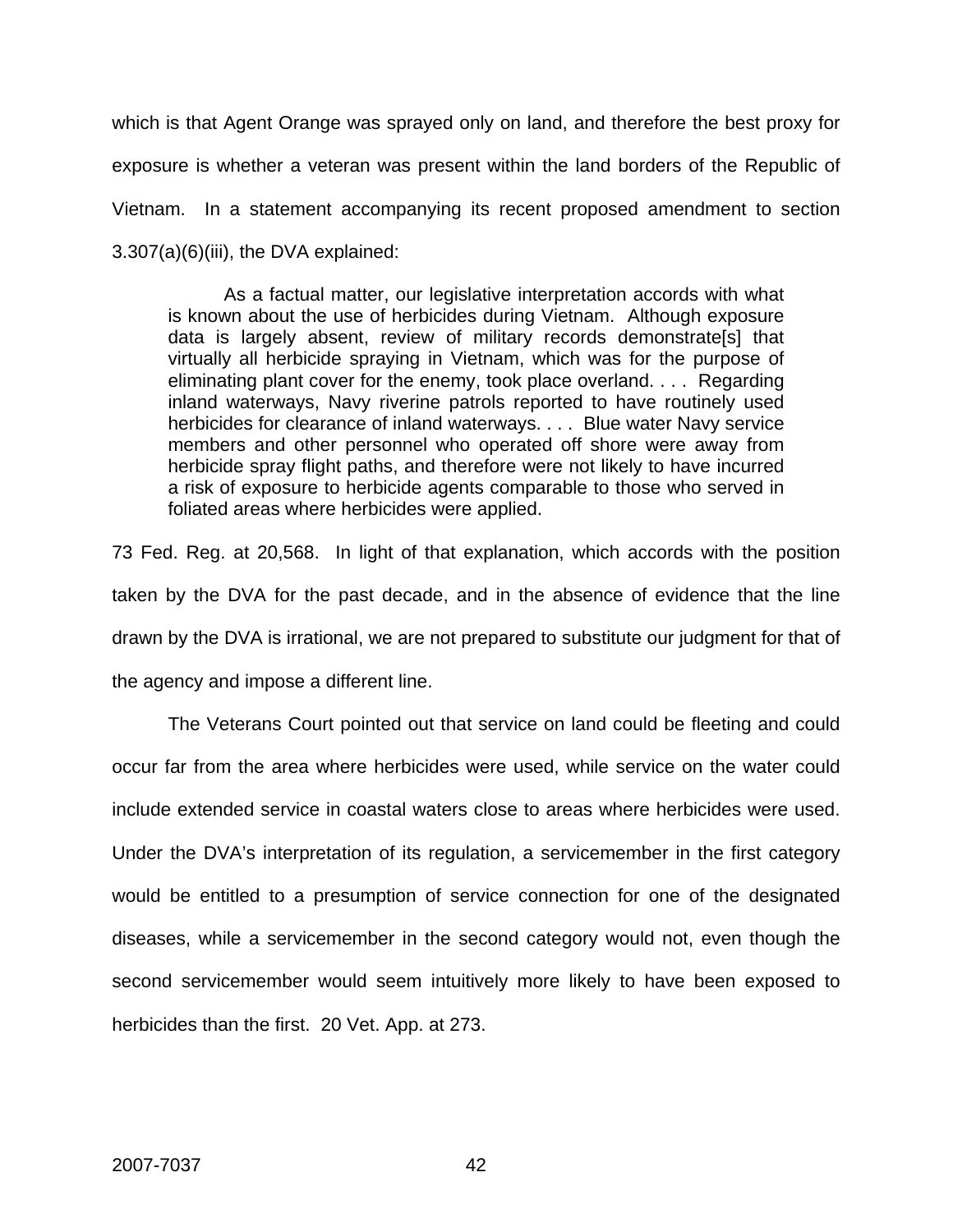There are no doubt some instances in which the "foot-on-land" rule will produce anomalous results. That is not surprising. Line-drawing in general often produces instances in which a particular line may be overinclusive in some applications and underinclusive in others. As the Supreme Court has explained, "any line must produce some harsh and apparently arbitrary consequences." Mathews v. Diaz, 426 U.S. 67, 83 (1976). But just because some instances of overinclusion or underinclusion may arise does not mean that the lines drawn are irrational. See Vance v. Bradley, 440 U.S. 93, 108 (1979) (line-drawing is upheld even if the classification "is to some extent both underinclusive and overinclusive, and hence the line drawn by Congress is imperfect"); Mass. Bd. of Ret. v. Murgia, 427 U.S. 307, 314 (1976) ("Perfection in making the necessary classifications is neither possible nor necessary.").

The asserted arbitrariness of the line-drawing done by the agency in this case is in part the result of Congress's decision to extend the presumption of service connection to all persons who served for any period and in any area within the Republic of Vietnam. Because that blanket rule provides a presumption of service connection to some persons who were unlikely to be exposed, it makes virtually any line-drawing effort appear unreasonable as applied to those who were outside of Vietnam but near enough to have had some chance of exposure.

In our view, it was not arbitrary for the agency to limit the presumptions of exposure and service connection to servicemembers who had served, for some period at least, on land. Drawing a line between service on land, where herbicides were used, and service at sea, where they were not, is prima facie reasonable. Moreover, the line drawn by the agency does not cut off all rights of sea-going veterans to relief based on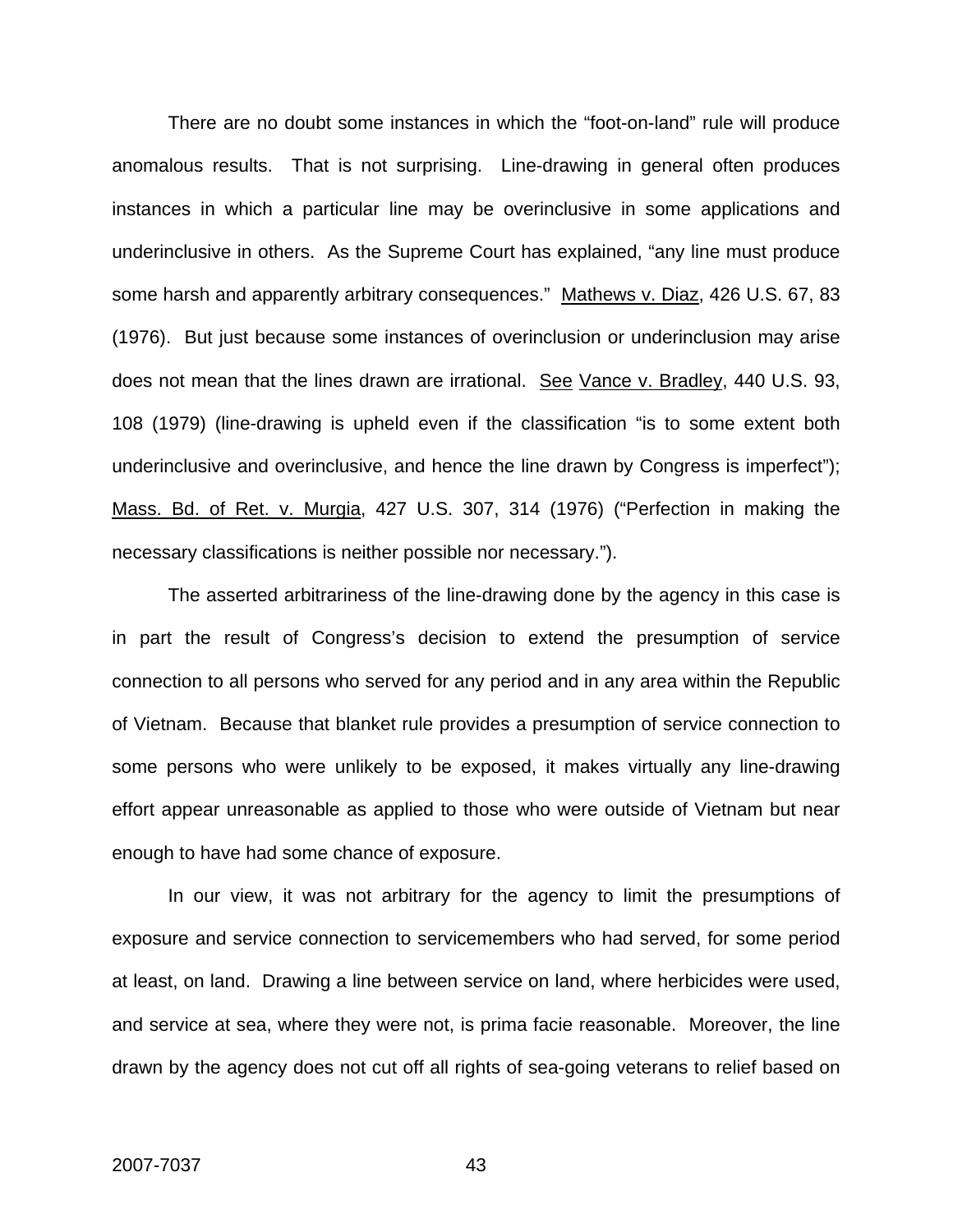claims of herbicide exposure, in that even servicemembers who are not entitled to the presumption of exposure are nonetheless entitled to show that they were actually exposed to herbicides, as Mr. Haas has endeavored to do in this case. See 38 C.F.R. § 3.309(e). The DVA's interpretation of section 3.307(a)(6)(iii) as excluding servicemembers who never set foot within the land borders of Vietnam thus was not unreasonable, and it certainly did not rise to the level of being "plainly erroneous or inconsistent with the regulation." Bowles v. Seminole Rock & Sand Co., 325 U.S. 410, 414 (1945); see Smith v. Nicholson, 451 F.3d 1344, 1349-51 (Fed. Cir. 2006).

 In an effort to demonstrate that the DVA's interpretation was not only unsupported by science but was contrary to scientific studies, Mr. Haas argues that servicemembers serving offshore could have been exposed to Agent Orange through several mechanisms, such as "runoff" carrying toxic chemicals into the sea, "spray drift" transporting toxins via the wind, and the shipboard consumption of drinking water produced by evaporative distillation. As support for the last of those contentions, he cites to a study conducted for the Australian Department of Veterans Affairs suggesting that Vietnam veterans of the Royal Australian Navy may have been exposed to herbicide compounds by drinking water distilled on board their vessels. Nat'l Research Ctr. for Envtl. Toxicology, Queensland Health Scientific Servs., Examination of the Potential Exposure of Royal Australian Navy (RAN) Personnel to Polychlorinated Dibenzodioxins and Polychlorinated Dibenzofurans via Drinking Water (Dec. 12, 2002).

The Australian study and the other cited sources were not part of the record below and were not considered either by the Veterans Court or by the DVA in its prior rulemaking proceedings. Judgments as to the validity of such evidence and its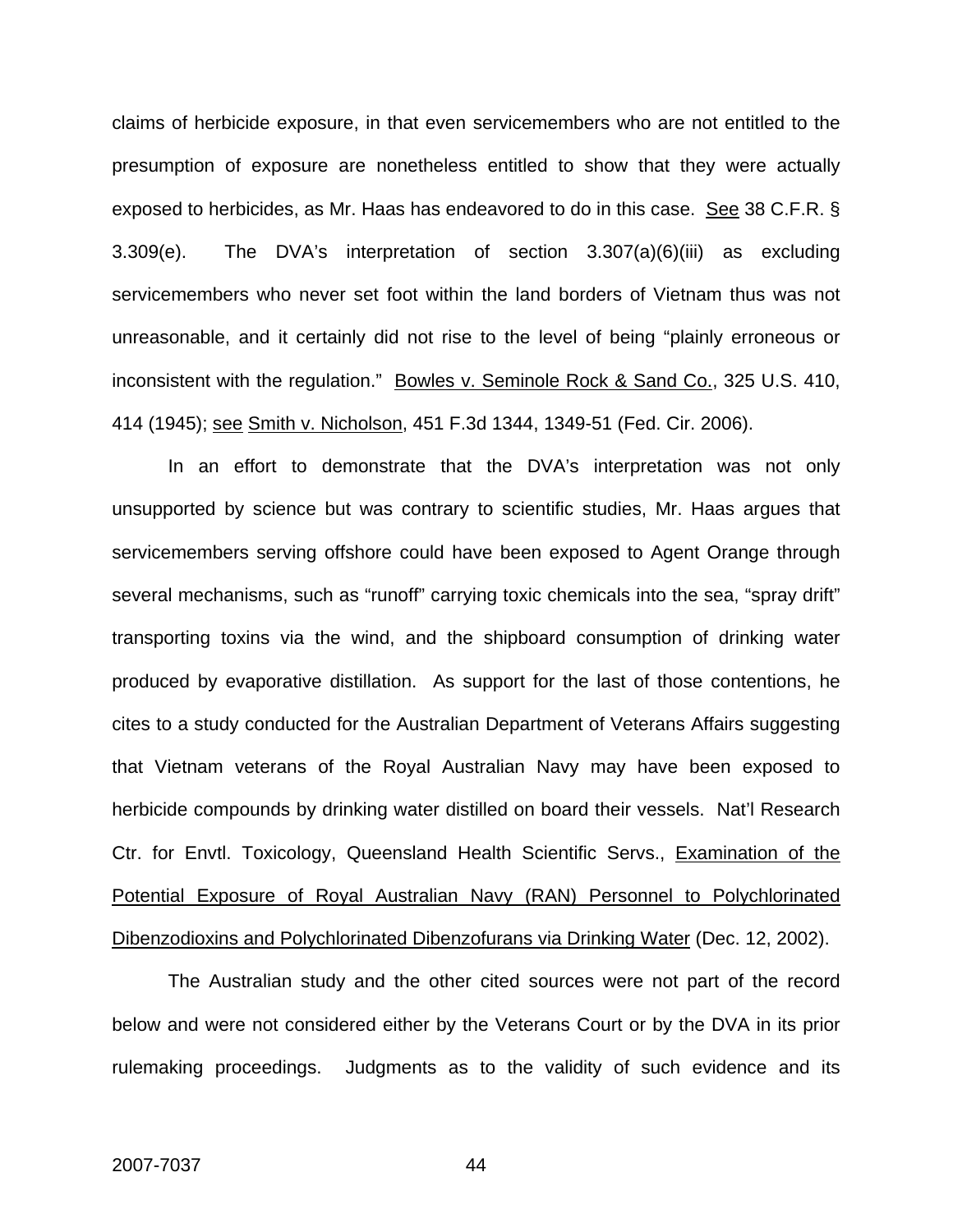application to the particular problem of exposure to herbicides in Vietnam are properly left to Congress and the DVA in the first instance; this court is not the proper forum for an initial analysis of such evidence and its implications for the DVA's policies. We note, however, that in its most recent rulemaking proceeding the DVA made the following observations with respect to the Australian study:

VA scientists and experts have noted many problems with the study that caution against reliance on the study to change our long-held position regarding veterans who served off shore. First, as the authors of the Australian study themselves noted, there was substantial uncertainty in their assumptions regarding the concentration of dioxin that may have been present in estuarine waters during the Vietnam War. . . . Second, even with the concentrating effect found in the Australian study, the levels of exposure estimated in this study are not at all comparable to the exposures experienced by veterans who served on land where herbicides were applied. . . . Third, it is not clear that U.S. ships used distilled drinking water drawn from or near estuarine sources or, if they did, whether the distillation process was similar to that used by the Australian Navy.

73 Fed. Reg. 20,566, 20,568 (Apr. 16, 2008). Based on that analysis, the DVA stated that "we do not intend to revise our long-held interpretation of 'service in Vietnam.'" Id. As to other cited studies, the DVA stated in connection with the publication of the rescission of the Manual M21-1 provision at issue in this case that none of those studies "bears significantly on the specific question whether herbicides used, and as administered, by the U.S. military during the Vietnam Era could have been blown by the wind into the ocean, or into inland waters that then carried the chemical into the ocean, to reach a boat offshore and result in any significant risk of herbicide exposure." 73 Fed. Reg. 20,363, 20,364 (Apr. 15, 2008).

Without reference to evidence, the Veterans Court stated that "it appears that these veterans serving on vessels in close proximity to land would have the same risk of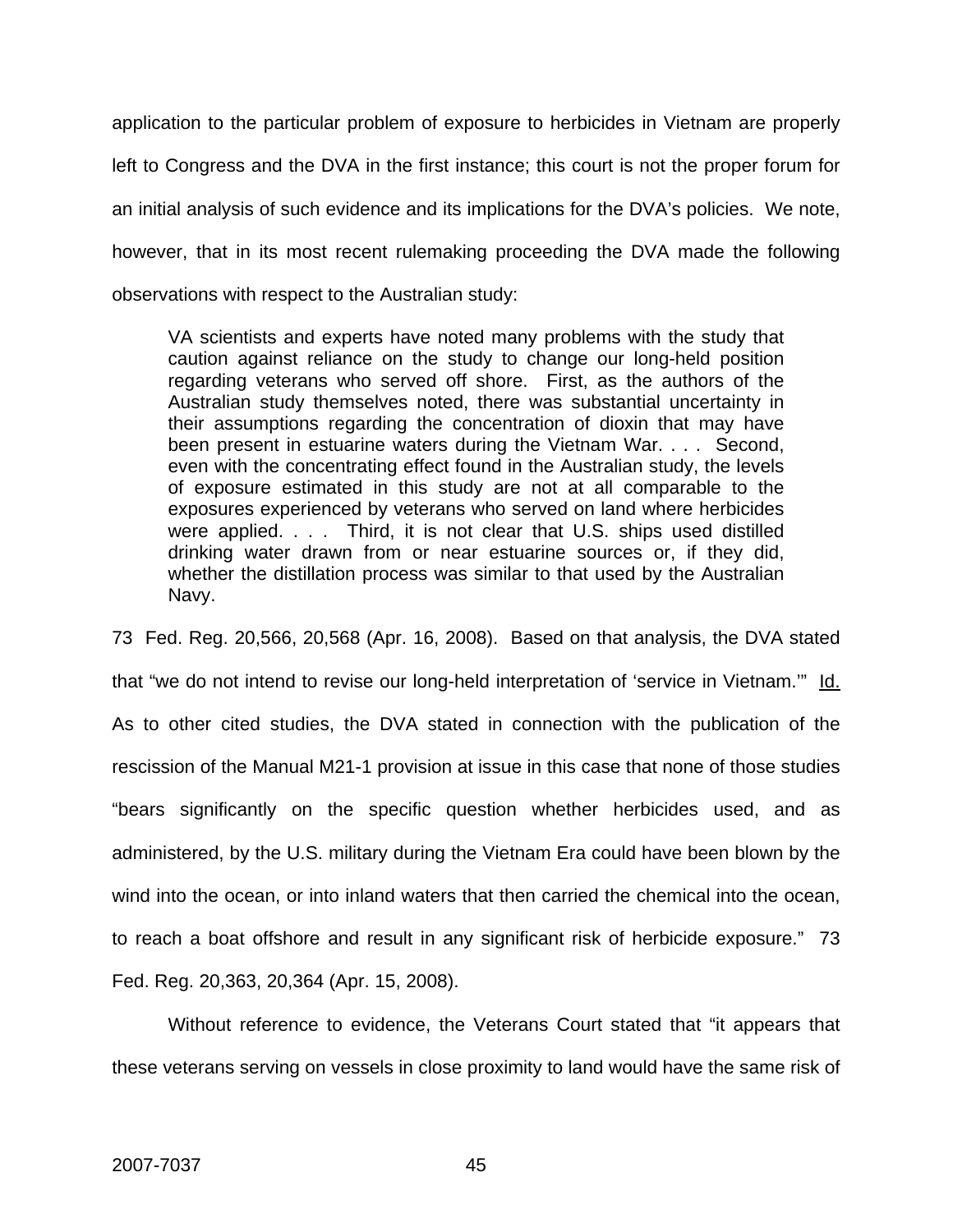exposure to the herbicide Agent Orange as veterans serving on adjacent land." 20 Vet. App. at 273. The dissenting judge in this court likewise concludes, also without reference to supporting evidence, that veterans such as Mr. Haas "have asserted a reasonable claim that they may have been exposed to herbicides." But focusing on the facts of Mr. Haas's claim, including his assertion that his ship was within 100 feet of the coast of Vietnam, does little to help answer the question of how the statutory phrase "served in the Republic of Vietnam" should be interpreted. The Veterans Court, for example, did not suggest what would constitute the proper interpretation of the statute, but merely concluded that the DVA's regulation "must be read to include at least service of the nature described by the appellant, that is, service in the waters near the shore of Vietnam." A standard such as "near the shore" is unmanageably vague, not to mention its lack of mooring in the statutory or regulatory language. By contrast, the DVA's interpretation is a plausible construction of the statutory language and it is based on a simple but undisputed fact—that spraying was done on land, not over the water. Applying the substantial deference that is due to an agency's interpretation of its own regulations, we uphold the DVA's interpretation of section 3.307(a)(6)(iii).

#### E

 Finally, the Veterans Court concluded that the pertinent provision of the DVA's Manual M21-1, although styled as an interpretation of the law, was actually a substantive rule that could not be changed without compliance with formal notice-andcomment rulemaking procedures. Accordingly, the Veterans Court concluded that the 2002 change in Manual M21-1, in which the DVA made clear that "service in the Republic of Vietnam" would not apply to servicemembers who had not visited the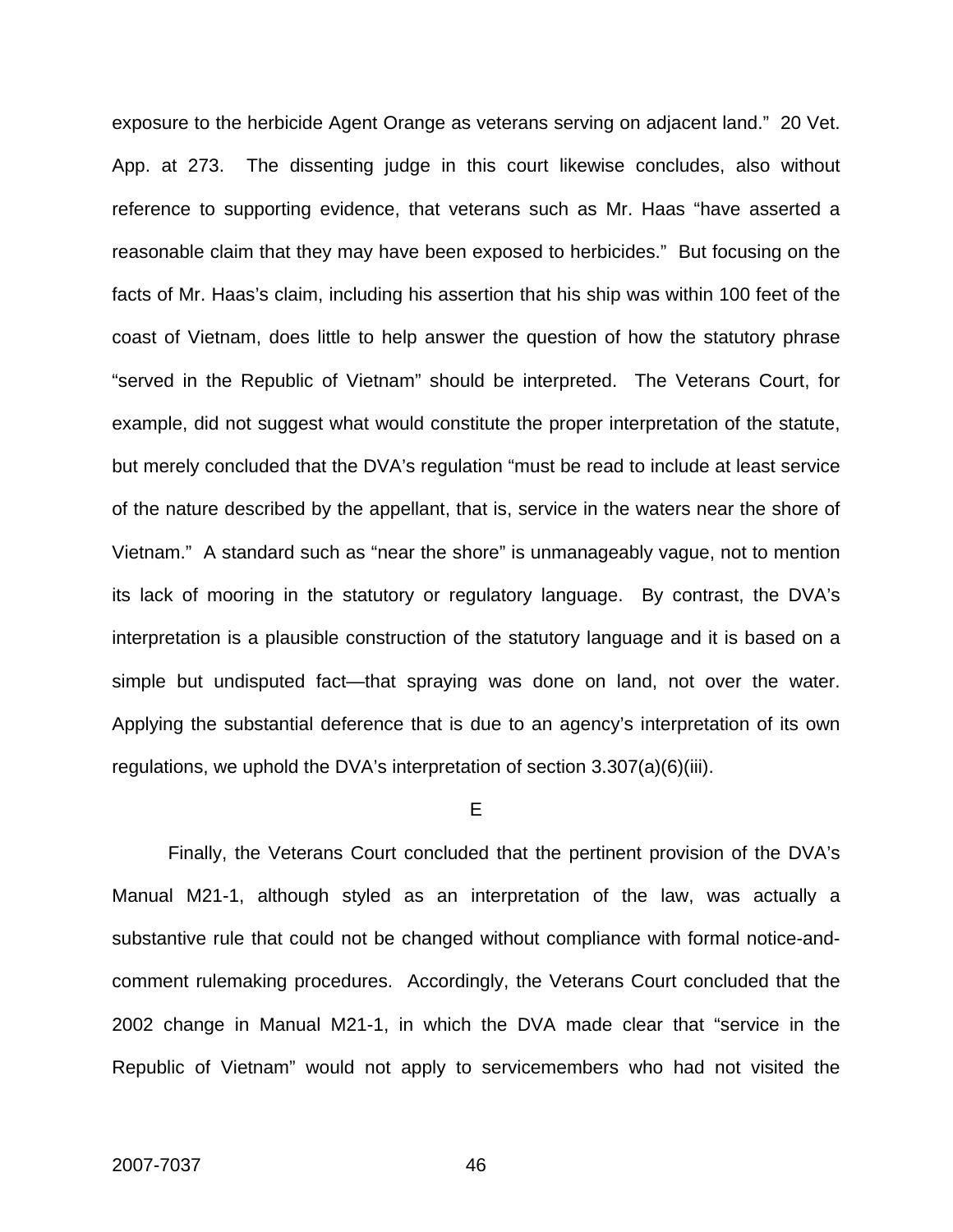landmass of Vietnam, was not valid because the change was not effected through notice-and-comment rulemaking. 20 Vet. App. at 277. On appeal, the government contends that the Manual M21-1 provisions are properly viewed as interpretive rules, and thus could be changed by the agency without formal rule-making procedures.<sup>[4](#page-47-0)</sup>

 Sections 4 of the Administrative Procedure Act ("APA"), 5 U.S.C. § 553, requires agencies to publish proposed rules in the Federal Register for notice and comment. Although that requirement does not apply by its terms to matters "relating to ... benefits," 5 U.S.C. § 553(a)(2), the "benefits" exception does not apply to rules and regulations promulgated by the DVA, 38 U.S.C. § 501(d). The DVA's rules relating to benefits are therefore subject to the notice and comment requirements of the APA. Importantly, however, those requirements do not apply to "interpretative rules, general statements of policy, or rules of agency organization, procedure or practice." 5 U.S.C. § 553(b)(3)(A). Because interpretive rules are not substantive rules having the force and effect of law, they are not subject to the statutory notice-and-comment requirements. See Shalala v. Guernsey Mem'l Hosp., 514 U.S. 87, 99 (1995); Chrysler Corp. v. Brown, 441 U.S. 281, 301-02 & n.31 (1979).

While substantive rules are those that effect a change in existing law or policy or that affect individual rights and obligations, interpretive rules "clarify or explain existing law or regulation and are exempt from notice and comment under section 553(b)(A)." Paralyzed Veterans of Am. v. West, 138 F.3d 1434, 1436 (Fed. Cir. 1998); see also

1

<span id="page-47-0"></span><sup>4</sup> As we have noted, while not changing its legal position the DVA has recently acted to obviate this issue for the future by publishing a formal notice in the Federal Register rescinding the pertinent provision of Manual M21-1. See 73 Fed. Reg. 20,363 (Apr. 15, 2008).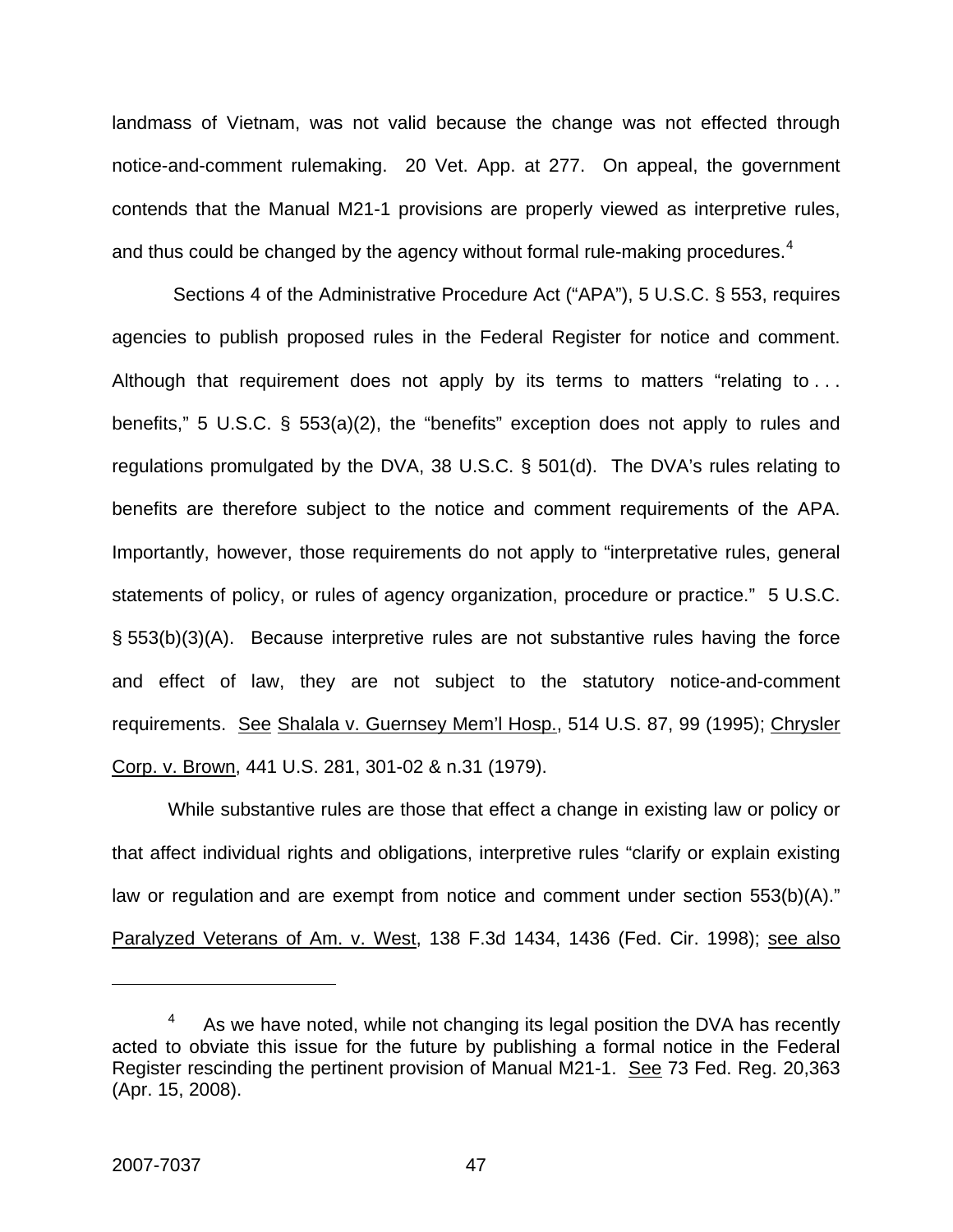Animal Legal Def. Fund v. Quigg, 932 F.2d 920, 927 (Fed. Cir. 1991); Am. Hosp. Ass'n v. Bowen, 834 F.2d 1037, 1045 (D.C. Cir. 1987). An interpretive rule "merely 'represents the agency's reading of statutes and rules rather than an attempt to make new law or modify existing law.'" Nat'l Org. of Veterans' Advocates, Inc. v. Sec'y of Veterans Affairs, 260 F.3d 1365, 1375 (Fed. Cir. 2001), quoting Splane v. West, 216 F.3d 1058, 1063 (Fed. Cir. 2000).

We conclude that the pertinent provision of Manual M21-1 is an interpretive statement, not a substantive rule. As the DVA has explained, Manual M21-1 "is an internal manual used to convey guidance to VA adjudicators. It is not intended to establish substantive rules beyond those contained in statute and regulation." 72 Fed. Reg. 66,218, 66,219 (Nov. 27, 2007). The provision at issue in this case did not set forth a firm legal test for "service in the Republic of Vietnam," but simply provided guidance as to how an adjudicator should go about gathering information necessary to determine whether the regulatory test had been satisfied. As such, the Manual provided reasonably easily applied guidance for adjudicators in an effort to obtain consistency of outcome; it did not define the boundaries of the DVA's legal responsibility with precision.

The 1991 version of Manual M21-1 noted that ordinarily the statutory and regulatory test would be satisfied by proof of receipt of the Vietnam Service Medal. The reference to the Vietnam Service Medal did not displace the legal test for service "in the Republic of Vietnam," but merely directed adjudicators to perform a simple initial analysis, which was sufficient to determine compliance with that test in the great majority of cases. For that reason, we conclude that the pre-2002 version of Manual M21-1 was not a substantive rule that could be amended only by notice-and-comment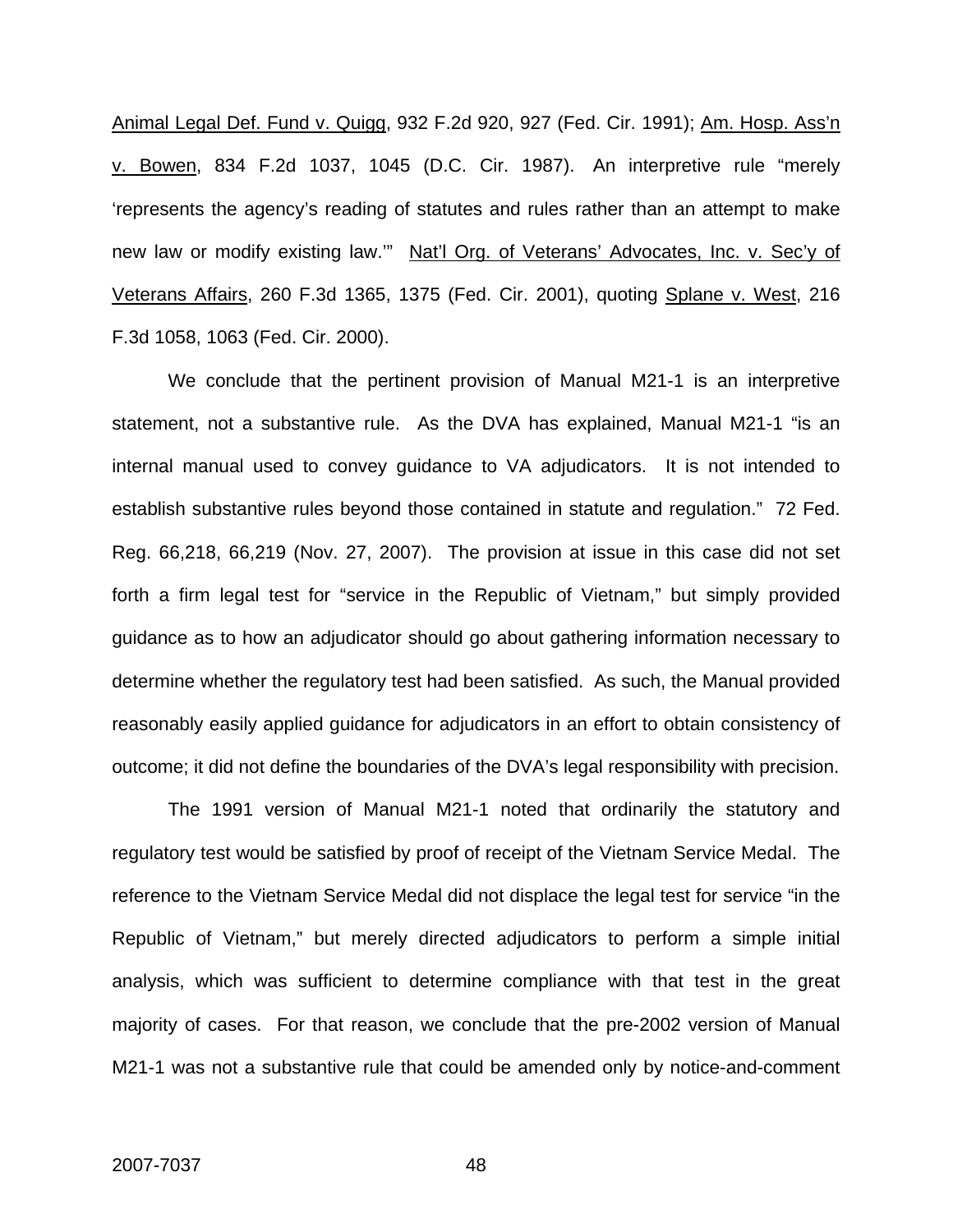rulemaking.<sup>[5](#page-49-0)</sup> Indeed, to treat receipt of the Vietnam Service Medal as a "test" of eligibility for the statutory presumption would be clearly contrary to the Agent Orange Act, because it is undisputed that some servicemembers who received the Vietnam Service Medal were never either in Vietnam or in its territorial waters; accordingly, those servicemembers could not properly be regarded as having served "in the Republic of Vietnam" under any definition of that phrase.

Importantly, it was through notice-and-comment rulemaking that the DVA set forth its position with regard to offshore service in connection with the very regulation that is at issue in this case. In May 2001, the DVA issued the regulation in which it made type 2 diabetes a disease subject to the regulatory presumption of service connection. In so doing, the agency clearly set forth its view as to the status of servicemembers who had served in the waters off Vietnam and had not set foot on shore. Those servicemembers, the agency explained, were not within the scope of the regulatory presumption. See 66 Fed. Reg. 23,166 (May 8, 2001).

That regulation became effective in July 2001, a month before Mr. Haas filed his claim for service connection for diabetes. The agency had thus formally taken a position by then that excluded Mr. Haas from the scope of the regulation. The fact that the DVA did not also subject the amended version of Adjudication Manual M21-1, which followed the position taken in the 2001 rulemaking proceeding, to notice-and-comment

 $\overline{a}$ 

<span id="page-49-0"></span><sup>5</sup> Mr. Haas argues that Fugere v. Derwinski, 972 F.2d 331 (Fed. Cir. 1992), supports his argument regarding the amendment of Manual M21-1. In that case, however, the only issue before this court was whether a provision of the Manual conflicted with a statute. This court did not address whether the Manual provision in question constituted a substantive rule that could be amended only through notice-andcomment rulemaking.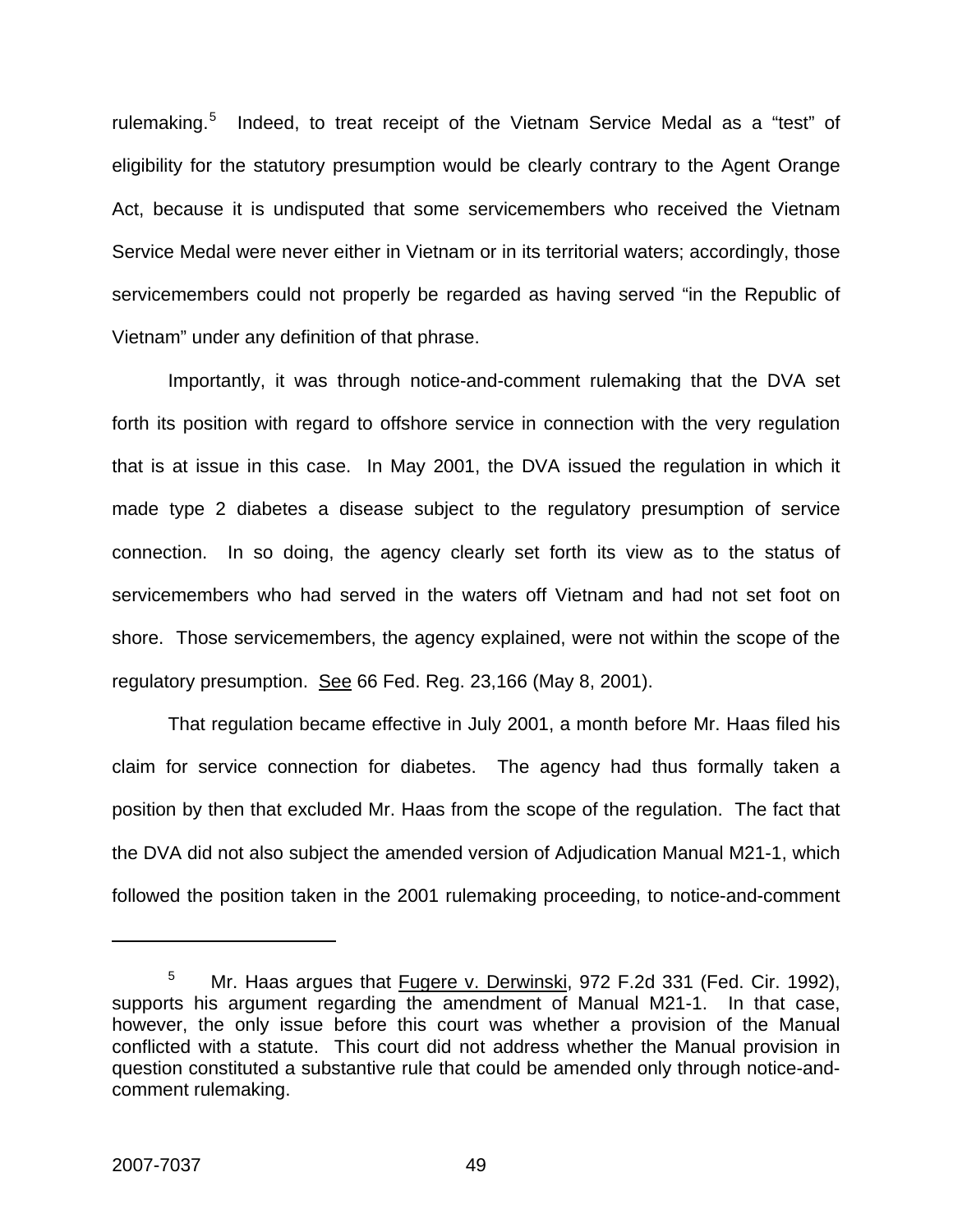rulemaking did not make the agency's actions with regard to Mr. Haas's claim unlawful. In sum, the agency's formal position with respect to the requirement of visitation or duty on land was established well before Mr. Haas's application for benefits and was reiterated in the diabetes rulemaking proceeding in May 2001. Contrary to the suggestion of the Veterans Court, it was not necessary for the agency to conduct a parallel rulemaking proceeding before incorporating the same rule into its more informal Adjudication Manual.

Because the DVA properly followed its established interpretation of statutory section 1116 and regulatory section 3.307(a)(6)(iii) when it rejected Mr. Haas's claim, we also disagree with the Veterans Court's ruling that the DVA's decision in Mr. Haas's case represents an impermissible retroactive application of the 2002 amendment to Manual 21-1. The agency's interpretation of the statute and regulation were clear by 2001, before Mr. Haas filed his claim. The fact that the agency waited until early 2002 to amend its internal Adjudication Manual to correspond with that interpretation did not prejudice Mr. Haas and does not confer any rights on him.

#### IV

For the foregoing reasons, we reverse the Veterans Court's ruling rejecting the DVA's interpretation of section 3.307(a)(6)(iii) of the agency's regulations as requiring the servicemember's presence at some point on the landmass or the inland waters of Vietnam. We remand to the Veterans Court for further proceedings consistent with this opinion. Before the Veterans Court on remand, Mr. Haas is free to pursue his claim that he was actually exposed to herbicides while on board his ship as it traveled near the Vietnamese coast. However, he is not entitled to the benefit of the presumptions set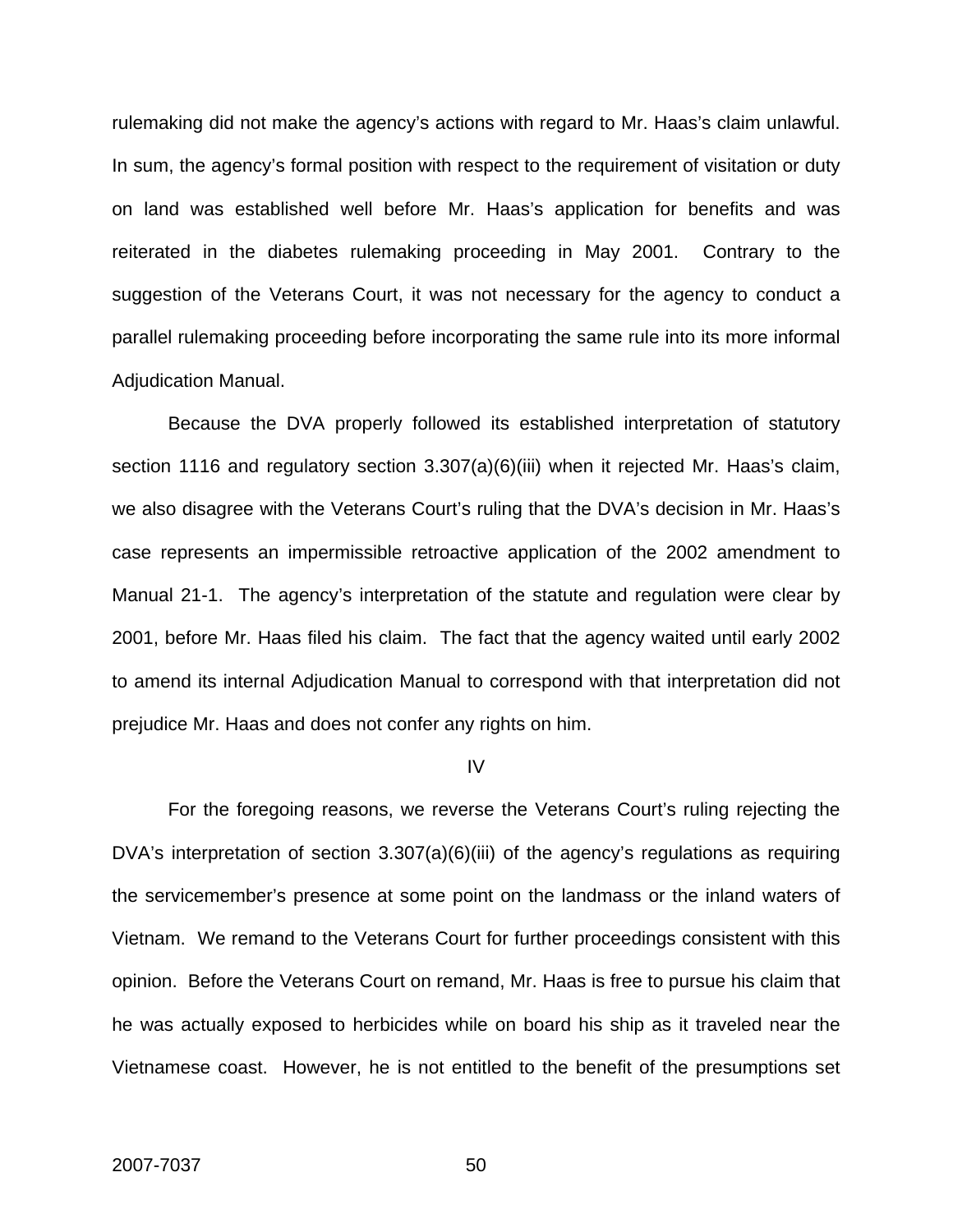forth in 38 U.S.C. § 1116 and the corresponding DVA regulations, which are limited to those who "served in the Republic of Vietnam."

Each party shall bear its own costs for this appeal.

# REVERSED and REMANDED.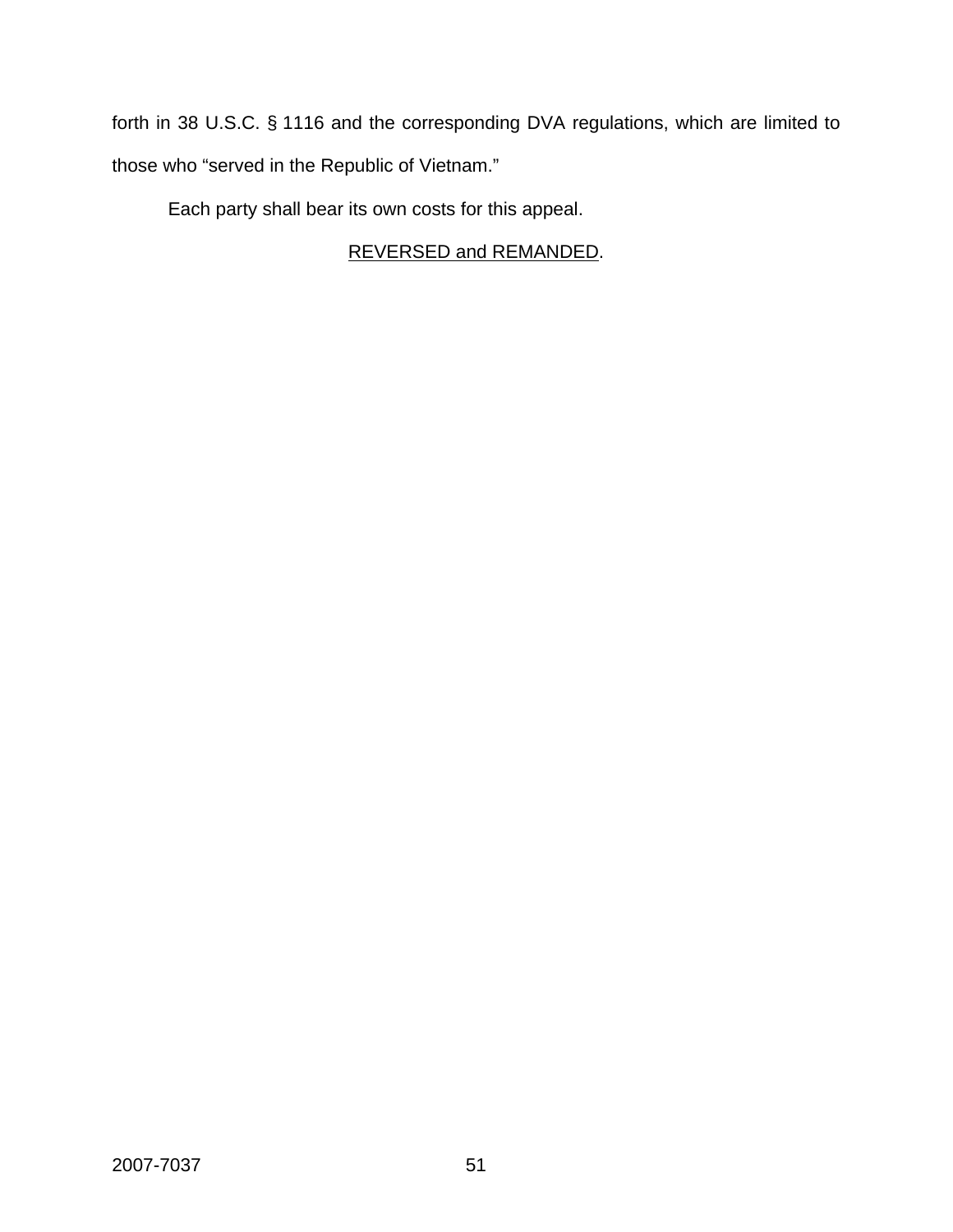# **United States Court of Appeals for the Federal Circuit**

2007-7037

JONATHAN L. HAAS,

Claimant-Appellee,

v.

JAMES B. PEAKE, M.D., Secretary of Veterans Affairs,

Respondent-Appellant.

Appeal from the United States Court of Appeals for Veterans Claims in 04-4091, Judge William A. Moorman

FOGEL, District Judge, dissenting.

 Although I agree with much of the majority's thorough analysis of the relevant legislative and regulatory history, I respectfully disagree with its ultimate holding. Because I conclude that the VA's refusal to apply the presumption of 38 U.S.C. § 1116(a) to Haas and others similarly situated is inconsistent with the intent of the statute and thus is based upon an unreasonable interpretation of the subject regulation, I would affirm the judgment of the Veterans Court. See Haas v. Nicholson, 20 Vet. App. 245 (2006).

While judicial deference to the experience and expertise of administrative agencies is an important principle of our jurisprudence, the historical context in which both courts and agencies act also is important. The present case is the latest skirmish in a decades-long dispute between Vietnam-era veterans and the VA over the health effects of Agent Orange. In 1984, Congress enacted the Veterans' Dioxin and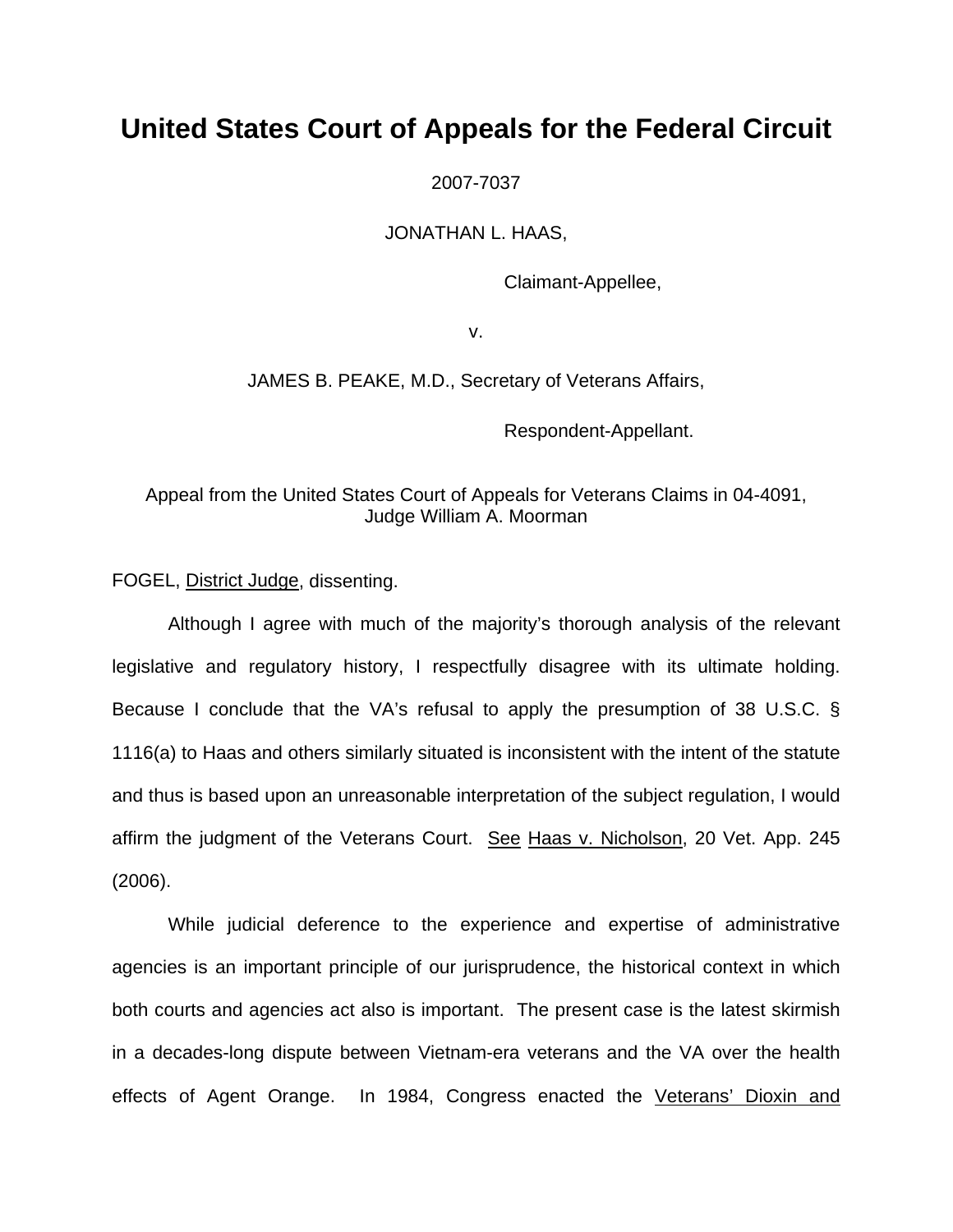Radiation Exposure Compensation Standards Act, Pub. L. No. 98-542, 98 Stat. 2725 (1984) ("Dioxin Act"), the purpose of which was "to ensure that Veterans' Administration disability compensation [was] provided to veterans who were exposed during service in the Armed Forces in the Republic of Vietnam to a herbicide containing dioxin . . . ." Id. Following its enactment, a group of Vietnam-era veterans and surviving spouses brought suit against the VA for its alleged failure to comply with the Act's provisions. Nehmer v. U.S. Veterans Admin., 712 F. Supp. 1404 (N.D. Cal. 1989).

Specifically, the veterans challenged the VA's final rule, 38 U.S.C. § 3.311a(d), which stated that "'sound scientific and medical evidence does not establish a cause and effect relationship between dioxin exposure' and any other disease but chloracne." Nehmer, 712 F. Supp. at 1408. The district court held that the "cause and effect test" employed by VA in 38 C.F.R. §3.311a(d) to determine the relationship between dioxin exposure and various diseases was inconsistent both with the VA's prior practice and with the purpose of the Act. Nehmer, 712 F. Supp. at 1418. In reaching this conclusion, the court relied on the statement of one of the Act's principal supporters, Senator Alan Simpson, that the "[Dioxin] Act was intended to ensure that veterans 'have their exposure claims adjudicated under uniform and consistent regulations that incorporate rational scientific judgments', as opposed to the prior system, in which the claims are 'committed to the sound judgment of the VA's adjudication officers' who decide them on 'a case-by-case basis."" Id. at 1422.

The statute at issue in this case, the Agent Orange Act, Pub. L. No. 102-04, 105 Stat. 11 (1991), was adopted subsequent to and informed by the issues raised in Nehmer. The Agent Orange Act required that the National Academy of Sciences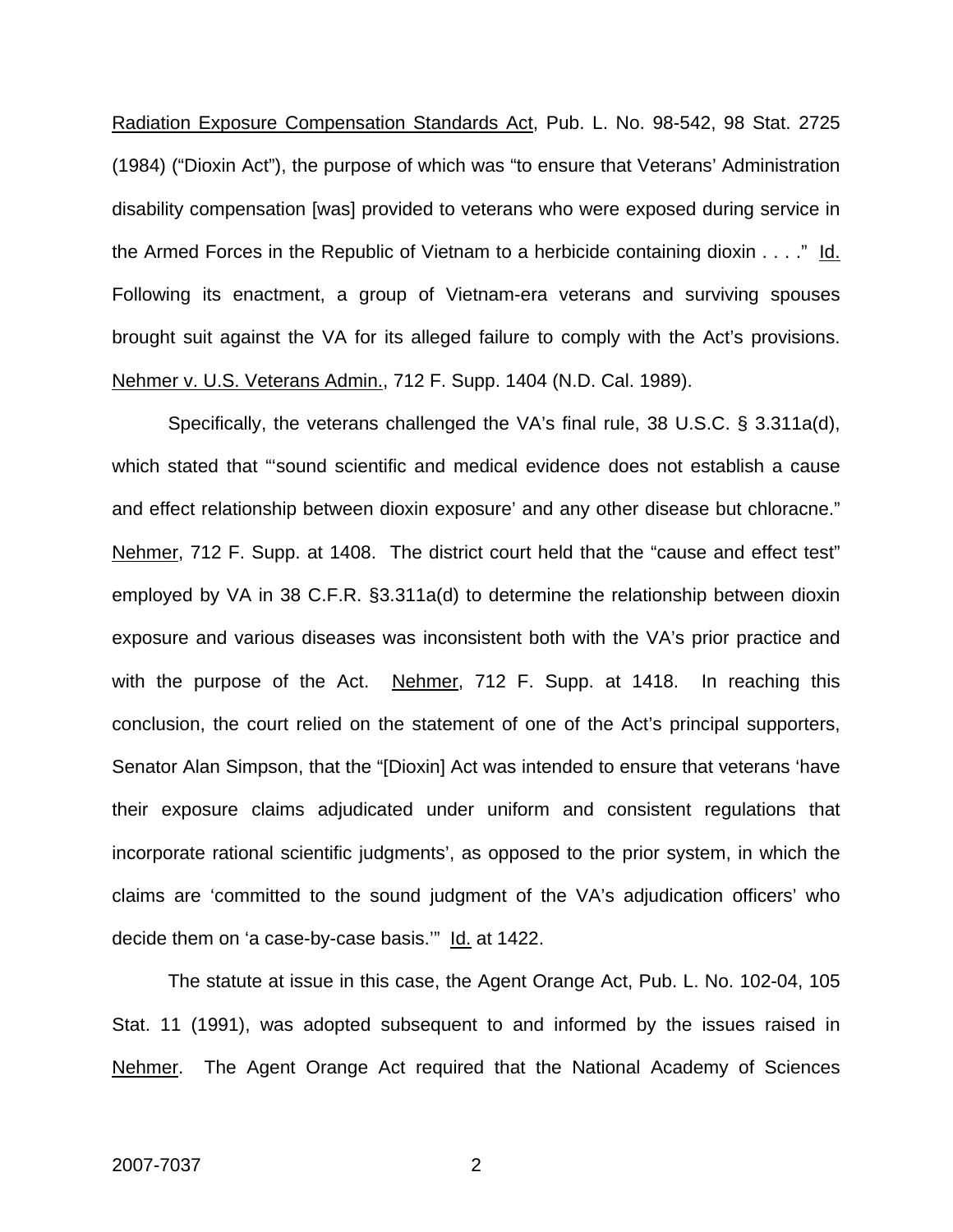conduct a comprehensive review of "all the available and future evidence on the longterm health effects of exposure" to herbicides. Haas, 20 Vet. App. at 268. It codified, in similar form, the 1984 note to 38 U.S.C. § 354, which the Dioxin Act amended, at 38 U.S.C. § 316(a)(3), which provided:

For the purposes of this subsection, a veteran who, during active military, naval, or air service, served in the Republic of Vietnam during the Vietnam era and has a disease referred to in paragraph (1)(B) of this subsection shall be presumed to have been exposed during such service to an herbicide agent containing dioxin or 2,4-dichlorophenoxyacetic acid, and may be presumed to have been exposed during such service to any other chemical compound in an herbicide agent, unless there is affirmative evidence to establish that the veteran was not exposed to any such agent during that service.

### See Haas, 20 Vet. App. at 268.

As the majority points out, the legislative history of the Agent Orange Act is silent as to what constitutes "service in the Republic of Vietnam." However, both the legislative history and the language of the statute itself indicate the intent of Congress that a fair and independent system be established to determine the relationship between herbicide exposure and the manifestation of certain diseases. Congress was seeking to make it easier, not more difficult, for Vietnam veterans to assert claims arising from exposure to Agent Orange. In this context, it is reasonable to expect that an administrative interpretation limiting the benefits of the presumption at issue here would be based on at least some scientific evidence.

 I agree with the majority that in the present case the VA's interpretation of its own regulation is entitled to controlling weight unless that interpretation is plainly erroneous or inconsistent with the regulation. Majority Opinion, slip op. at 24. However, an interpretation is reasonable only if it "sensibly conforms to the purpose and wording of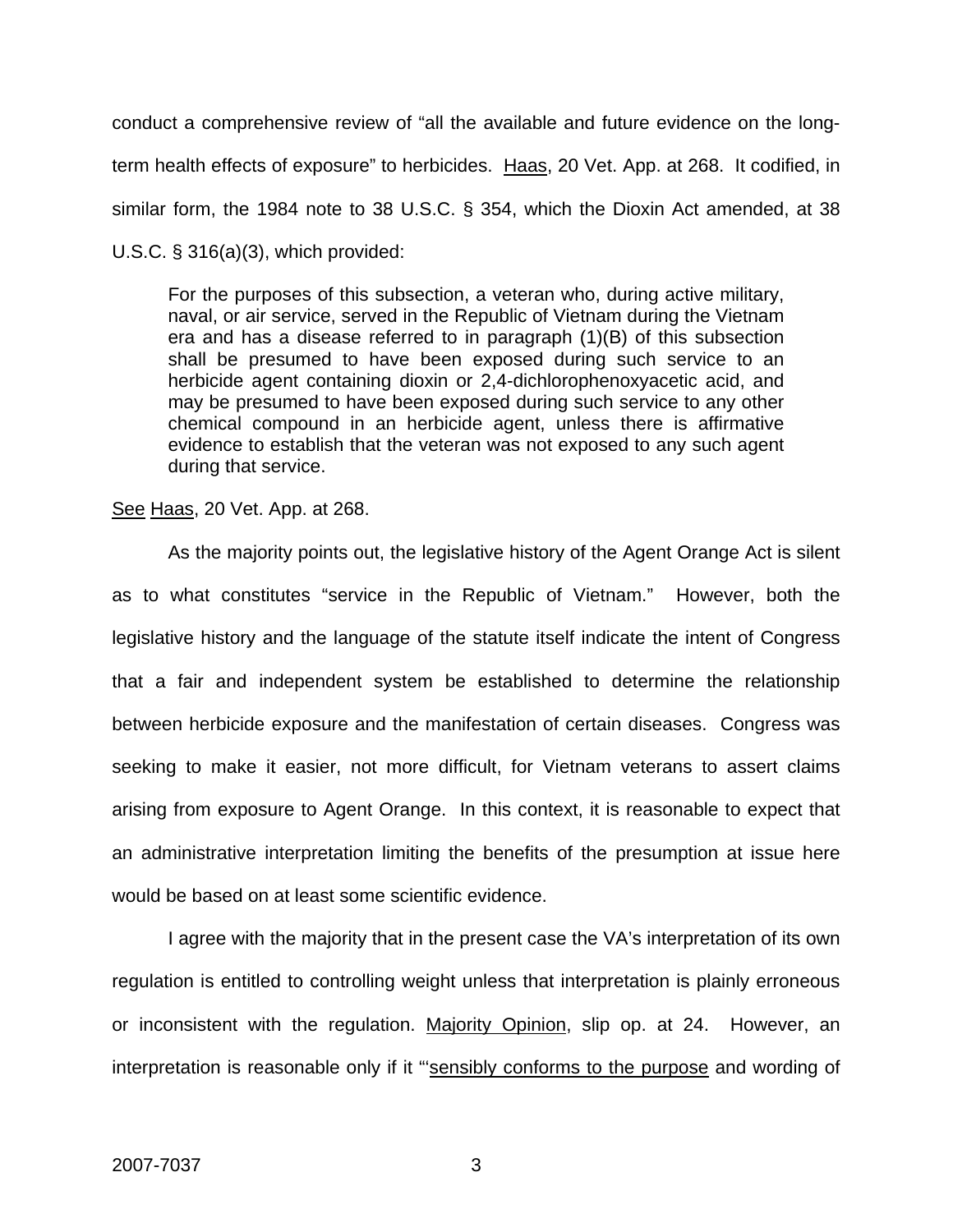the regulations.'" Martin v. Occupational Safety & Health Review Comm'n, 499 U.S. 144, 150-51 (1991) (quoting N. Indiana Pub. Serv. Co. v. Porter County Chapter of Izaak Walton League of Am., Inc., 423 U.S. 12, 15 (1975) (emphasis added)). I agree with the Veterans Court that in the absence of any scientific evidence in the record that supports a "foot on land" requirement, the VA's position is unreasonable.

Congress created the presumption at issue both because exposure to Agent Orange could not be determined by tracking troop movements and because the VA could not pinpoint which veterans were deployed at or near locations where Agent Orange was sprayed, facts which as a practical matter made it very difficult for veterans to prove their claims. Although the plain purpose of the statute is to ensure that all veterans who risked exposure have their claims adjudicated in accordance with uniform, scientifically-based standards, the "foot on land" requirement arbitrarily excludes from the benefits of the statutory presumption an identifiable group of veterans who the available evidence suggests risked exposure.

For example, the VA's interpretation grants the presumption to a veteran who served on a vessel that traveled on inland waterways but not to a veteran who served on a vessel in the waters immediately off the coast of Vietnam, even at no greater distance from land. A veteran whose only contact with Vietnam was a one-hour stop at an airfield would have the benefit of the presumption, while a veteran who spent months on a coastal patrol boat would not. Citing to the administrative record, the Veterans Court noted that "[u]sing VA's risk-of-exposure test outlined in its June 2001 notice of final rulemaking, given the spraying of Agent Orange along the coastline and the wind borne effects of such spraying, it appears that these veterans serving on vessels in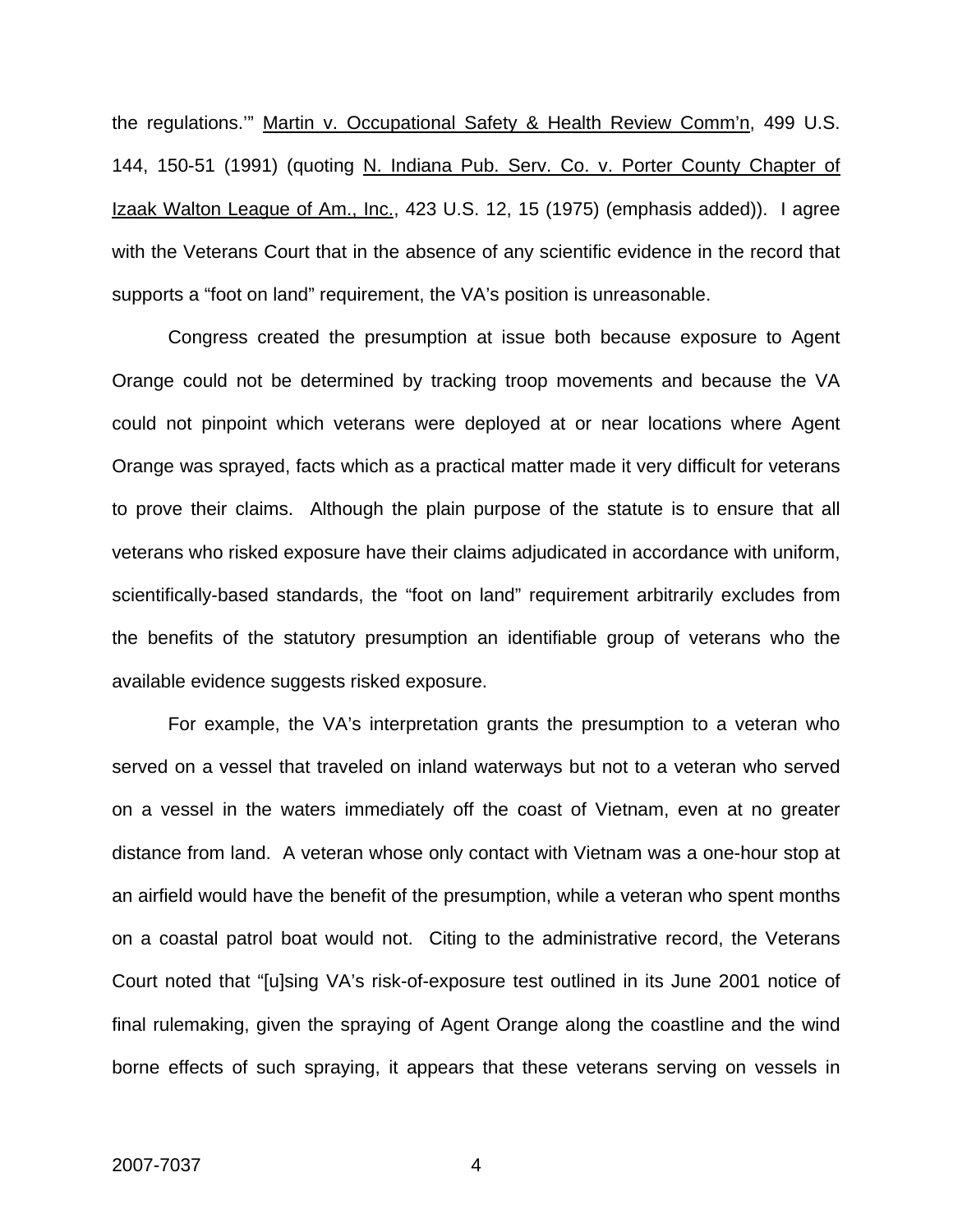close proximity to land would have the same risk of exposure to the herbicide Agent Orange as veterans serving on adjacent land, or an even greater risk than that borne by those veterans who may have visited and set foot on land of the Republic of Vietnam only briefly." Haas, 20 Vet. Appl. at 273. The Veterans Court concluded that "[t]he Secretary has provided no rational distinction between these types of service and the Court can divine none." Id. Appropriately, the Veterans Court held that:

Absent any discussion regarding the scientific studies mandated by Congress on this subject or any other evidence that contributed to VA's decision to limit the definition, the Court can only conclude that VA's asserted interpretation of this regulation is not the product of agency expertise.

Id. at 275.

 Perhaps anticipating that this Court might equally be concerned with the absence of relevant scientific evidence, the VA submitted to the Court during the pendency of this appeal proposed amendments to the regulation that expressly adopt the "foot on land" test and explain the agency's rationale for the amendments. The VA acknowledges the possibility that some veterans who were deployed immediately offshore may have been exposed to herbicides but at the same time asserts there is no evidence that the risk of such exposure was comparable to that faced by veterans who were deployed on land. The VA reaches this conclusion not on the basis of any affirmative data but by discounting the findings of the Australian study upon which Haas and others similarly situated rely. Like the VA's most recent interpretation of the regulation, the proposed amendments appear to be based on uncertainty rather than the careful scientific assessment required by the statute. Thus, despite the clarifying language, I remain convinced that the VA's interpretation is not entitled to deference.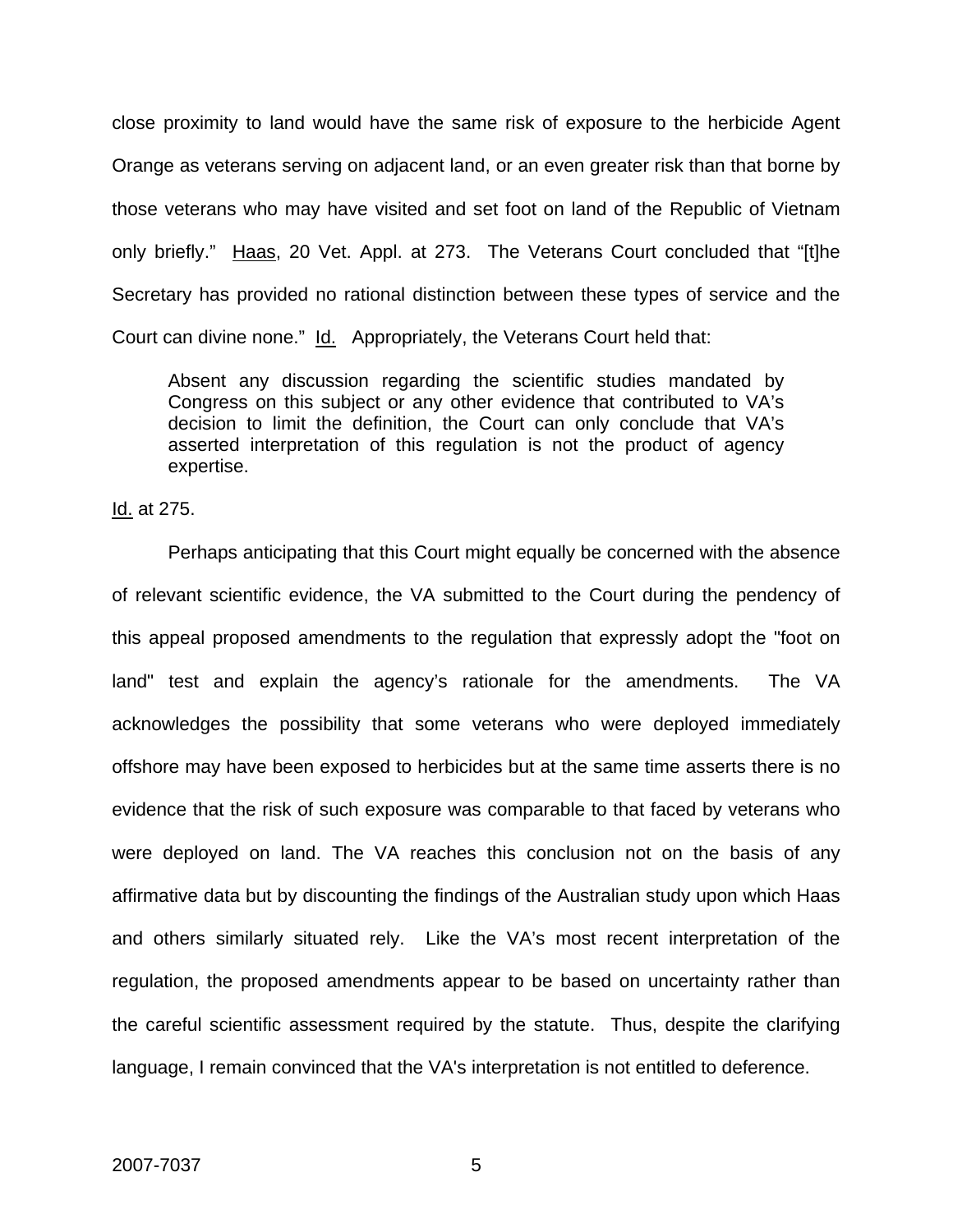The majority concludes that the "foot on land" rule is rational because there appears to be no clear scientific evidence defining the extent to which different groups of veterans were exposed, leaving the task of line-drawing to Congress and the VA. Majority Opinion, slip op. at 41. Indeed, an interpretation that excludes veterans whose only contact with the Republic of Vietnam was a high-altitude flyover or service in deep offshore waters would be perfectly sensible, as such individuals would not have had a potential risk of exposure. See DVA Op. Gen. Counsel Prec. 27-97 (1997) (finding that service in a deepwater vessel off the shore of Vietnam did not constitute "service in the Republic of Vietnam" under 38 U.S.C. § 101(29)(A)); DVA Op. Gen. Counsel Prec. 7-93 (1993) (finding that service in high altitude planes flying over Vietnam without any further contact with Vietnam did not constitute "service in the Republic of Vietnam" under 38 C.F.R. § 3.313). However, veterans like Haas who have asserted a reasonable claim that they may have been exposed to herbicides deserve to have such claims "adjudicated under uniform and consistent regulations that incorporate rational scientific judgments." See Nehmer, 7[1](#page-57-0)2 F. Supp. at 1422.<sup>1</sup> It is the VA's burden, not the veterans', to show that the VA's line-drawing was both informed by scientific

 $\overline{a}$ 

<span id="page-57-0"></span> $1$  The majority notes that the Veterans Court did not cite any specific record evidence in support of Haas's position and opines that any interpretation other than the "foot on land" test would be "unmanageably vague." Majority Opinion, slip op. at 46. Haas received the Vietnam Service Medal for his service in the Republic of Vietnam. As the Veterans Court pointed out and as the majority acknowledges, id., slip op. at 33- 34, the VA itself previously applied the presumption in cases in which a veteran received the Vietnam Service Medal or the veteran 's "ship was in the vicinity of Vietnam for some significant period of time." See Haas, 20 Vet. App. at 271-272 (citing M21-1, part III, paragraph 4.08(k)(1)-(2)). I have no reason to doubt that the VA could develop a manageable and consistent standard that would include veterans such as Haas.